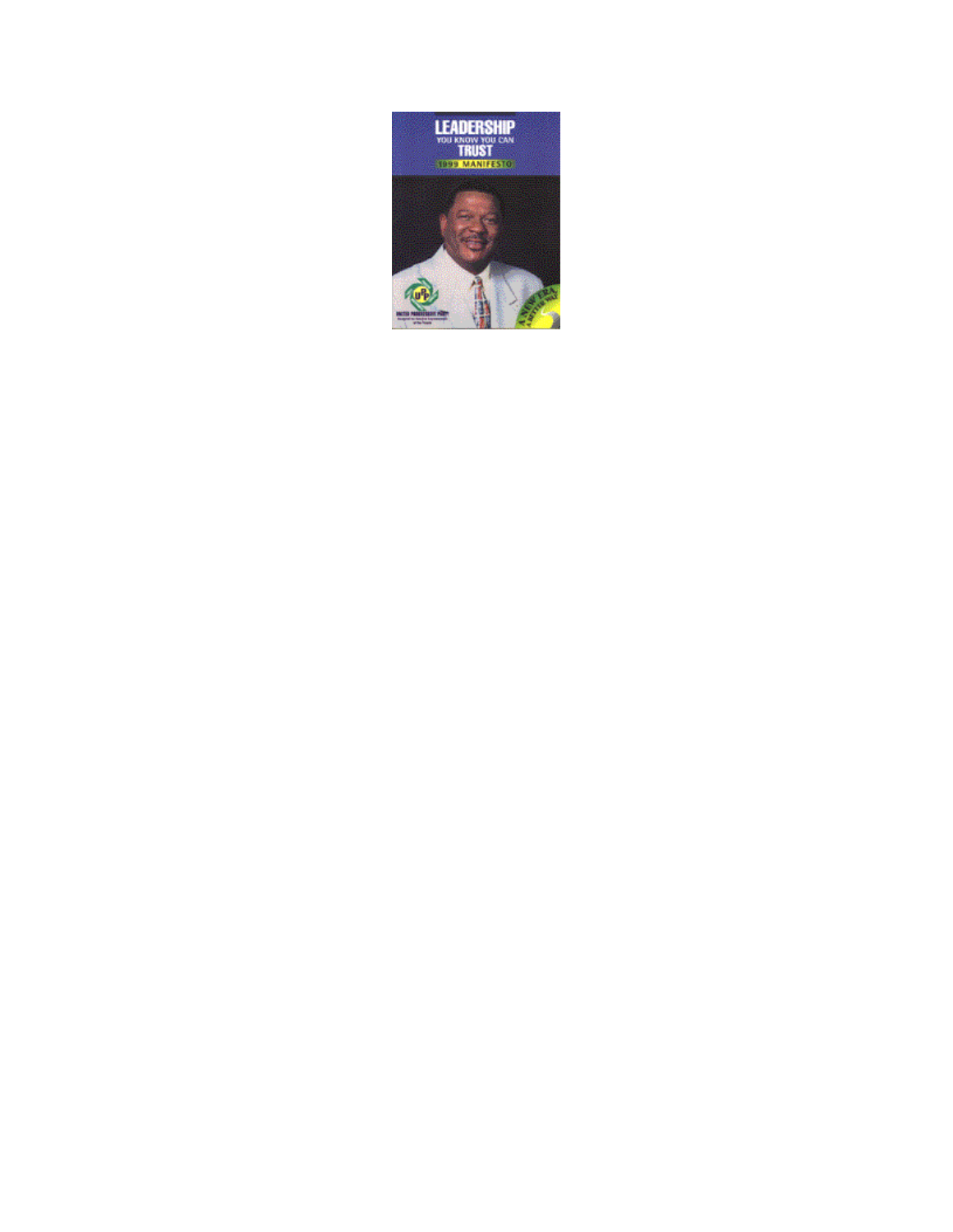# **Manifesto - Year 1999**

### **Overview**

#### **TIME FOR MEANINGFUL CHANGE**

**The real ascendancy of the UPP can be said to have started with the general elections of 1994 when the party won five (5) of the sixteen (16) seats contested on the mainland and formed a powerful opposition force in the Antigua and Barbuda Parliament. The return of the Antigua Labour Party (ALP) to power then was significant because a change in the leadership of the party occurred for the first time since Independence in 1981. However, it quickly became obvious that this change was both superficial and cosmetic. The corrupt practices, unscrupulous behaviour and widespread abuse of public office continued unabated and have been exacerbated to a level which now threatens to envelop and destroy both our nation and our people. Today, it is painfully obvious that the time is ripe and right for meaningful change. Now, alter twenty-two (22) years of this type of governance, it is time to change to leadership you can trust. It is time to trust the UPP, which is ready and prepared to govern.** 

**There can be no meaningful change until the old, worn-out, spent forces are voted out of office and replaced by a new, dynamic team. The UPP, with its brand of youth and experience, offers the nation the opportunity to ring in a new century with dynamism, hope and pride. Our motto, "People First", means exactly that; you, the people, will be genuinely empowered to become masters of your destiny. Unlike the present reality under the ALP regime, a UPP government pledges that Antiguans and Barbudans will be restored to the position of first-class citizens in our country. Meaningful change means that our people will have first choice in employment, business and educational opportunities. Meaningful change necessitates that we pay more than lip service to caring for the environment. We must revolutionise our legislative agenda and policy directives to reflect international environmental standards and be uncompromising in enforcing these laws and regulations. We will introduce a comprehensive land use policy, thereby ensuring that our development policies meet the needs of a rapidly-growing population while making the best possible use of our resources. Meaningful change mandates that we claim our lands and give our nationals the opportunity to invest in our country.** 

**A UPP government will diversify our economy, thereby ending our over-dependency on tourism as our only source of revenue. Agriculture will be re-organised on a sufficiently large scale so that we will not only feed ourselves, but be players in the export market, thereby increasing our overall revenue. Without meaningful change none of this will be possible.** 

**The housing opportunities available to working-class people are in dire need of improvement. A UPP administration will seek to upgrade the standards of housing for the majority of our people by putting our construction people to work. We will discontinue the practice of importing workers at the expense of our local tradesmen. More importantly, we will build solid, durable and affordable houses for our people. Meaningful change will ensure that our revised building codes will be adhered to by every person in the construction field.** 

**A UPP government will ensure that law and order is upheld. Unlike the current practice under the ALP regime, no one will be considered to be above the law. As leaders we take our responsibilities as role models seriously. Our police will execute their duties without fear or favour. Likewise, our civil service will become more productive, efficient and reliable. Meaningful change means that every effort will be made to unite the nation and to**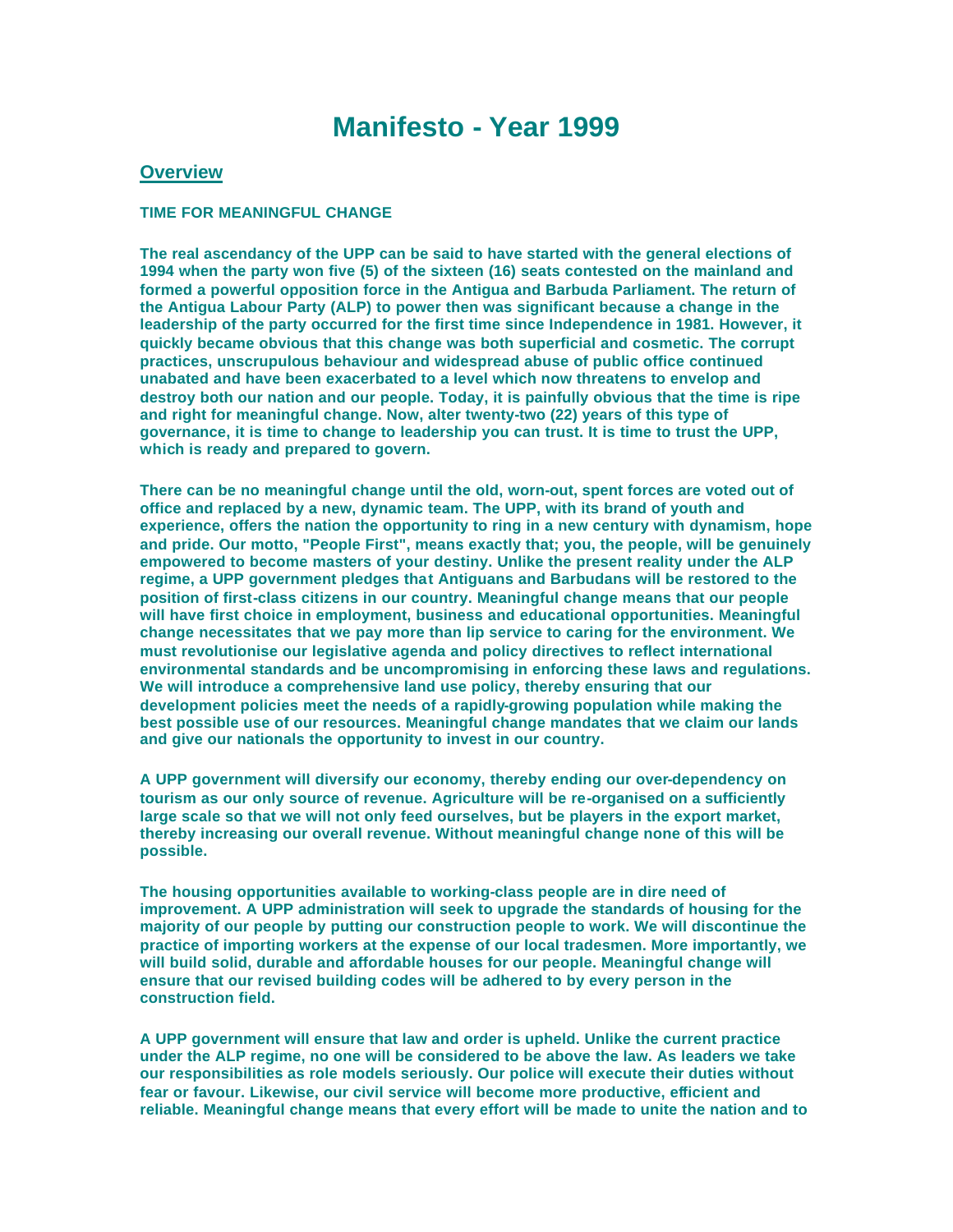**heal the wounds of division that have been allowed to fester for so long under successive ALP administrations.** 

**If we are to emerge as a strong, fit nation, ready to face the challenges of the 21st century, then meaningful change is mandatory! That change can only come about when you, the people, elect a UPP government. We are confident that you will have the courage and the resolve to make that change and be steadfast in your obligation to ensure that we do.** 

## **National Goals**

**Antigua and Barbuda today urgently needs a genuine democratic system of Government. One in which we can truly salute a fair Antigua and Barbuda. One where Government and people observe the rules and regulations of a democratic society. To accomplish this, we must redeem and reform our society from top to bottom.** 

**Rebuilding our nation into one which is strong, vibrant, confident and knowledge-based, requires a concerted effort from every member of our society. If we are to successfully meet the challenges in the globalised market places we must harness the talents of our best and brightest to join forces with us. Stable and prosperous democracies need, among other things, serious public participation to enable them to comfortably take their seats among and alongside respected democratic nations.** 

**The UPP is convinced that we possess the discipline to honestly attend to these challenges which will create a solid foundation for a vibrant and prosperous future. We can rebuild this country to a place of which we can all be proud, but we can only do so by working together. There is strength in unity. The UPP calls on every Antiguan and Barbudan to heed the clarion call, strive together and focus our attention on the following national goals:** 

**To rebuild our country by restoring civic pride in our communities. To instil family values and generally to uplift our people from their downtrodden state:** 

- ? **To create meaningful and gainful employment for all our people;**
- ? **To restore the confidence of local and international investors in the Antigua and Barbudan Government and economy;**
- ? **To demand accountability, self respect and discipline from our public servants;**
- ? **To culturally transform our society into a vibrant, healthy, productive, and efficient one.**

## **Our Pledge**

**Upon being elected to the trusted position of Government, the Members and the Leader of the UPP, pledge to all the people of Antigua and Barbuda and the world, to restore, uphold and advance Good Governance, for the duration of our tenure in public office. We will work fervently and tirelessly to eradicate corruption within all ranks of government. We will tolerate and practice only the highest level of morality in public affairs at home and abroad. We guarantee the full enjoyment of Human Rights enshrined in our Constitution to each and every citizen, resident and visitor.**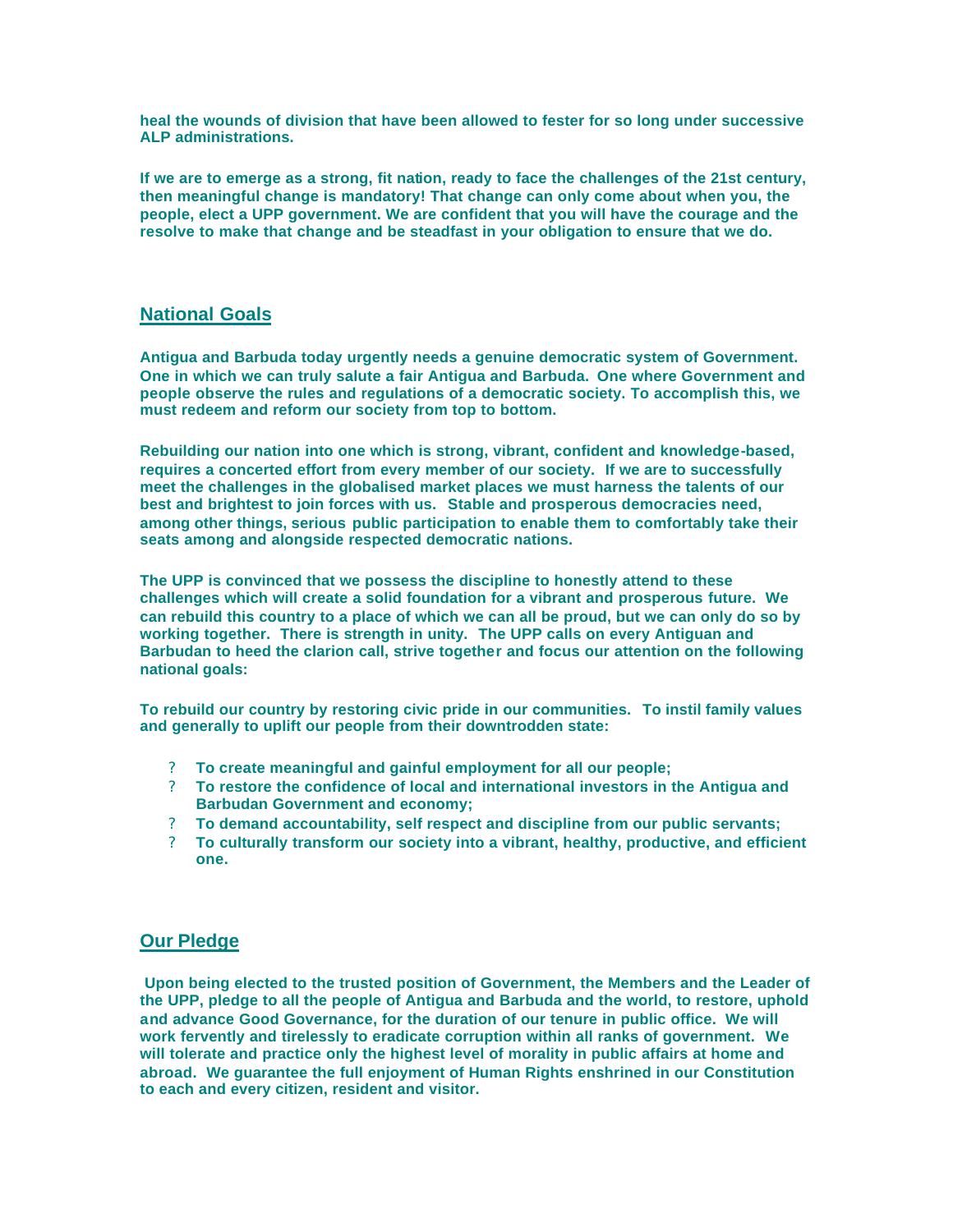**We are unshakably committed to four fundamental values – People, Process, Government and Country – which we hold sacred. We are resolved to putting People First in the execution and implementation of national plans. We pledge further to conduct our country's affairs with clarity towards all and malice and persecution towards none. We do so in the spirit of learning form the people and respecting their diverse views.** 

**Finally, we pledge that under God's guidance, Antigua and Barbuda will be known and respected throughout the world as a place where peace reigns, where equality between men and women, between race s and faiths, not only grows, but thrives; and where the pursuit of happiness, through the harmony of the individual and the community, will be a model for the Caribbean and indeed, the world.**

## **Code Of Conduct**

**The UPP will ensure that no UPP Minister or elected UPP member will unfairly benefit either directly or indirectly from a government contract. Consequently, these persons must inform the Cabinet in writing of any existing or proposed involvement in any business venture to which they are a party.** 

**Every UPP Minister and elected member will be required to declare his/her assets and income annually to the Auditor-General. This information will be useful when assessing any conflict-of- interest claim that may arise. It will be kept under seal and released to any member of the general public upon a showing to a legal court, good cause why such information is required.** 

**A National Council will be established. It will be comprised of representatives of the government, the opposition, the trade unions, the church, the business community, women's groups and youth.** 

**The Council will be charged with the responsibility of conducting inquiries into matters such as: conduct unbecoming a government minister or other public servants and unfair practices, and will make recommendations to the leadership of the UPP government as to the sanctions, if any, which it may deem appropriate under the circumstances. While the Council will consider any reports received from the Auditor-General, the Ombudsman and other bodies in arriving at its decision, it will act independently on all matters referred to it.** 

**Any UPP elected representative found to have deliberately deceived the public in a public statement or by his/her conduct, will be suspended from his/her office pending further resolution of the issues. Where that individual is found guilty in a court of law, he/she will be asked to resign immediately, failing which, he/she will be discharged of his/her official parliamentary duties by the government. Any elected representative so dismissed, forfeits the right to contest any election on the UPP ticket**

## **Economic Policy**

**National Economic Planning -**

**A Significant New Beginning**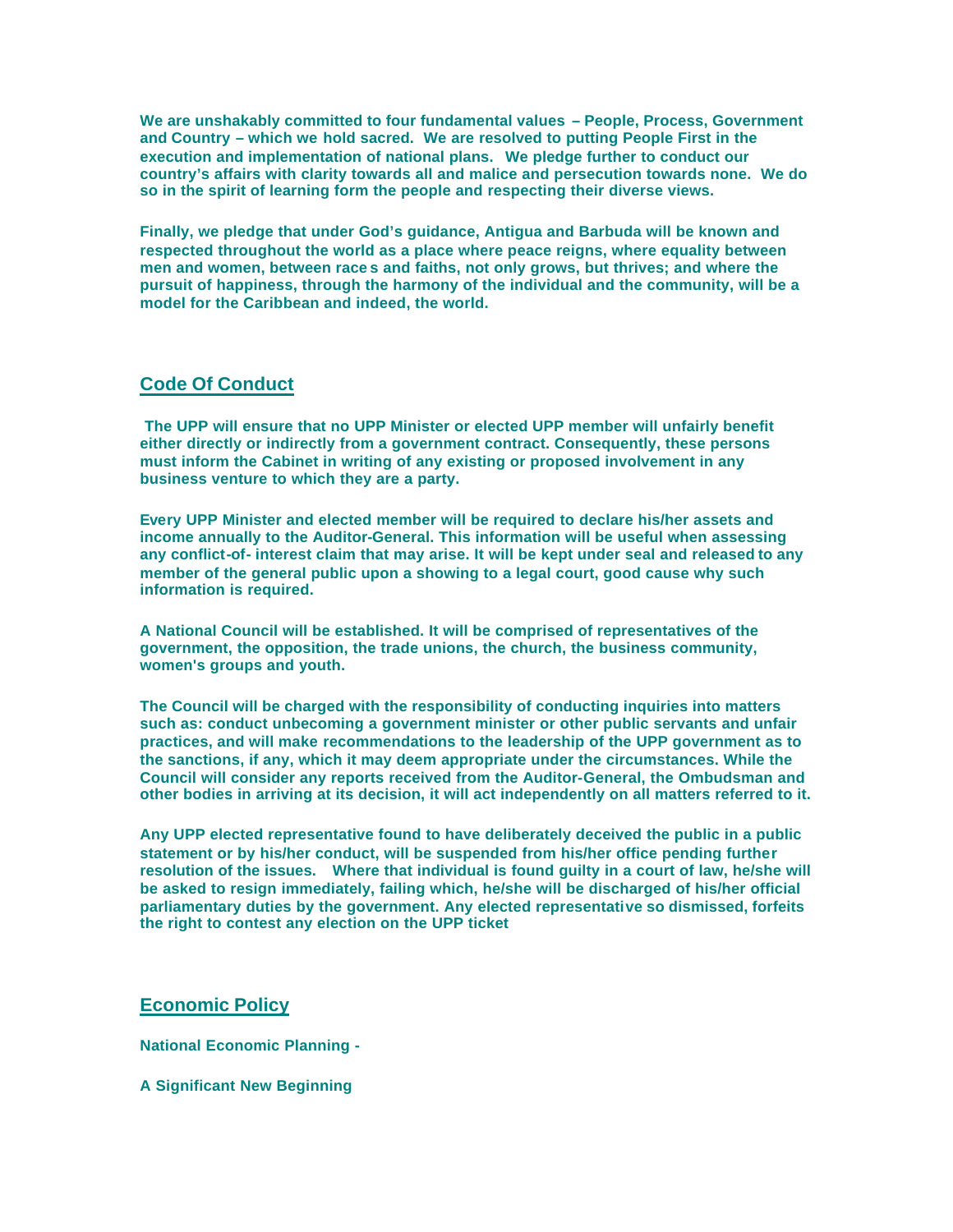**The UPP will share no effort in pursuing a rebalance of the ownership and control of Antigua & Barbuda's economy. This will mean a larger share allocation for National Ownership & Control. This will be achieved by collaborating with private enterprise, with genuine public enterprise and by encouraging joint ventures in major projects with foreign investors. The UPP believes that investors and companies should invite local shareholding and participation. In addition, the import trade must be substantially reserved for the local private sector and small businesses.** 

- ? **The UPP recognises that we live in a world that has changed dramatically, with the coming into being of the World Trade Organisation (WTO), the North American Free Trade Agreement (NAFTA) and the Free Trade Area of the Americans (FTAA).**
- ? **A UPP Government will play a key role in CARICOM, so that Antigua and Barbuda and the Caribbean ca adjust to these major changes in the world economic context, brought about by the WTO, NAFTA and FTAA.**
- ? **The whole question of trade liberalisation and the abolition of colonial preferences means that the economies of the region will be shaken to their foundations. There has to be a regional plan to deal with this on a regional basis. A UPP Government will be in the vanguard of this Caricom thrust and imitative.**
- ? **The UPP committed to changing the age-old, one -crop or one industry economy that has been, and is the source of our underdevelopment.**
- ? **The UPP will therefore seek to develop a modern textile industry, with Antigua's superior sea-island cotton forming a base of this textile industry. It is to be noted that agriculture is linked to this industry by this process.**
- ? **The UPP intends to develop a vibrant export sector, with special emphasis on the production of handicraft, souvenirs, jewellery, modern pottery and ceramics linked to the tourist industry, but seeking a wider export market, in pursuit of export-led growth.**
- ? **The UPP will seek to develop the deep-water port as a trans-shipment centre, with goods brought in bulk to Antigua for packaging then for outward distribution to neighbouring Caribbean islands.**
- ? **A UPP Government will seek to guarantee loans to local private investors for new ventures. Theses new ventures will be funded on the basis of their ability to generate employment and their ability to compete in the free market.**
- ? **The UPP sees vendors, as playing a key role in the development of an export market for products "Made in Antigua", while bringing in products which cannot ourselves produce.**
- ? **The UPP's major innovation, besides a National Economic Plan, in which government, the private sector and workers will participate in making and overseeing the national development plan, is an Economic Intelligence Unit.**
- ? **This Economic Intelligence Unit, will seek to carve out a prime area in CARICOM for Antigua and Barbuda, putting the nation in the vanguard of the regional integration movement.**
- ? **Apart from that, the Economic Intelligence Unit will seek lucrative trade opportunities for Antigua and Barbuda in the European Common Market, in NAFTA and in the FTAA, and prepare Antigua and Barbuda to withstand and grasp the changes and opportunities that will come to small countries under the WTO. This will be a crucial exercise.**
- ? **The UPP Government will improve the Governments credit rating with local merchants to move up to industry and participate in the industrialisation of Antigua and Barbuda.**
- ? **The UPP will embark on a public-building construction-and-maintainace programme to create meaningful work, overcome recession, and at the same time, meet vital social needs. Among such buildings will be a Hall of Justice, a Performing Arts Centre and multi-purpose Community Centres and Community Polyclinics.**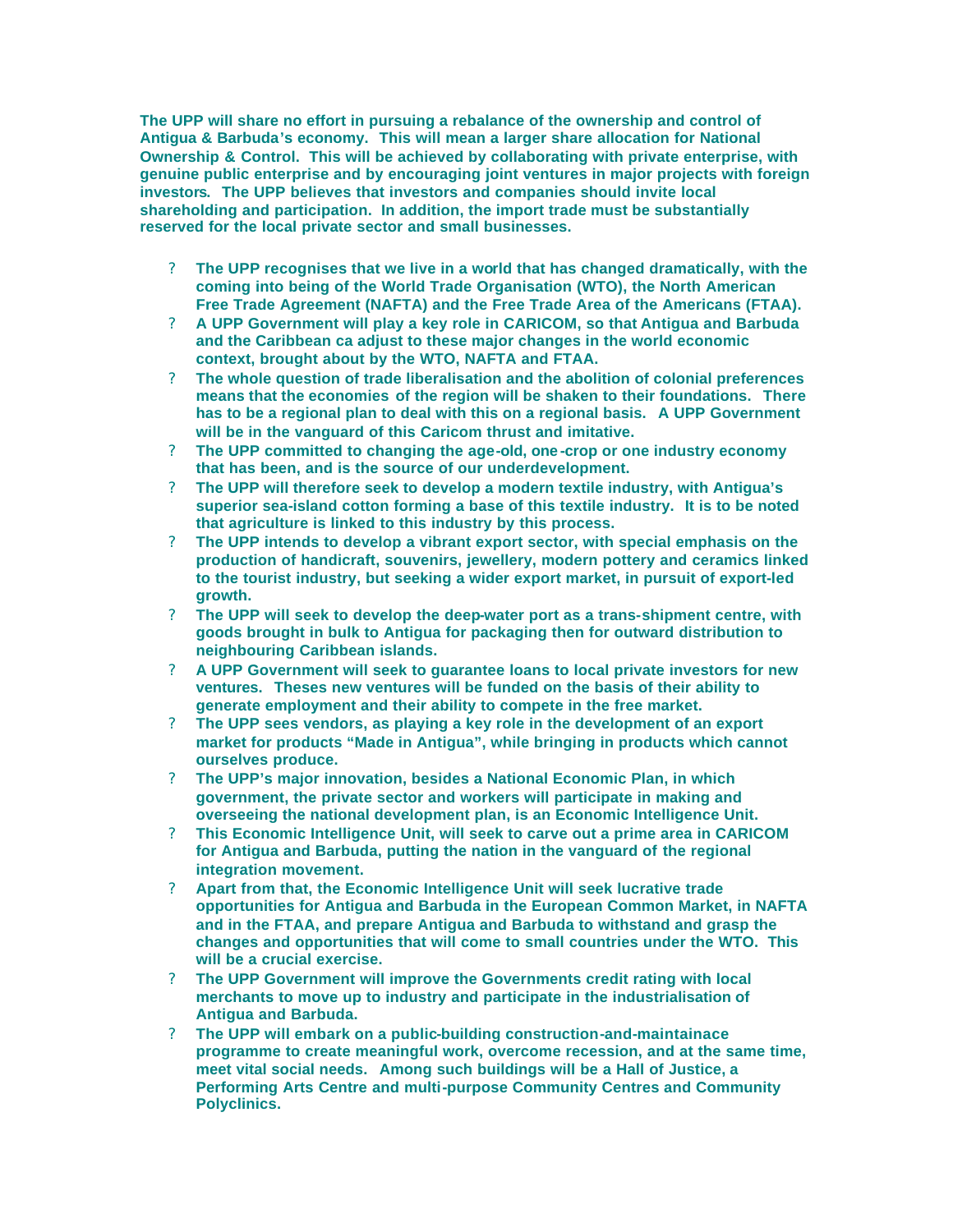### **New Fiscal Policy - For Sustainable Development**

**In 1998, Antigua and Barbuda's national debt stood at approximately EC \$1.5 billion. This stupendous level of debt means that our national debt has eclipsed and exceeded our total GDP assessed at EC \$1.32 billion in 1997. It is both alarming and outrageous.** 

**Further, as early as 1991, scheduled debt-service obligations amounted to EC\$ 137.2 million. The Government managed to pay only EC\$ 19.44 million or 14 percent of the scheduled amount.** 

**The situation got worse as the government fell in arrears on its debt payment for as much as EC\$ 622.62 million or fifty-four (54%) percent of GDP! In July of 1998, the Government paid EC\$ 7.2 million to a New York-based Financial Consultancy firm as commissions earned for their part in rescheduling EC\$ 87.4 million in bad debt.** 

**Additionally, Antigua & Barbuda continue to operate with an ever increasing current account deficit, and this spells future disaster if remedial action is not taken soonest. At the end of 1997, the nation's current account deficit stood at a staggering EC\$ 49.9 million increasing at an average rate of fifty-two (52%) per annum over the three-year period 1994 to 1997. This is what the OECS Central Bank 1998 Report stated about our current dilemma. "The continued implementation of Public-sector Investment Programmes, depends on the maintainace of prudent fiscal policies to ensure a current account surplus, and the availability of counterpart financing. Experience has shown that countries that have received external support for their development programmes are the ones with consistent current surpluses". In the absence of this external support from funding agencies that lend on favourable, concessionary terms, the Government has embarked on financing its capital programmes through commercial loans on the open market, exacerbating an already intolerable position.** 

**It follows with clear logic, that the UPP will have to seek the best national and international financial experts to reschedule the national debt.** 

**UPP will guarantee its external creditors, that any rescheduled formula will be strictly adhered to so as to restore Antigua & Barbuda's international credit worthiness.** 

**There is also a crying, urgent need for greater fiscal responsibility. According to the World Bank report of 1991 on Antigua, "The weak fiscal performance and inadequate policy response eroded the public sector's debt-servicing capacity, while a weak taxcollection mechanism also contributed to low public-sector revenues."** 

**The UPP recognises that a stable macroeconomic environment is a necessary requirement for growth and development. We also recognises that it is imperative for the government to generate sufficient surplus to assist in the implementation of the publicsector investment programme (PSIP). We also recognise a major challenge with respect to the need for fiscal adjustment. Currently, government revenue is heavily dependent on taxes from international trade , due to its reliance on indirect taxation measures. Antigua & Barbuda's ratio of revenue from international trade to total revenue is 80 percent. The implication of the FTAA,NAFTA and CARICOM arrangements is that practically all of the trade of the OECS & CARICOM countries will eventually become duty free.**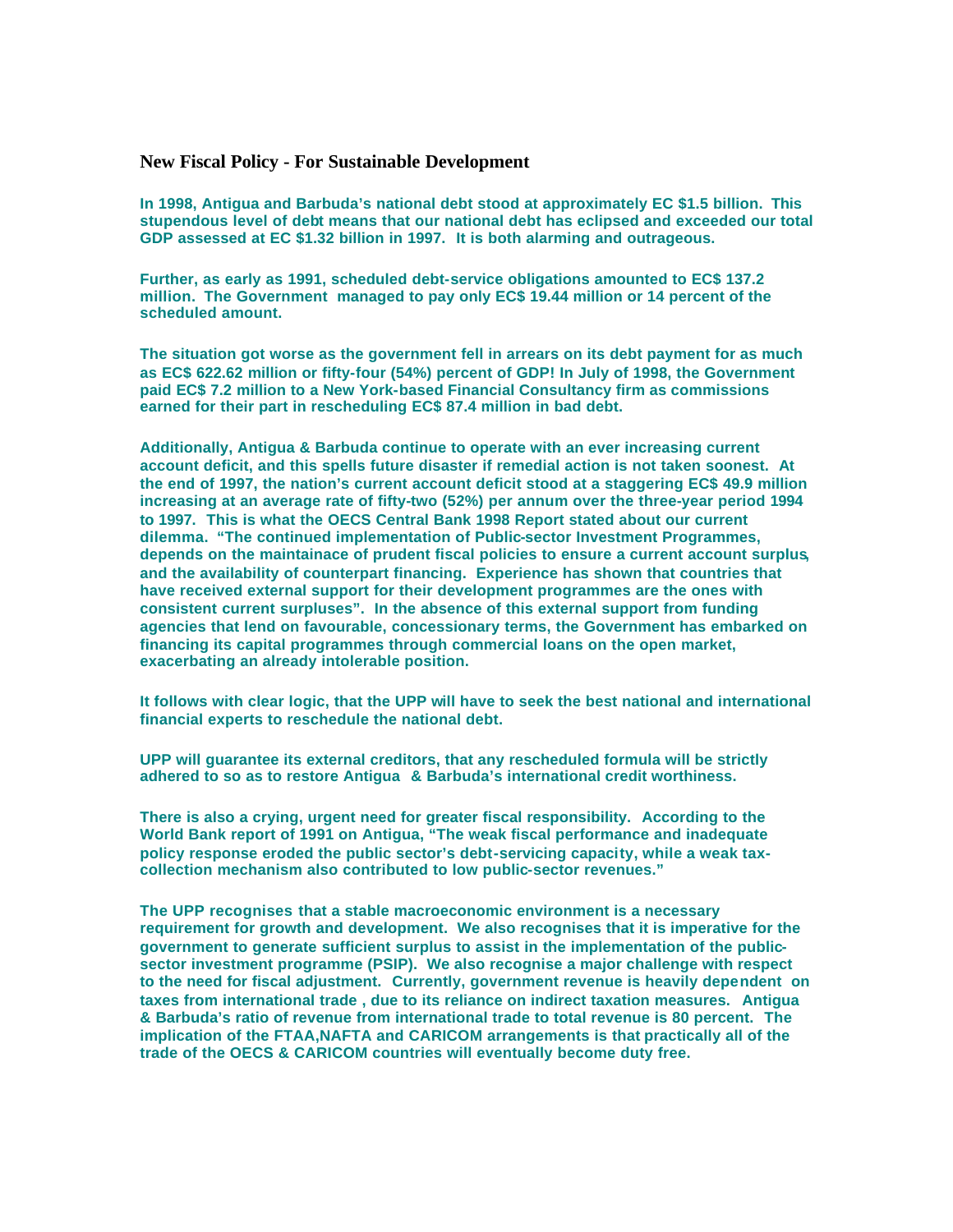**The USA and other FTAA partners account for more than sixty percent (60%) of OECS imports. The European Union, which will be entitled to Most Favoured Nation treatment under the Lome Convention, accounts for another seventeen percent (17%) of imports; and intra-CARICOM trade is another eight (8%) to ten (10%) percent of total trade. This means that only twelve percent (12%) of imports will be subject to duty.**

**It is quite clear then that the government will have to broaden the economic base, diversify the tax structure and improve the tax administration.** 

**A UPP Administration, being cognisant of the current financial situation, will seek to implement policies that will improve the fiscal performance of the government.** 

**Our objective will be to:** 

- ? **Strengthen the tax collection system;**
- ? **Raise the productivity of labour in the public service;**
- ? **Broaden the economic base by increasing the economic contribution from the Agricultural, Fisheries and Manufacturing sectors and by strengthening the sectoral linkages between these industries and tourism;**
- ? **Reduce the cost of living, which will stimulate the local economy through increased consumer spending;**
- ? **Identify and eliminate wasteful public sector expenditure;**
- ? **Privatise certain unprofitable public-sector enterprises;**
- ? **Adhere to established public-sector procurement policies;**
- ? **Refrain from public-sector borrowing on commercial terms.**

**Upon assuming the reigns of government, we will:** 

- ? **Strengthen the tax collection mechanism by the establishment of a single-tier corporate tax regime to replace the current two-tier system. The single-tier rate will be set at twenty-five percent (25%), applicable to both incorporated and unincorporated companies under this system, companies will be required to file an annual tax return. The current system is discriminatory in that incorporated companies are taxed at a higher rate of forty percent (40%), while unincorporated companies are taxed at twenty-five percent (25%). The regulation governing the requirement of companies to file returns is not currently enforced; instead where there are no filings, an assessment is carried out, but the current system of tax assessment is frivolous and loose and provides no incentives for companies to make declarations. The level of tax avoidance is as such that in 1996 the Government collected EC \$21.7 million in corporate tax revenues, ninety percent (90%) of which it earned from the returns of about ten (10) companies;**
- ? **Reorganise the Inland Revenue Service to pursue the improvement and strengthening of tax administration and collection systems. At the same time, we will review the scope and necessity for a separate Tax Compliance Unit;**
- ? **Broaden the tax base by diversifying the economy through the development of the Offshore Finance sector, the Agricultural and Fisheries Sectors and the creation of an environment to assist local entrepreneurs to industrialisation of the nation;**
- ? **Reorganise the Statistics Division to ensure that greater confidence and reliance can be placed on the accumulation, compilation and dissemination of various national statistical information. These statistics will be required to inform our processes as seek to improve the fiscal management of the economy;**
- ? **Develop clearly articulated guidelines, supported by legislation, for the granting of duty-free and other tax exemptions, to replace the current system of arbitrary grants of concessions;**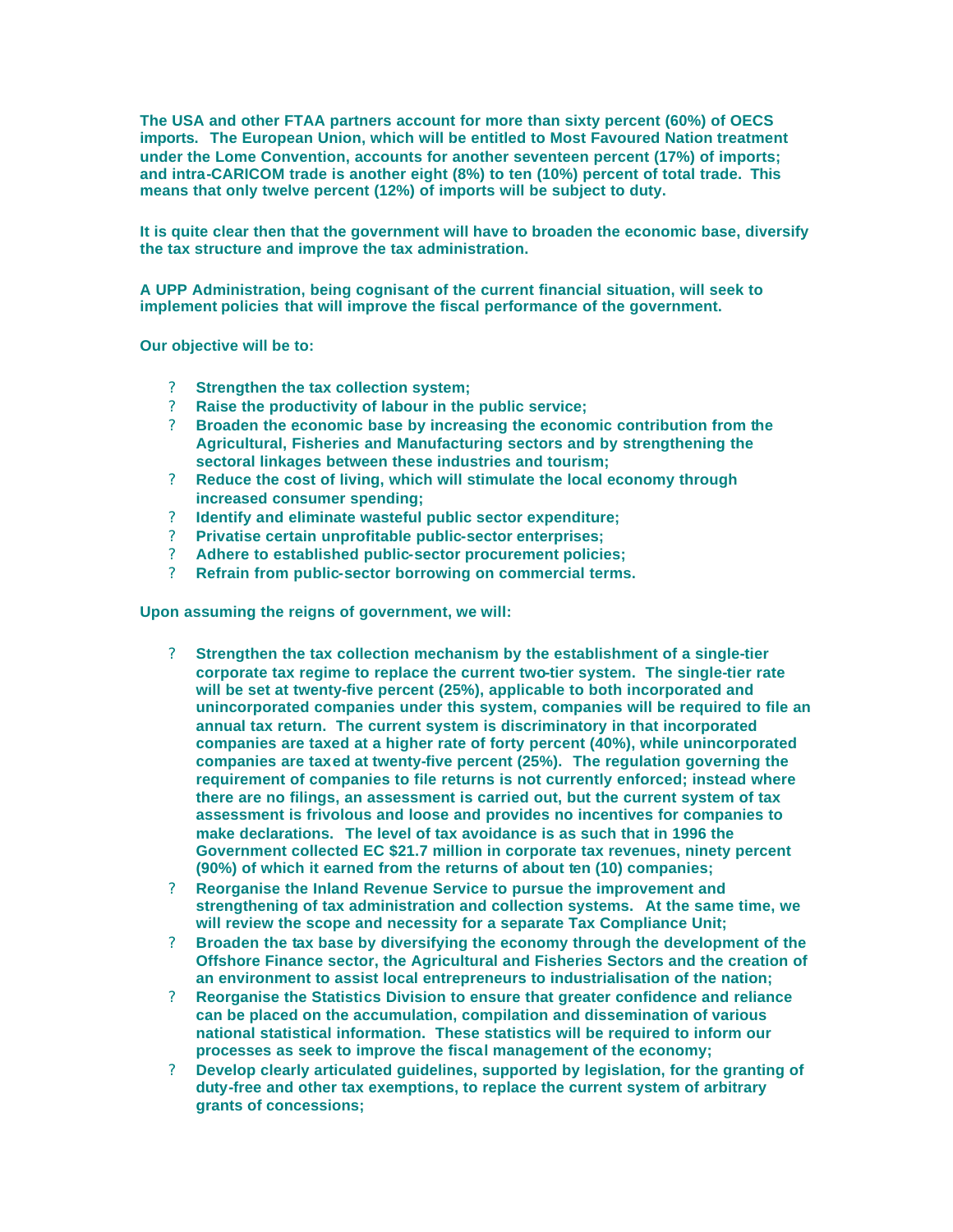- ? **Reduce the cost of living by reducing the consumption taxes on building materials, foodstuff and fuels. Mechanisms will be put in place to ensure that these reductions are passed on to the consumer. Additionally, the fuel surcharge on electricity bills will be eliminated;**
- ? **Stimulate employment generation and investment in new plants and machinery by providing tax-credit incentives to companies that generate employment above previously established levels. Additionally, allow companies to accelerate the depreciation of new plants at twice the normal rate for the first five years of the life of the investment. Alternately, companies that invest in new machinery and equipment will be allowed to accelerate the depreciation of these assets by twentyfive percent (25%) in addition to the normal rate of depreciation for the first year;**
- ? **Improve the efficiency at the ports with respect to the processing and clearance of goods in and out of the island. This will be accomplished by simplifying the customs and excise procedures, allowing companies that have the resources to prepare and file electronically produced warrants and other Customs documents**

## **Tourism**

### **UPP'S ASSESSMENT OF CURRENT SITUATION**

**The tourism sector accounts for the largest portion (approx. 70% of GDP) of Antigua and Barbuda's economy. It is highly-competitive international industry that demands sustained excellence in order to attain continuous growth and development. Within the last ten (10) years, Antigua's tourism thrust and development has become stymied and our product has begun to loose its competitive advantage in the market place. The industry is now characterised by the following:** 

- ? **low annual occupancy (33% in 1994) of staying over guests;**
- ? **increase in cruise ship passenger arrivals year on year;**
- ? **a reduction in overall airline seat capacity from the traditional markets;**
- ? **a general trend towards all-inclusive resorts in hotel property development;**
- ? **and the gradual severing of economic links with other sectors of the economy.**

**While it may be argued that the general industry trend is towards cruise -passenger tourism and all-inclusive vacations, it cannot be gainsaid that lack of a cogent Tourism Development Plan has contributed to the continuing state of decline of the industry. The lack of clear government policy and direction is emphasised in the fact that there is little or no official promotion of the industry (inspite of the government having a dedicated revenue stream in hotel guest tax of 2% - to accomplish this) in either the traditional markets or developing markets. This has contributed significantly to the low annual occupancy leading to a further curtailment in the frequency of airline flights and seat availability. Additionally, several hotels have been allowed to both import and distribute on a wholesale basis, foodstuff and other material that could normally be provided by merchants in the commercial sector of by farmers and producers in both the agricultural and manufacturing sectors. This policy has led to the severing of two (2) important sectoral linkages, with its attendant knock-on effect of the flight of foreign exchange and the constriction of market share within these other sectors. Moreover, the notion that this fickle industry is based on the concept of selling a visitor a unique and fulfilling experience to which he might want to return, or to refer others to, seems to be lost on our current tourism planners and managers. This lack of insight is manifested in the current filthy and unsightly environment in which our tourist plant exists, the absence or underdevelopment of sufficient land and water-based tourist activities, and lack or**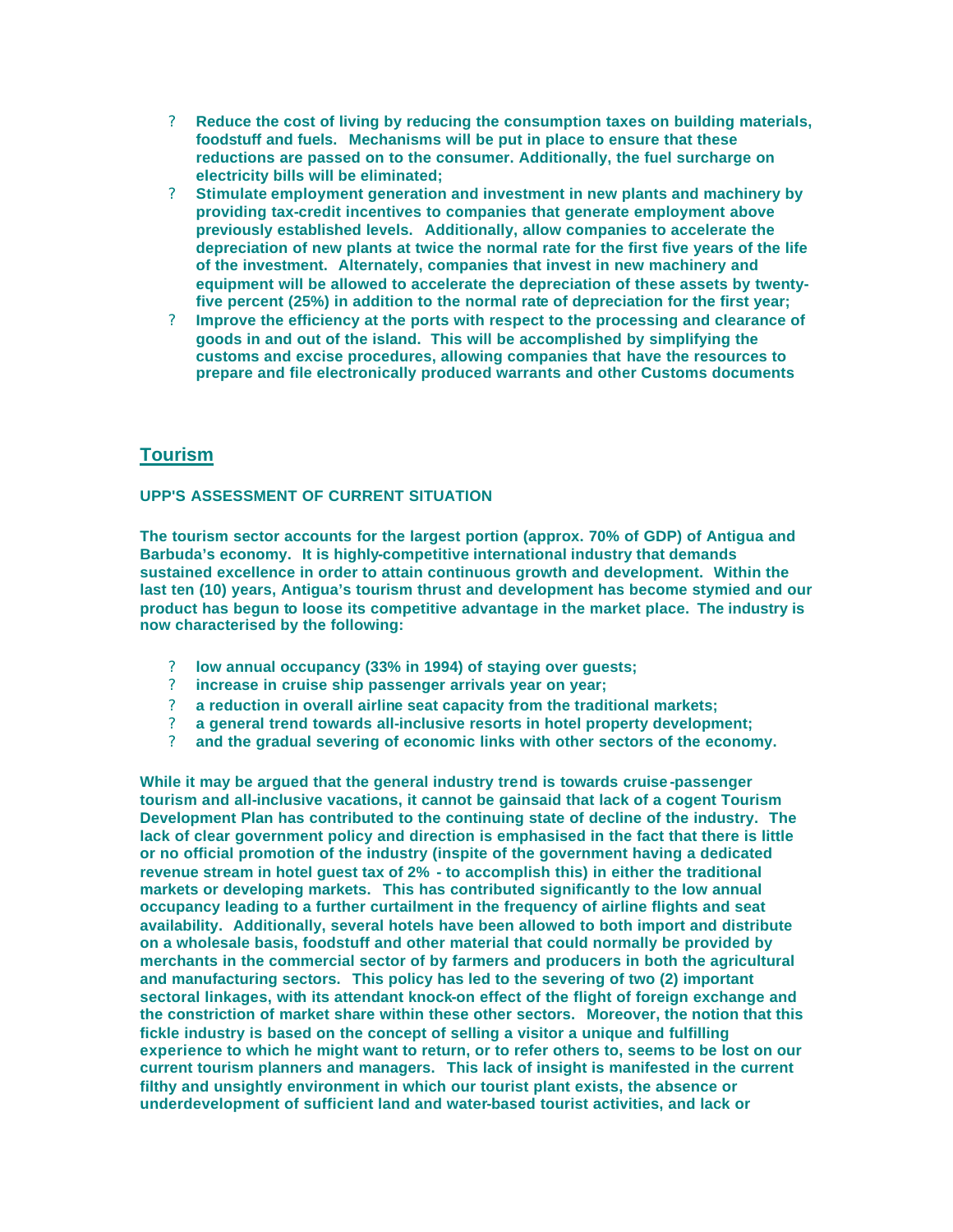**absence of places of interest for the tourists to patronise with the exception of the beaches and Nelson's Dockyard.** 

## **UPP Objectives**

**Within the first year of assuming Office, a UPP Administration will undertake a comprehensive review of the tourism industry leading to the development, production and execution of a comprehensive Tourism Development Plan. The process will of necessity include consultation with all of the stakeholders in the industry and from all other sectors of the economy that are linked to the trade, including farmers, furniture manufacturers, merchants and commission agents. Our plans will be informed by our policy of seeking to retain and circulate in the local economy, as much of the foreign exchange revenues from tourism as well as our policy of driving economic development through the creation and deepening of other sectoral linkages with the tourism industry. Recognising that there are three (3) distinct market sectors in tourism today viz. cruise ship visitors, all-inclusive visitors and the traditional stay-over holiday maker, and that each has a contribution to make. Our plans for the continued expansion of the industry will seek to manipulate this critical mix in a dynamic process that will allow the economy to derive maximum benefits from each sector. Our plans will also be formed by our policy for greater local participation, ownership and control of the industry.** 

**The following actions are expected to emerge from this plan:** 

- ? **Completing a process of redefining, developing, repackaging and re -branding our total tourism product, to re-establish our presence in the global market place as a destination of choice;**
- ? **Establishing a Tourism Promotion Corporation, under a Director-General with subdirectors for each market sector;**
- ? **Implementing an aggressive marketing campaign within our traditional and developing markets to increase stay-over arrivals and increase hotel occupancy;**
- ? **Positioning Antigua as a regional Home Port for the cruise industry. This will boost air travel to and from Antigua as well as hotel occupancy and other forms of tourism-related commerce;**
- ? **Creating or developing several major calendar events to expand tourism into an all year instead of a seasonal trade;**
- ? **Effecting a thorough clean up and beautification of St. John's, the beaches, and other tourist centres on the island;**
- ? **Expanding our system of national parks and wilderness areas, including the development of a marine park in North Sound/ Mercer's Creek Area;**
- ? **Refurbishing current hotel properties that are closed;**
- ? **Providing incentives for more local ownership of hotels and tourism -related businesses;**
- ? **Ensuring that all current and future hotel properties conform to building code regulations to ensure minimal disruption of the industry after the passage of major storms or hurricanes;**
- ? **Ensuring that all hotel properties operate in strict adherence to established codes of practice with respect to their custody, management, accounting and reporting of revenues they receive as taxes and service charges on behalf of the government and hotel workers respectively;**
- ? **Ensuring that all hotel and restaurant properties are in conformity with established codes of operations with respect to sa nitation, solid-waste disposal, water and energy efficiency and set-back requirements for all coastal developments;**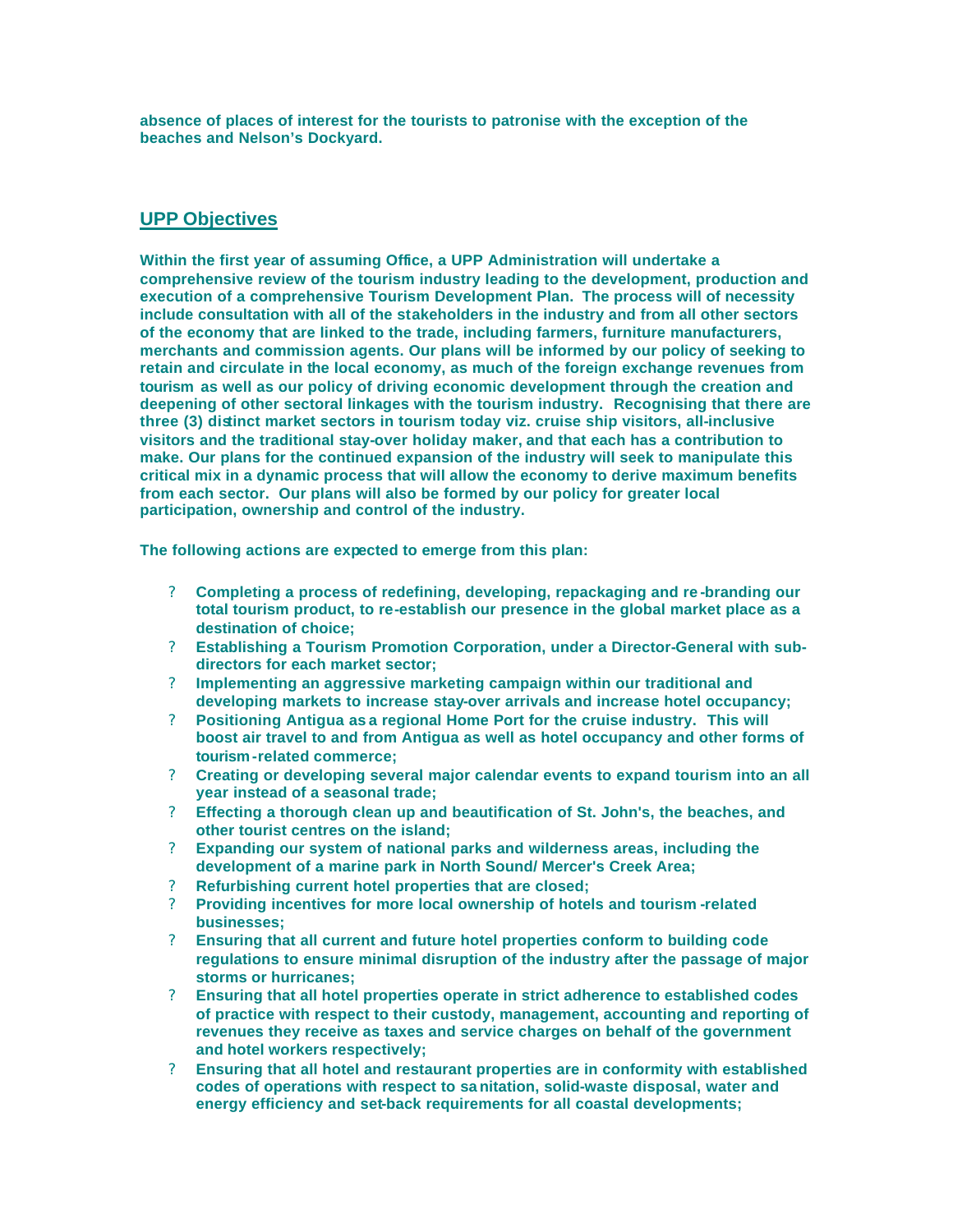- ? **Including courses in hotel management at the Hotel Training School at certificate, diploma and associate-degree levels;**
- ? **Implementing Total-Quality Management Programmes (based on ISO 9000 Criteria) in the Hotel Training School;**
- ? **Implementing a Total-Quality Awards scheme (based on ISO 9000 Criteria) for service across the industry, including the Immigration departments at both air and seaports.**

## **Informatics**

**The UPP recognises that INFORMATICS is a major economic growth industry. It entails the collection, storage, retrieval, manipulation and dissemination of data and information by means of differential media. The development of this field will create jobs and new investment opportunities and hence is among the top priorities on the UPP's agenda. While we acknowledge the existence of legislation pertaining to this industry such as, the Free Trade Processing Zone Act 1994 and the International Business Act of Antigua and Barbuda, the UPP is committed to reviewing these pieces of legislation so that their application reflects and conforms with the ever increasing changes within the industry.** 

**The UPP recognises that neither legislation, nor specific tax incentives, nor even low telecommunication rates will by themselves create ideal conditions to attract investors to our shores. We understand the intense competition both regionally and internationally for this type of business and appreciate the creativity and innovativeness which must go into marketing and incentive packages if we are to make Antigua and Barbuda be among the top centres in the world. We must keep abreast with modern technology while operating efficiently and productively with minimum costs.** 

**Informatics affords employment and business opportunities which encompass a wide range of activities including the following:** 

- ? **Call centres for both inbound and outbound telemarketing services;**
- ? **Sports book and Internet Gaming;**
- ? **Transaction processing such as, electronic-cash and other forms of electronic commerce;**
- ? **Marketing and after-sales service;**
- ? **Publishing and key-boarding of offshore data;**
- ? **Developing, maintaining and selling of software material.**

**It is estimated that informatics provides employment for over nine thousand (9,000) workers in the English -speaking Caribbean. It is responsible for an annual contribution of US\$200 million with annual growth projections of fifteen percent (15%) and more per year. In spite of these impressive numbers, Antigua and Barbuda has failed to capitalise on its market share in this industry.** 

**Upon assuming office, among the UPP's first order of business will be to have the appropriate Ministry embark on a strategic plan to better educate existing and potential entrepreneurs about the opportunities and rewards in this industry. Further, our government will facilitate and prescribe a blueprint between government and local and international entrepreneurs aimed at further developing the industry in Antigua and Barbuda by proactively canvassing international prospective opportunities. We are aware also that entrepreneurs will be unlikely to invest their funds and resources in any given**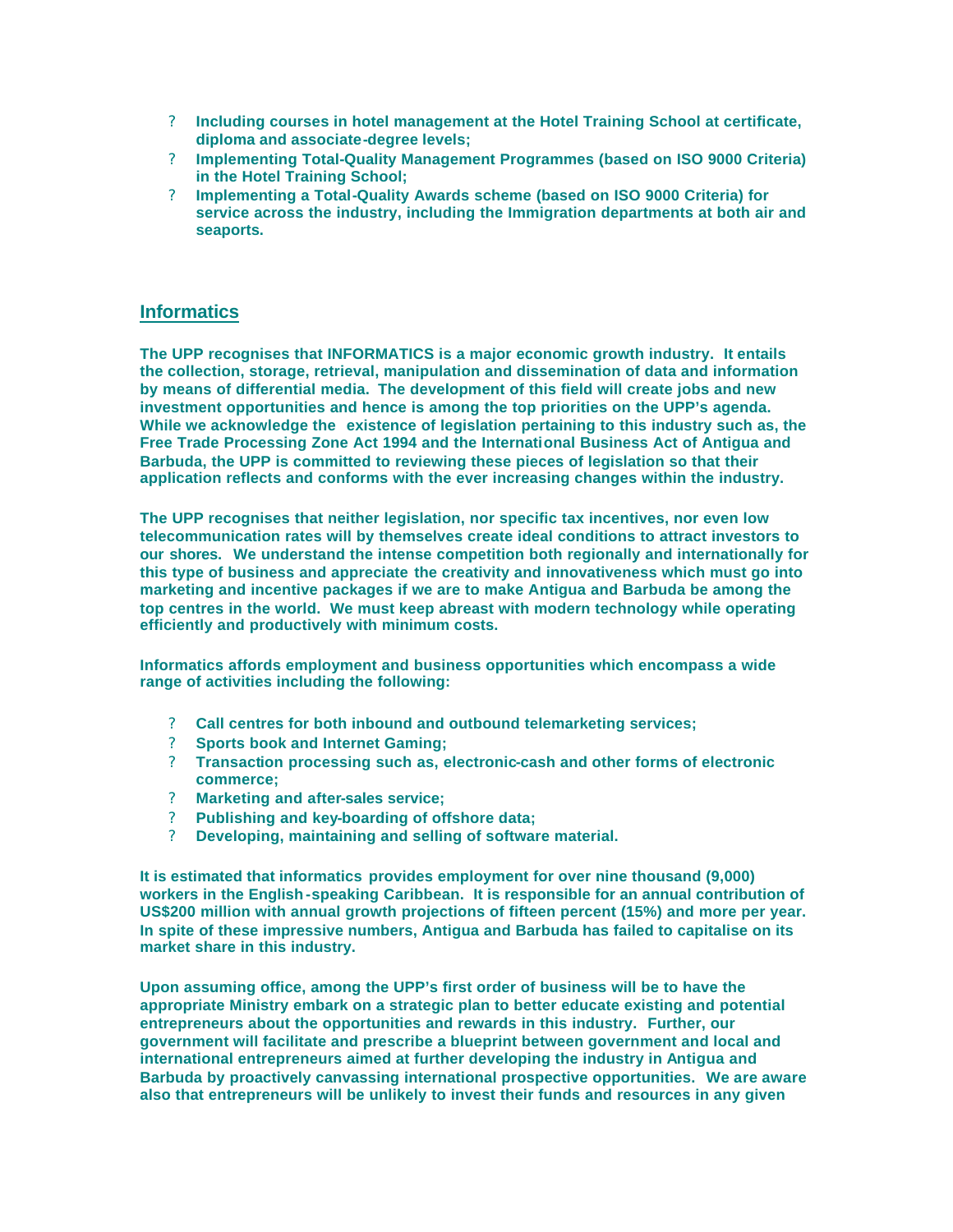**market based on any single over-riding condition such as low tariffs, tax incentives or even low wages. Therefore, the overall enabling business environment, which is so important to the Informatics Industry, will be given urgent attention. Our vision for this industry in no way resembles "the factory shell mentality" which presently exists under the ALP regime but rather is grounded on more sophisticated, confidential and technical basis.** 

**A UPP Government, therefore, will:** 

- ? **Initiate, encourage and support the business infrastructure necessary for the informatics industry to thrive and expand;**
- ? **Cooperate with the private sector to provide specialist and professional technological training for Antiguans and Barbudans at the secondary and tertiary levels.**
- ? **Work with telecommunications companies here to properly dimensi on their networks to handle the increased business;**
- ? **Offer tax incentives to these companies in exchange for their financial commitment to the further development of the industry and training of Antiguans and Barbudans;**
- ? **Introduce more appropriate legislation and other measures to protect Antigua and Barbuda's reputation in this industry;**
- ? **Actively promote Antigua and Barbuda as "The Place of Choice" to conduct this type of business when compared to any other place on earth.**

## **Offshore Business**

**The offshore Finance Industry is arguably the largest area of economic growth potential for Antigua and Barbuda. Almost every other government in the Caribbean has recognised the substantial increase in revenue which can be derived from a viable offshore sector and has begun to exploit this industry. In spite of our involvement in this industry for well over sixteen (16) years, successive ALP governments have failed to capitalise on the numerous opportunities available in this sector. There is no justifiable reason why Antigua and Barbuda has not taken its rightful place alongside other Caribbean countries such as, the Bahamas, Bermuda, Cayman Islands, Turks, and Caicos and now Barbados. These countries have all gained international recognition as being innovative and sophisticated offshore centres. Given this stark reality, the UPP is poised to embark on an aggressive campaign which promotes and markets Antigua and Barbuda as an ideal centre which provides a diversified range of offshore services.** 

**The significance of the opportunities which offshore financing affords cannot be overstated. In Antigua and Barbuda, offshore financing accounts for fewer than one hundred and twenty (120) employment opportunities which are shred between locals and expatriates. The UPP will work towards increasing that figures four-fold within our first eighteen (18) months in office. We will capitalise on Antigua and Barbuda's ideal geographical location with our exceptional air and sea links to North America and Europe. Our modern telecommunications network, our products and services, our human resource base, with a rapidly developing cadre of exceptionally-trained professional and technical personnel, are all vital to our efforts to reap the benefits of the offshore financial industry.**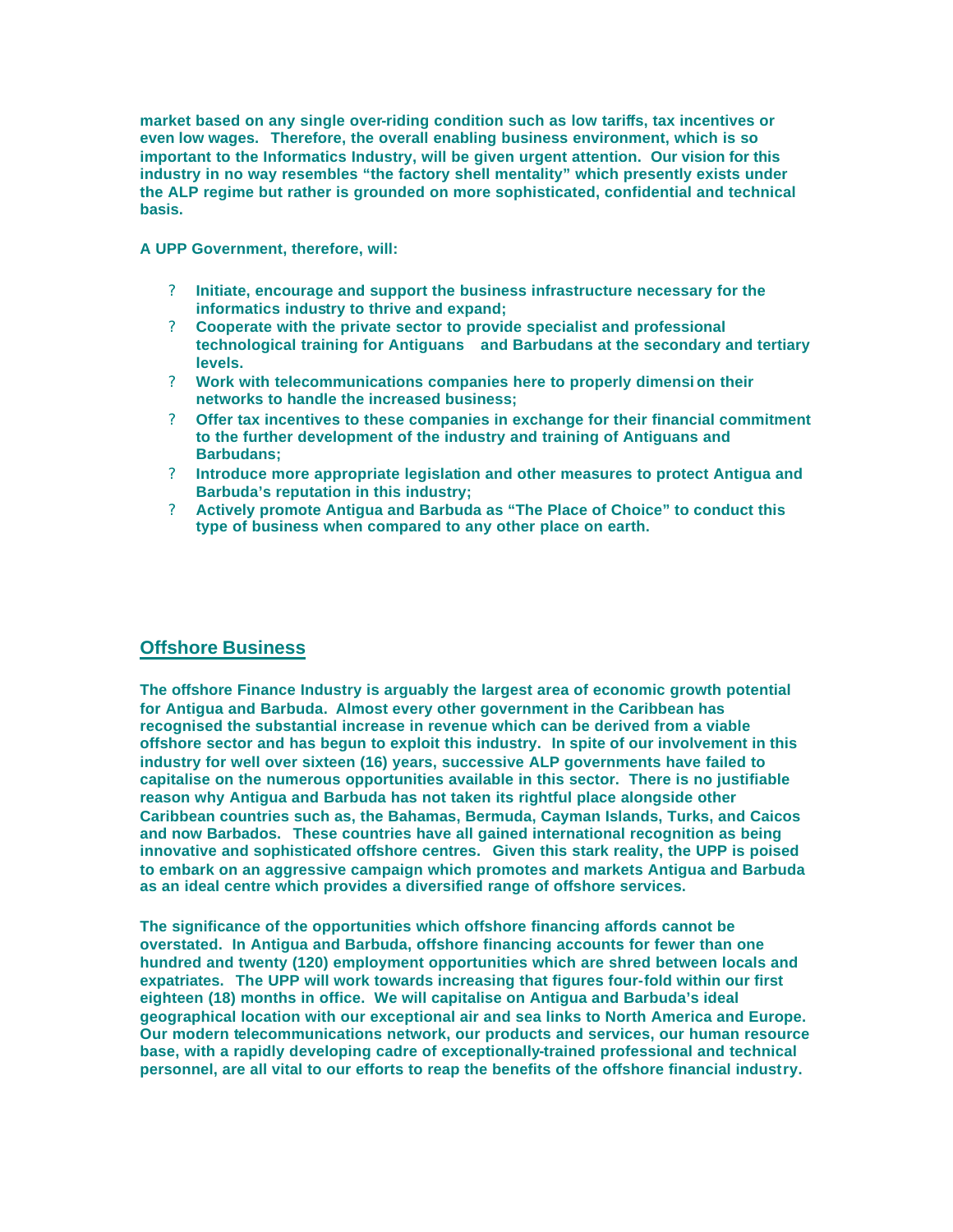**Extensive advertising of Antigua and Barbuda in offshore publications such as Shore-to-Shore, American Way, and financial newspapers a s well as our increased participation in and hosting of offshore conferences will undoubtedly result in an increase in the volume of offshore business. As a result of the dynamism in this sector as envisioned by the UPP, almost every other sector of or economy stands to benefit.** 

**The positive impact which a viable offshore industry will provide includes:**

- ? **Increased contribution to government revenue through direct licensing fees and other operating expenses;**
- ? **Growth in the real estate sector through rental of office and residential premises required for expatriates;**
- ? **Increased telecommunications and other utility services;**
- ? **Increased business and leisure activities that serve as a booster for the economy with their related incidental benefits; and**
- ? **Use of semi-skilled to high-skilled labour with concomitant earnings of medium-tohigh wage and compensation packages for Antiguans and Barbudans.**

#### **A UPP Government will:**

- ? **Expand the kinds of off-shore services currently undertaken, thereby increasing revenue by attracting more and better Offshore Financial Services;**
- ? **Overhaul our tarnished international reputation as being a haven for moneylaundering and other illegal offshore practices;**
- ? **Improve our educational system to ensure that Antiguans and Barbudans are more knowledgeable, highly trained, and proficient in computer expertise, in order to respond to the service needs of this highly technologically-dependent industry;**
- ? **Diversify our range of services being offered to international businesses to include; mutual companies, limited partnerships and international trusts;**
- ? **Ensure that only legitimate offshore businesses operate from our shores by becoming more vigilant regarding money-laundering and other illegal offshore activities;**
- ? **Consult with recognised professionals in this area to map out a realistic and effective plan for the development of this sector;**
- ? **Establish a regulatory body which functions as a "watchdog" for the industry and is vested with powers to investigate and subpoena;**
- ? **Consult and work closely with the Eastern Caribbean Central Bank to show transparency and obtain informed and professional advice;**
- ? **Make recruitment of new business in the offshore market a priority responsibility for all our foreign missions.**

#### **Local Business**

**Over the years, under the Antigua Labour Party (ALP) government, growth in local business has declined and in some instances our merchants have been forced from the retail market place. Antiguans and Barbudans no longer play a significant role in restaurant business. Within the retail industry, the market has become saturated with numerous goods and commodities, because merchants are selling identical goods and competing for a limited clientele. As a result of this serious lack of diversity, many businesspersons are unable to yield profits or to expand their businesses.**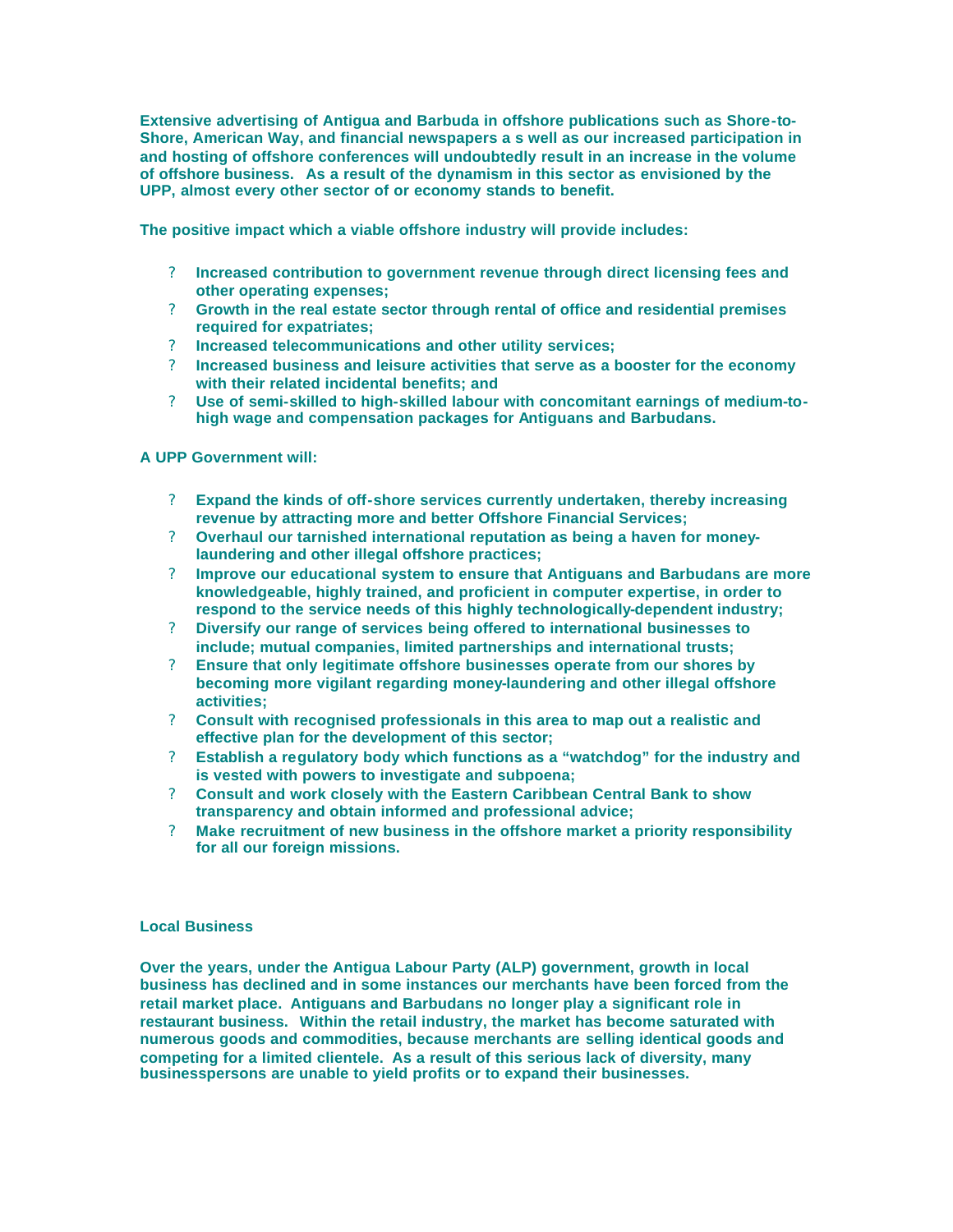**Lack of diversity aside, the reasons for the stagnation in the retail industry are many and varied. ALP's failure and inability top implement a feasible developmental policy for local entrepreneurs and business is primarily responsible for the underdevelopment in this crucial area. More nationals ought to have been allowed to acquire ownership interest in numerous businesses, but availability of financing, law to protect local enterprise and economic affirmative action policies geared toward the advancement of local people, are not in place and have never ranked high on any ALP agenda. Coupled with this lack of foresight, is the government's pervasive and evil system of patronage, which it uses as a double - edged sword. The ALP shamelessly victimizes, stifles and prevents the advancement of those local business person who oppose them while it openly rewards, assist, encourages, and grants duty-free concession and exclusive licenses to those business persons who toe the party line. This abuse of power denies our people freedom, justice and equal opportunity and contributes to high costs of goods and services.** 

**Further, the government has failed to provide sufficient financial assistance and other incentive to local business to boost their business or for investment in business ventures. Rarely are locals given the opportunity to bid on or to acquire publicly or privately owned business. The acquisitions by either the government or their expatriate friends are glaring examples of this reality.** 

**Whenever any minister has an interest in acquiring a company, existing conflict are blatantly disregarded. Greed guides their decisions, therefore it is not unusual for them to engage in grossly unfair tactics to acquire new or existing business opportunities from locals who, in order to apply for duty-free concession, must reveal the nature and feasibility of their project to Cabinet. Invariably, these applications are denied and shortly thereafter, the same project or service is introduced to the public and often, these politicians are the principals or silent partners in the companies operating the business. Further, many other partners business opportunities are soured through the government's selective granting of 'licenses' to their friends and colleagues.** 

**Disrespect, disdain and repeated abuse of our people have become the norm for the ALP in dealing with local business. The UPP believes that politicians are indeed servants of the people and, as such, they must serve the national interest in executing their duties and enhance quality of life of all citizens. The ALP government has turned this fundamental tenet of politics on its head; they have placed their greatest emphasis on greed and power.** 

**In order to correct this shameful situation, a UPP administration will:** 

**Establish a Small Business Administration in order to conduct feasibility studies, seek out new markets, provide loans and support services for small businesses. The UPP sees small business as the key to developing the national economy;**

**Acknowledge vendors as a primary source of economic life. We will appoint a public officer to assist vendors in the resolution of their business problems and in improving their working conditions. An example will be the proper organisation of the beach vendors with a view to removing areas of conflict between investors and the vendors;** 

**Create special vendors' arcades at strategic points on the island, for example at Fig Tree Drive. The purpose of these arcades will be to link local people to the tourist industry and to have them develop market specialities in particular areas. A UPP Administration will also seek to develop kiosks on major beach fronts to be used by vendors, so that they may develop their businesses more effectively;**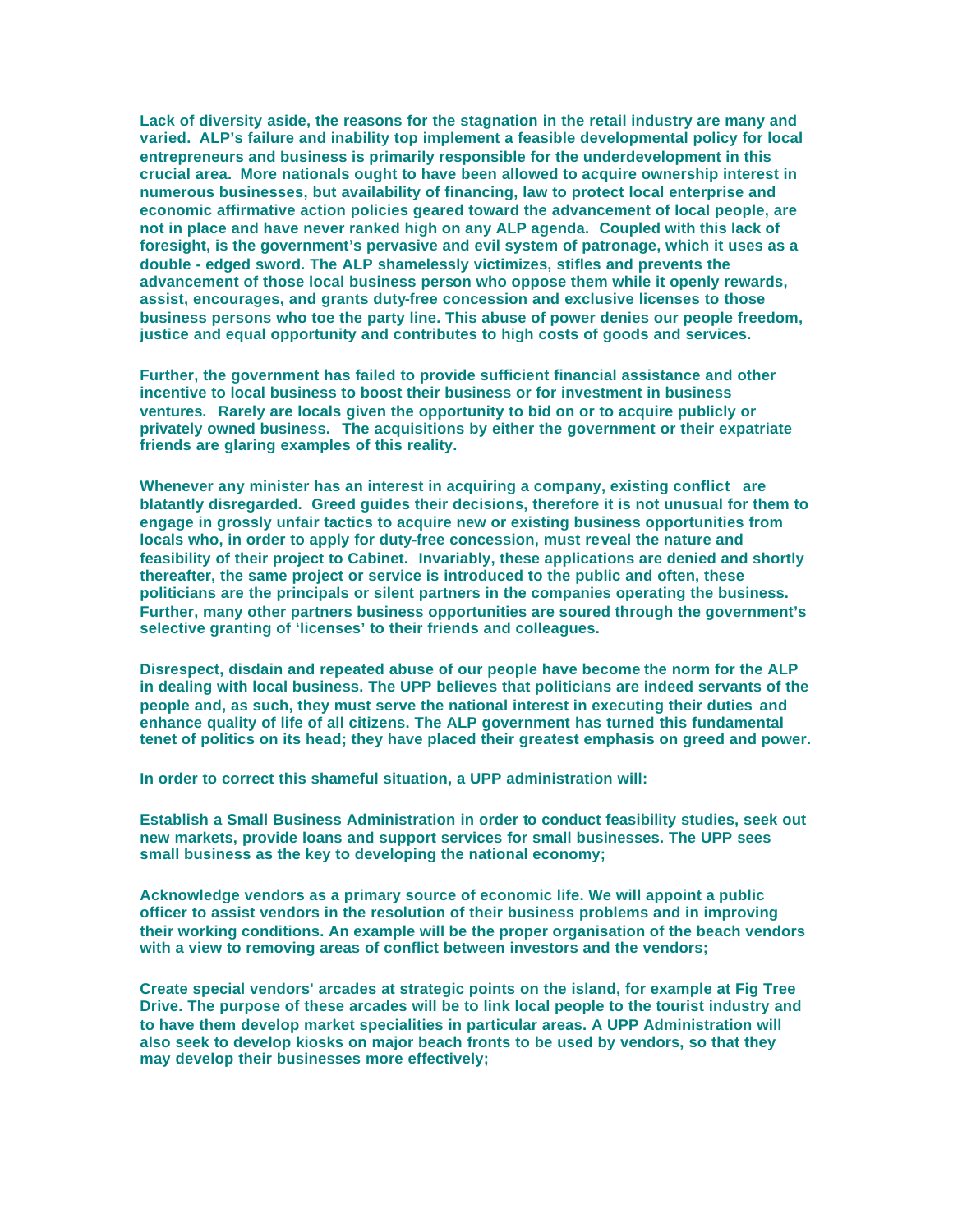- ? **Encourage more locals to develop their own businesses by economically empowering them;**
- ? **Ensure that all businesses are treated fairly and equally under the law;**
- ? **Establish clear guidelines for the granting of duty free concessions and "exclusive licenses" for certain goods and commodities;**
- ? **Ensure that local businesses and professionals have the opportunity to bid on government contracts and that they are paid promptly for their goods and services;**
- ? **Provide assistance to the National Development Foundation;**
- ? **Legislate for anti-trust, anti-monopoly laws to even the playing field;**
- ? **Introduce adequate regulations for establishing and monitoring standards in the building industry. Adequate means of training and licensing will be established throughout the country.**

## **Agriculture**

**As mentioned before Antigua and Barbuda's economic development has long been hampered by its singular reliance on the tourism sector as the main engine of economic growth. The contribution that could be made by the agricultural sector has been continually overlooked by successive ALP administrations. In fact, agriculture's percentage contribution to the GDP has fallen successively every year under the stewardship of the current administration. In general, four broad categories of constraints plague the agricultural sector in Antigua and "Barbuda: natural, economic, institutional and structural.** 

**The natural limitations include inadequate rainfall. The economic problems of both peasant and export agriculture involve excessively small and uneconomic units of farmland, high costs of inputs for fertilisers and pesticides, and low prices for commodities. The major institutional constraints include poor marketing infrastructure, poor access to credit and the non-existence of an agricultural development policy and plan. Structural factors include low wages to farm workers and access to a guaranteed supply of irrigation resources.** 

**Upon assuming Office, a UPP administration will implement measures to increase domestic food production, reduce the food import bill, promote a healthier lifestyle and secure the development of greater food security than is currently the case. The Plan will also seek to improve our stewardship of the land, on the basis that we need to use the land more effectively. The Plan will seek to reduce the current food import bill form its current annual average of EC \$200 million by as much twenty-five percent (25%) within the first term of our administration.** 

**In order to achieve the aforesaid objective, amongst others, the UPP will**

- ? **Produce and execute a detailed National Development Plan (NDP) where lands will be allocated for agriculture, tourism, housing, development, wildlife and protecting our watercourses and important tourist sites etc. this NDP will also include a fisheries and coastal resource management plan as well as land and land tenure policy;**
- ? **Reorganize the National Agricultural Planning Committee to facilitate greater interministry and institutional coordination and to draft a National Agricultural Plan that will include the following elements:**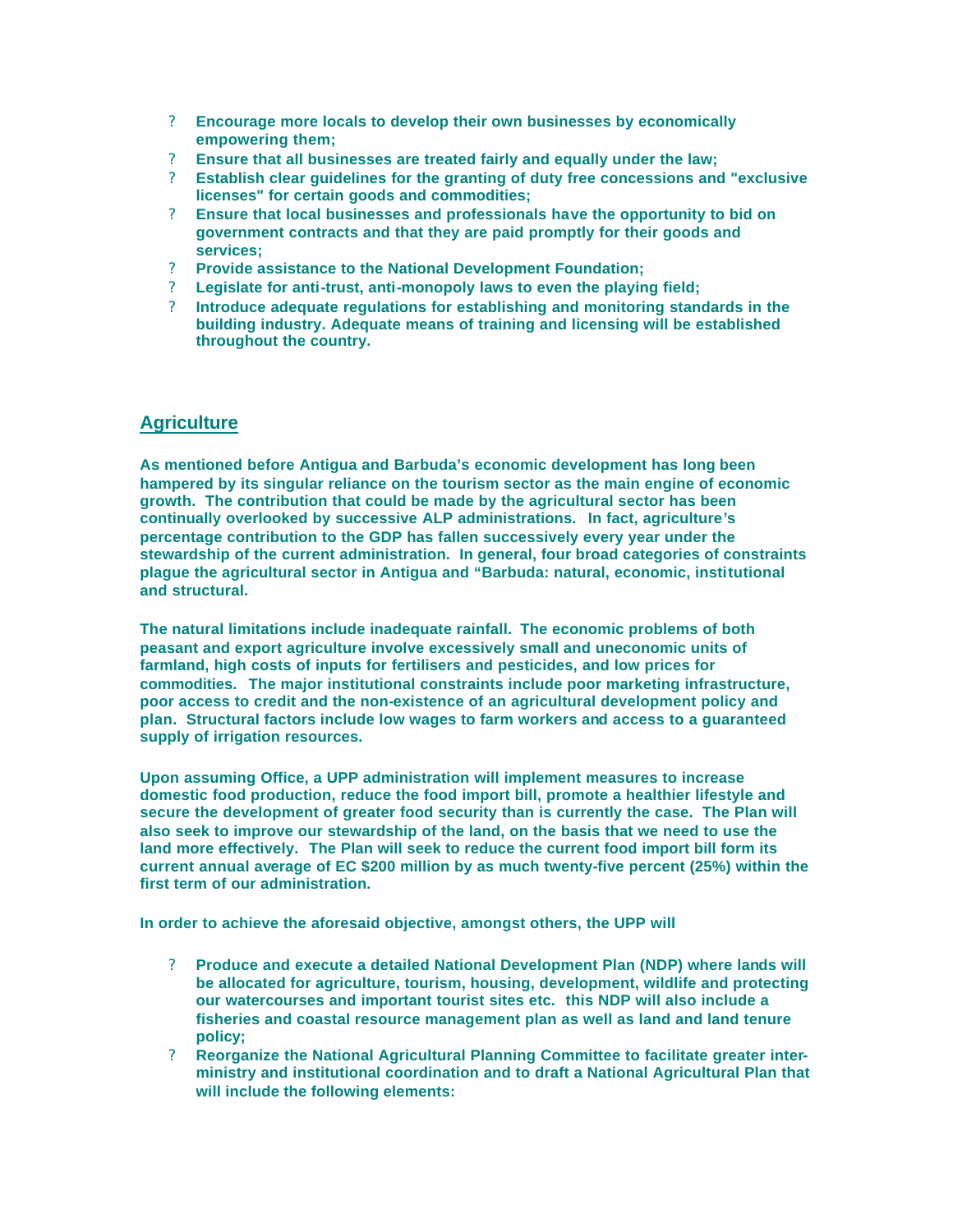- **1. Increases plot sizes to farmers. Registered farmers will be guaranteed long-term leases of substantial plots once production is maintained;**
- **2. Guarantee irrigation equipment and allocation of water to registered farmers to ensure food supply to the local and tourist market (see Water Policy)**
- **3. Develop community-grazing areas as a solution to the over-grazing problem;**
- **4. Reorganise the Antigua and Barbuda Development Bank to include an Agricultural Credit and Savings Department that will provide favourable loans to farmers;**
- **5. Develop a National Food Plan, to fulfill local and export needs while allocating crop production amongst farmers to prevent gluts;**
- **6. Develop national crop insurance coverage for farmers;**
- ? **Reorganise Agricultural Stations at Dunbars, Christian Valley, Bendals, Diamonds and Cades Bay to promote:** 
	- **1. Agro-industry projects that can be developed nationally;**
	- **2. Use of biological controls, integrated pest management, farming and soil rebuilding techniques;**
	- **3. Propagation and distribution of quality plant stock to farmers and the interested public;**
	- **4. Provision of produce for Government agro-processing and island beautification programmes;**
	- **5. Produce grading and storing facilities;**
	- **6. Pooling and storing farm equipment for area farmers;**
- ? **Establish an Agricultural Development and Research Unit in conjunction with CARDI, UWI, relevant NGO's and other international institutions to provide:** 
	- **1. Training and certification in Agronomy;**
	- **2. Information on suitable drought-tolerant crops and regeneration;**
	- **3. Research on developing better farming methods;**
	- **4. Biological and na tural controls of plant pests and diseases;**
- ? **Reorganise the Central Marketing Corporation to purchase and market local farmers' produce. This reorgainsed agency will include a Supply Unit and a Marketing Intelligence Unit to better address the country's needs.**

## **Fisheries & Ports**

**As is the case with agriculture, the need for improved food security in the fisheries sector is paramount. Our fish stocks are being severely depleted from poor management of the coastal resources and over-fishing. In addition, adequate facilities for the sale and merchandising of fish are virtually non-existent and so consumers experience a lot of difficulties in being able to purchase fish under acceptable sanitary conditions. The failure of the current administration to pay attention to the development needs of the fishing industry has led to a decline in fish production and increased operational costs leading to severe financial and economic hardship for our local Fishermen.** 

**Upon assuming Office, a UPP administration will establish a Fishing Industry Revitalisation Programme that will seek to develop linkages between the fisheries sector and other productive sectors of the national economy, especially those that are related to the sea and coastal environment. The linkages will be established to ensure that the industry attracts inflows of financial investment from the private sector, and the outflow of**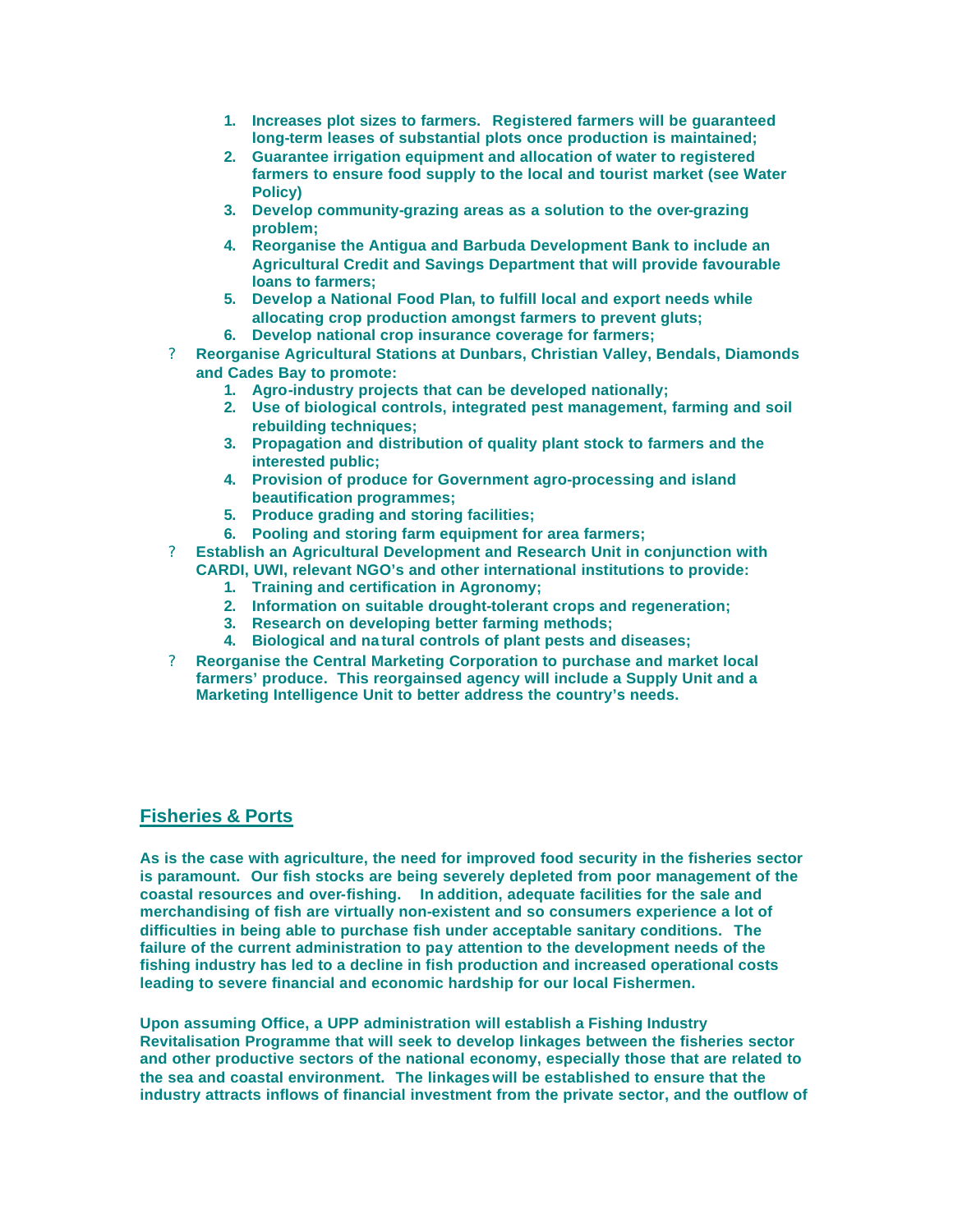**fish products to domestic consumers and the hotel and tourist industry. The linkages will also ensure an integrated management approach for the use of the marine environment and its resources. In addition, the Plan will pay particular attention to the protection of the marine environment in order to ensure the sustainability of the fishing industry. Towards this end, a maritime environment management programme will also be established to coordinate the activities of the different user groups of the marine environment and the coastal zone areas. Under our Fishing Industry Revitalisation Programme we intend to make Antigua and Barbuda self sufficient in its seafood demands, while at the same time producing a surplus for export.** 

**A UPP Government will, as a matter of urgency:** 

- ? **Increase Coast Guard patrols in local waters to prevent foreign fishermen from illegally fishing in our waters;**
- ? **Develop national boat insurance coverage for fishermen;**
- ? **Create a Fisheries Credit and Savings Department at the Antigua and Barbuda development Bank to finance a Fishing Vessel Improvement Programme and to provide low cost loans and credit facilities to local fishermen;**
- ? **Develop a Fisherman Training Programme to provide instruction in the use of more-efficient fishing vessels and technical navigational equipment;**
- ? **Assist fishermen in developing new methods of fishing for new fish and seafood products not currently exploited, e.g. flying fish etc.;**
- ? **Investigate avenues to minimize or eliminate fish-pot stealing;**
- ? **Undertake training of local boat builders in the construction of fiberglass and wooden vessels;**
- ? **Support and develop efforts at coastal rehabilitation, such as construction of artificial refs, replanting mangroves, managing commercially-valuable stocks such as lobster, conch and sea moss;**
- ? **Create a standardized seafood packaging plant, so that our seafood can be exported according to international standards;**
- ? **Institute an infrastructure development plan, which would include the establishment of fisheries centres in Antigua and one in Barbuda. These centres will include modern facilities for fish processing and marketing facilities for fishermen to store their fishing gear and equipment and the mooring and docking of their vessels. These facilitates will be established in Parham, Urlings, the Point Wharf and in Codrington and will complement the Fisheries complex now under construction at the West Bus Station.**

### **Ports**

**Antigua and Barbuda geography and location provides us with unique opportunities and advantages for receiving and re-exporting goods. We intend to develop programmes and efficiencies at the Ports which will make it possible to exploit the re-distribution trade. The Port Authority will be restructured and Antigua and Barbuda made into a major transshipment destination for the Eastern Caribbean. This will in turn, create new jobs in packaging and re-packaging and enhance government revenues. We also intend to lower port costs for every person clearing goods here with our new programmes.** 

**A UPP Government is committed to the following:** 

- ? **Privatising the Port Authority and allow Antiguans and Barbudans to become shareholders in that corporation;**
- ? **Increasing our re-exporting business by improving our port services at the Airport and the Seaports and making them more competitive;**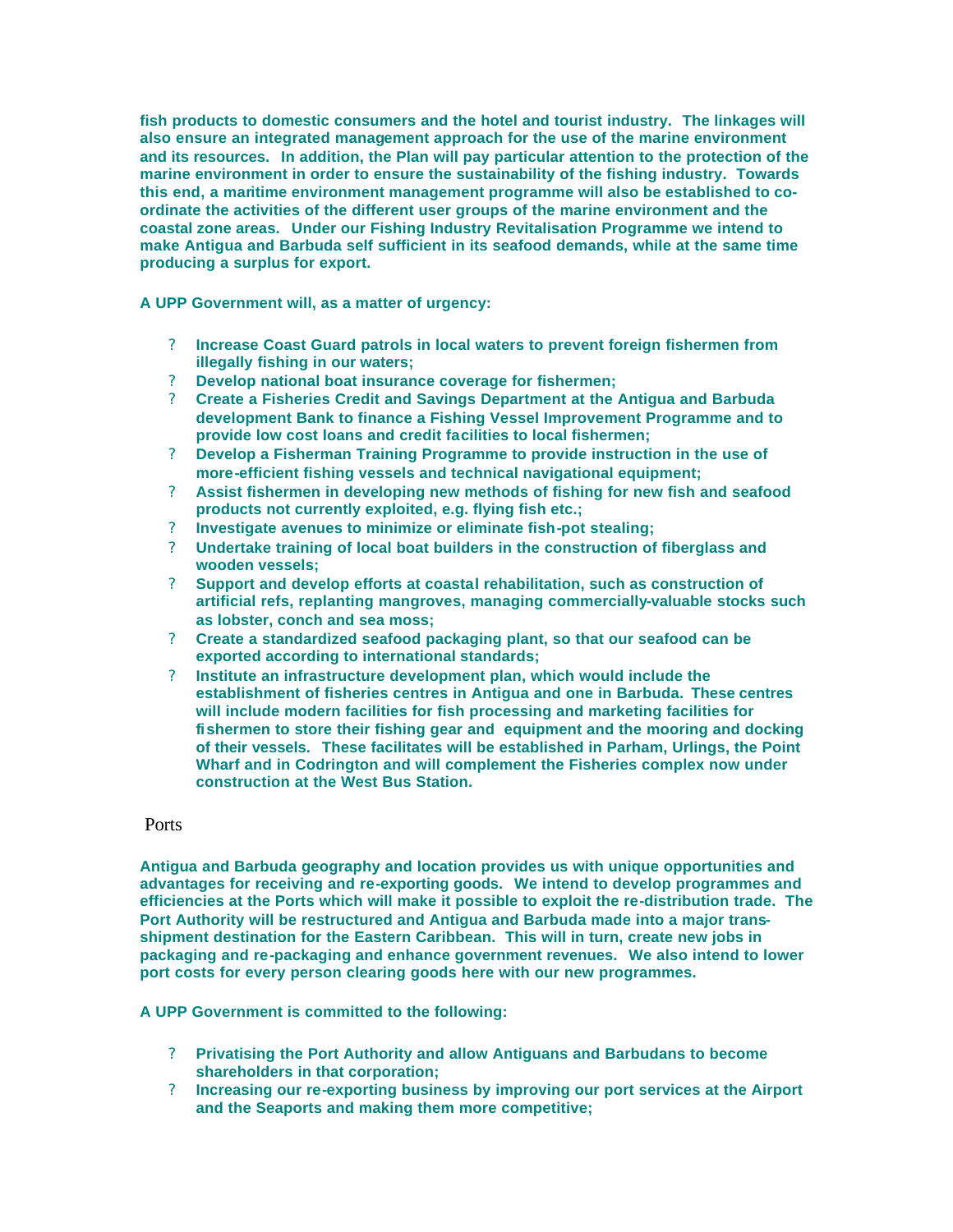- ? **Simplifying clearance of commercial goods to facilitate business;**
- ? **Expanding warehouse facilities at all ports;**
- ? **Improving the morale at the customs and immigration offices throughout the country by creating better financial and work-benefit incentives;**
- ? **Improving revenue collection at these important centres by making the work more efficiently;**
- ? **Simplifying tourist entry procedures and make tourists feel more welcome at all entry ports;**
- ? **Ensuring that immigration officials are well versed in our immigration laws so that discretionary decisions are meted out impartially;**
- ? **Carefully screening all applicants for residency to ensure they do not possess a criminal record. A UPP Government will liaise with regional and international organisations on this.**

## **Immigration & Labour**

#### **IMMIGRATION**

**The vast majority of Antiguans and Barbudans express alarm over our immigration policies and procedures. The general view is that Immigration and Labour are dangerously out of control. Whereas Antiguans and Barbudans are appreciative of the varying factors that cause people to seek residence and employment in countries other than their homelands, they are however perturbed about the huge influx of immigrants who arrive on our shores, unregulated. There is the appearance of a free-for-all or openhouse policy to immigration in Antigua and Barbuda at a level which is unheard of in virtually any organised or progressive country in the world. This has led to the current disproportionate ratio of immigrants to nationals. The ALP's ineptitude at managing the problem is evident. A declaration of amnesty was granted to thousands of undocumented immigrations and to those who have been allowed to stay here indefinitely. This was done out of a calculated action by the ALP regime. It was made with the assumption that loyalty among this group would work in their favour as far as electoral politics in concerned.** 

**These immigrants are forced to put up with inadequate housing, low pay and other forms of abuse which no human being should tolerate. A UPP Government will address the matter, giving due respect and human consideration to the immigrants concerned. In all its dealings on this matter however, the interests of Antigua and Antiguans, Barbuda and Barbudans will be paramount.** 

**Another explosive issue involving immigrants which concerns Antiguans and Barbudans is that of alien (people who do not reside in Antigua & Barbuda) land ownership in our country. Many persons are of the view that more stringent requirements ought to be put in place before alien land holding licenses are granted. The Barbados model is one that will be studied by a UPP Government. Presently, the requirements favour those immigrants who are financially secure and are therefore able to acquire land here with little or no difficulty whatsoever. Since land ownership is often outside the reach of many Antiguans and Barbudans, primarily due to the bureaucratic and political games which control the distribution and sale of public lands, it is widely believed that immigrants ought not be given the opportunity to "own" our piece of the rock merely because they have the money to do so. The UPP urges Antiguans and Barbudans to remember that once land is placed in the hands of foreign ownership, it is rarely, if ever, reverts to the indigenous people.**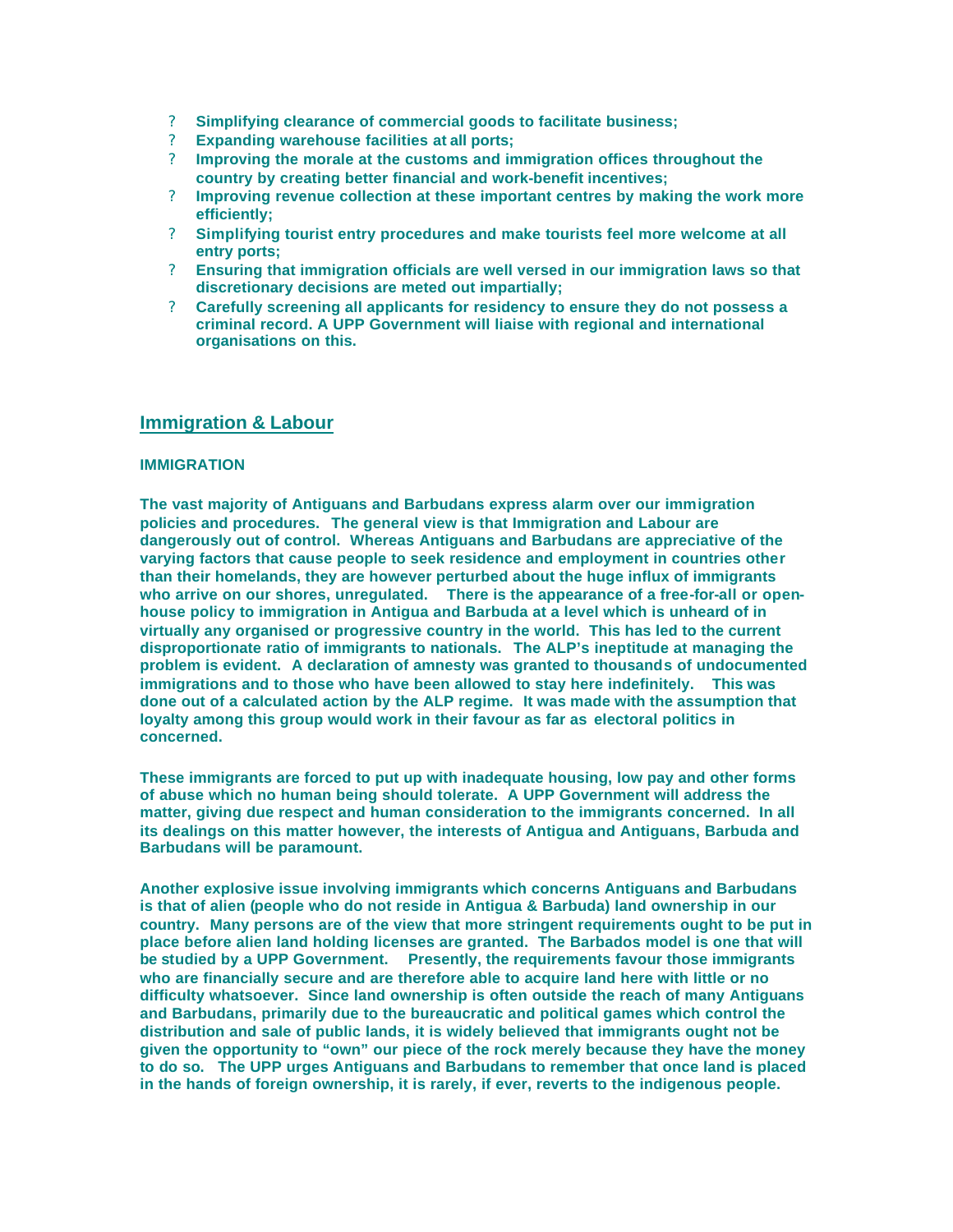### **LABOUR**

**Closely related to our challenges in regulating immigra tion, are the issues surrounding the employment of numerous undocumented immigrants into our labour force.** 

**Any future development of Antigua and Barbuda depends on a disciplined, well-trained and well-paid productive workforce. These characteristics will undoubtedly provide equal opportunities at all levels throughout the labour force. However, the sensitive issue of "imported labour" and the widespread practice of hiring undocumented immigrants is a matter of grave concern for the majority of Antiguans and Barbudans since factual data reveals an alarmingly disproportionate ratio of foreign to local workers. This is primarily due to a conscious and systematic, ill-conceived policy by the ALP government which blatantly disregards our labour and immigration laws and regulations and encourages others to do likewise.** 

**As stated before, unlike other nations, even those within the region, Antigua and Barbuda has become a free-for-all in terms of labour recruitment. It is widely known that many immigrants arrive here, establish residency without adhering to our immigration procedures and thereafter, embark on a mission to find employment. Quite often, these immigrants are successful in finding employment while suitable, qualified Antiguans and Barbudans who are ready, able and eager to work are denied those very employment opportunities. There is national consensus among our people that some employers favour hiring these immigrants since they can readily disregard the labour laws by paying these workers sub-standard wages, evading their obligations under the medical benefits, social security and education levy schemes, and by exceeding the legally mandated forty (40) hour per week work schedule without paying the required over-time wages.** 

**While the UPP is mindful of the need to recruit foreign workers in certain areas where no suitably-qualified Antiguan or Barbudan can fill the position, we remain steadfast in our pledge to put Antiguans and Barbudans first in every sphere of life in this country. We will not and do not discriminate against immigrants, but we are committed to upholding and adhering to our laws and regulations which govern immigration and labour. Consequently, the Ministry of Labour within the UPP administration envisions working closely with the trade unions, employers and other workers' organisations and associations in furthering its labour and immigration policies.** 

**To ensure this, a UPP government will:** 

- ? **Promote the establishment of a tripartite body composed of government, employers and employees which will regularly monitor developments in the work force and make recommendations for ongoing improvements. This National Labour Board will also review the social security scheme, pension requirements and other-related matters;**
- ? **Ensure that laws and regulations governing work permits are vigorously enforced in order to protect the interest and future development and growth of the local work force;**
- ? **Review all existing labour regulation and regulations to ensure that they reflect modern trends in labour relations;**
- ? **Establish additional training and apprenticeship programmes for nationals both at home and abroad to ensure that qualified persons are available to fill positions as they are created;**
- ? **Expand the computerized Work Force Data Unit of the Labour Department which will store and process a wide range of information such as, data on prospective**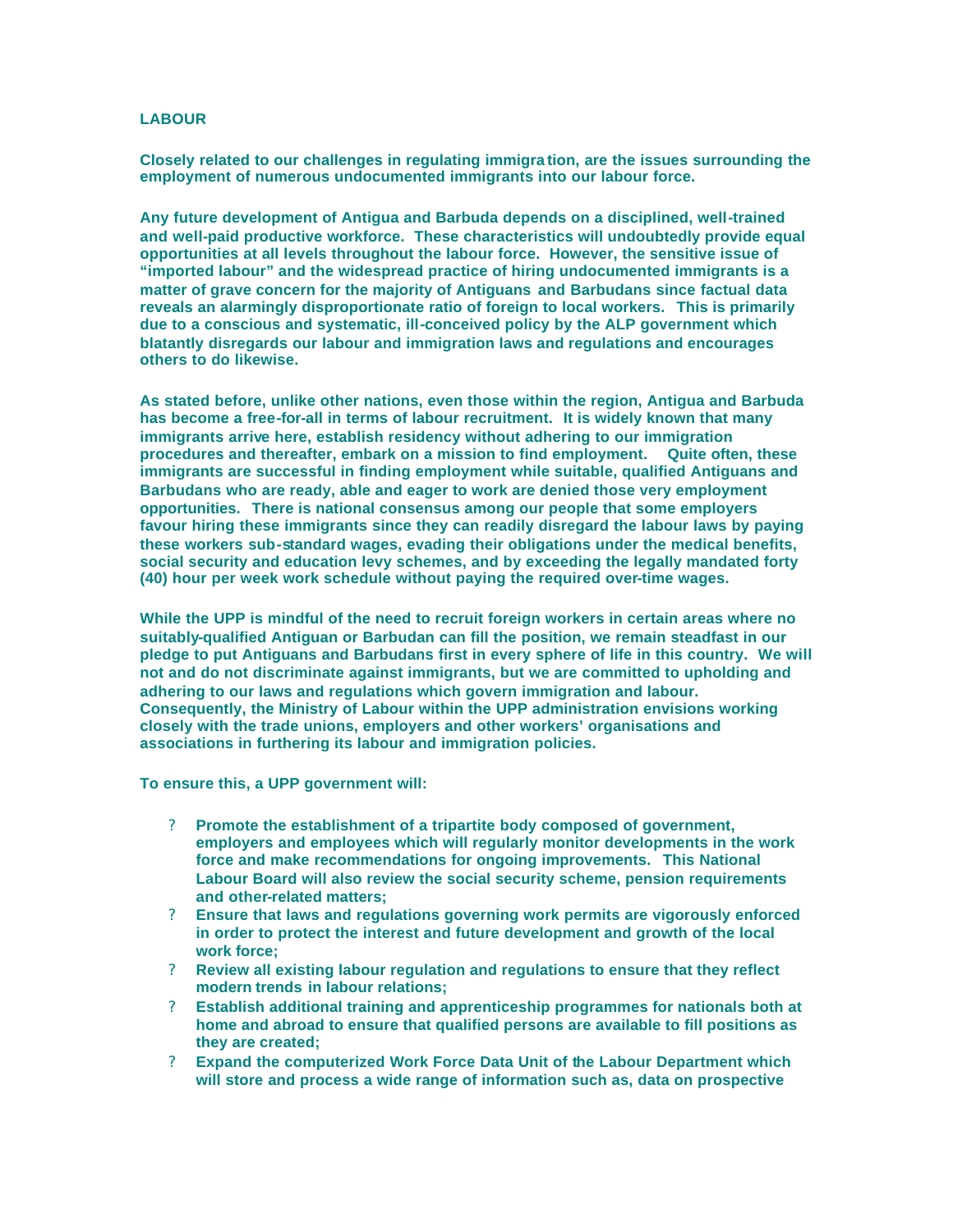**employees, availability of jobs, assessment of the impact of inflation, salary scales, skills base assessment and employment and unemployment figures;** 

- ? **Terminate the vile practice of exchanging jobs for political favours since this system compromises workers and invariably fails to match aptitude and qualification with the job requirements. This practice often results in mediocrity, inefficiency, indiscipline and low morale;**
- ? **Encourage more collective bargaining in the private and public sectors, thereby guaranteeing better job security for all workers;**
- ? **Enact legislation after full consultation with employers, unions and the Opposition to create a Severance Pay Fund. This fund will ensure protection of workers' equity accrued over years in instances of retrenchment, bankruptcy and other dislocations. Likewise, employers will benefit in that they will not be required to disburse large lump sums of money when severance entitlements become due and payable. Further, employers will be given appropriate tax relief resulting from the implementation of this fund.**

## **Barbuda**

**Since Independence in 1981, there has been absolutely no dialogue between the central government and the Barbuda Council, concerning the future development of Barbuda and Barbudans. Although repeated requests by the Council to engage in pertinent discussions on numerous pressing issues being faced by Barbudans, the ALP regime has ignored them all. Consequently, the rights of the Council as enshrined in law have been grossly undermined, ignored and violated for the last nineteen (19) years. Under the ALP regime the relationship between Antigua and Barbuda has rapidly deteriorated and is feared unsalvageable. The issue of secession is therefore kept alive on account of the disrespectful, unacceptable and unbecoming behaviour, which continually emanates from the central government.** 

**The human and natural resources of Barbuda have been exploited by the ALP regime, not for the benefit of Barbudans or the nation of Antigua & Barbuda as a whole, but for the enrichment of politicians, their cronies and foreign investors. A prime example of such exploitation is the mining of sand in Barbuda.** 

**The Barbuda Local Council in its efforts to execute its functions has been confronted by hurdle after hurdle and has been reduced to a farce by the ALP regime, which is determined to ensure that Barbudans do not have meaningful control of their development. Financial entitlements have been withheld and council members are all but unrecognised by the present administration.** 

**A UPP Administration is committed to establishing mutual trust and respect among Antigua and Barbuda, as well as to retaining the unity of both islands. We are also sincere in our efforts to find a workable approach to collaborate our joint talents and resources for the benefit of all our people.**

**Among the top priorities on the UPP Agenda in relation to the Barbuda Policy is to convene a Barbuda Conference with all Barbuda parties and the Barbuda Council within one hundred and eighty (180) days of taking office. The purpose of the conference will be to discuss the promised Barbuda Constitutional Review, which has been denied them for the past eighteen (18) years by successive ALP regimes.**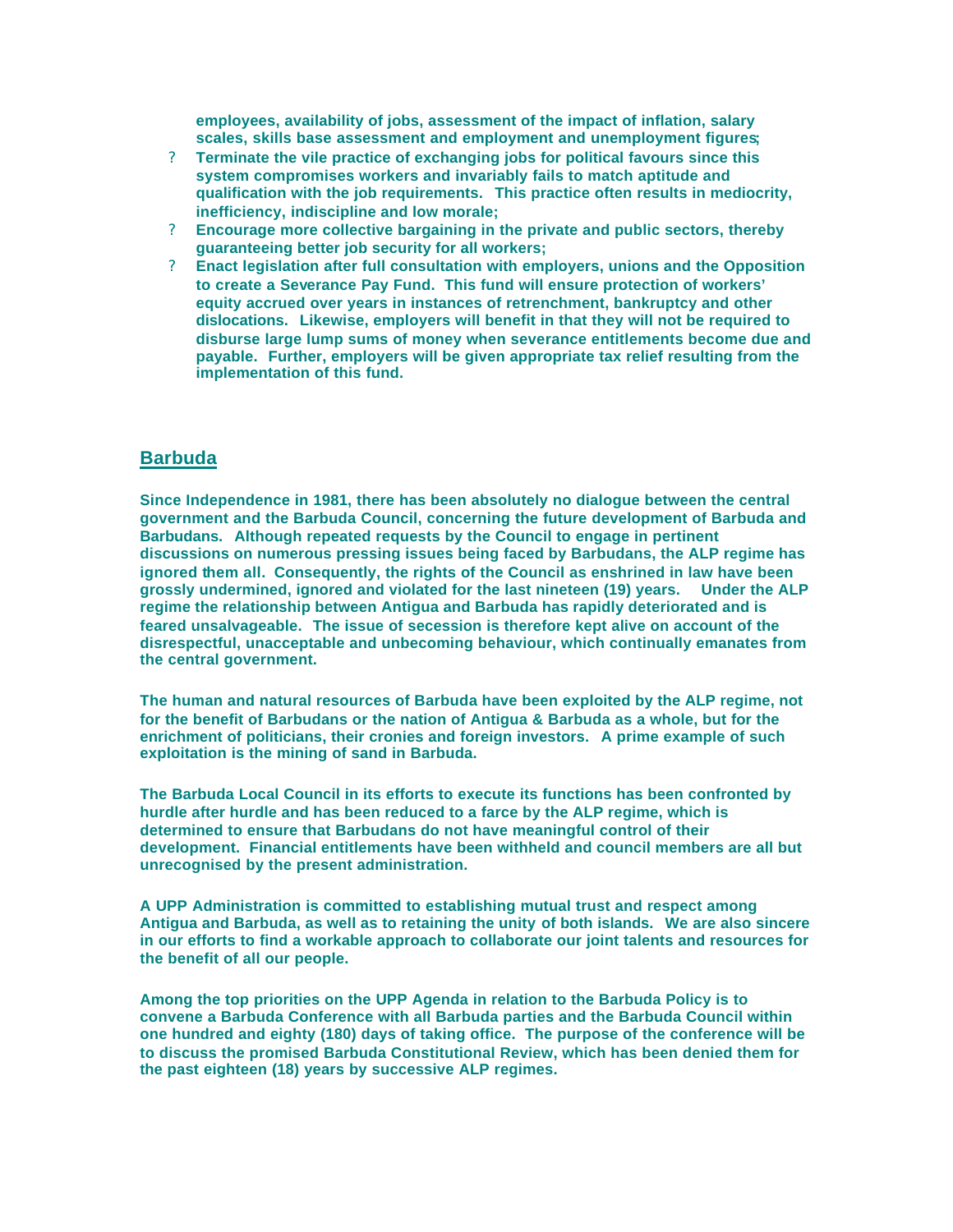**The UPP will consider a new governing policy between Antigua and Barbuda, which will give Barbuda greater autonomy in the management, and direction of their development provided this is in accord with the wishes of the majority of the Barbudan people. The establishment of a Barbuda Peoples Assembly could be the outcome of this important consultation.** 

**A UPP government will work towards finding solutions to the following issues:** 

- ? **Political and economic status of Barbuda**
- ? **Development for and of Barbuda**
- ? **Land ownership and Land management of Barbuda**
- ? **Finance revenue allocation and collection**
- ? **Customs and Immigration duty and taxes**
- ? **Ports of entry for Barbuda both sea and air**
- ? **The police and the magistrate court**
- ? **Labour relations**
- ? **Transportation, roads, electricity and telecommunications**
- ? **Health and housing**

**The United Progressive Party is further committed to ensuring that:** 

- **1. The unique appeal of Barbuda is maintained;**
- **2. The system of land tenure is not too hastily discarded. With tourism being one of the obvious areas of economic activity open to Barbuda, special attention must be given to the development of he island's tourist attractions such as:** 
	- o **Sites of sunken wrecks**
	- o **Bird Sanctuary**
	- o **Wild life**
	- o **Natural landscape;**
- **3. The quality of instruction at the pre-school, primary, secondary and vocational levels is upgraded;**
- **4. Regular school exchanges will be encouraged between both islands in order to expose our youth to the history and life styles of their fellow citizens, as well as to enable them to appreciate thenatural assest and beauty of our islands**

## **The Environment**

**The UPP's environmental agenda is fundamentally linked to critical economic sectors such as, agriculture, fisheries and tourism. Hence, any worthwhile environmental policy must focus In our sustainable economic and social development. Our beautiful beaches, bird sanctuaries, natural and marine parks, and mangroves all form part of the environment; hence, local communities have a vital role to play in maintaining a healthy environment, as well as in increasing local enterprise through the beneficial and creative use of our resources.** 

**The ALP regime has for years embarked on a destructive sand mining operation which has severely depleted this natural resource so vital to our tourism product. These politicians**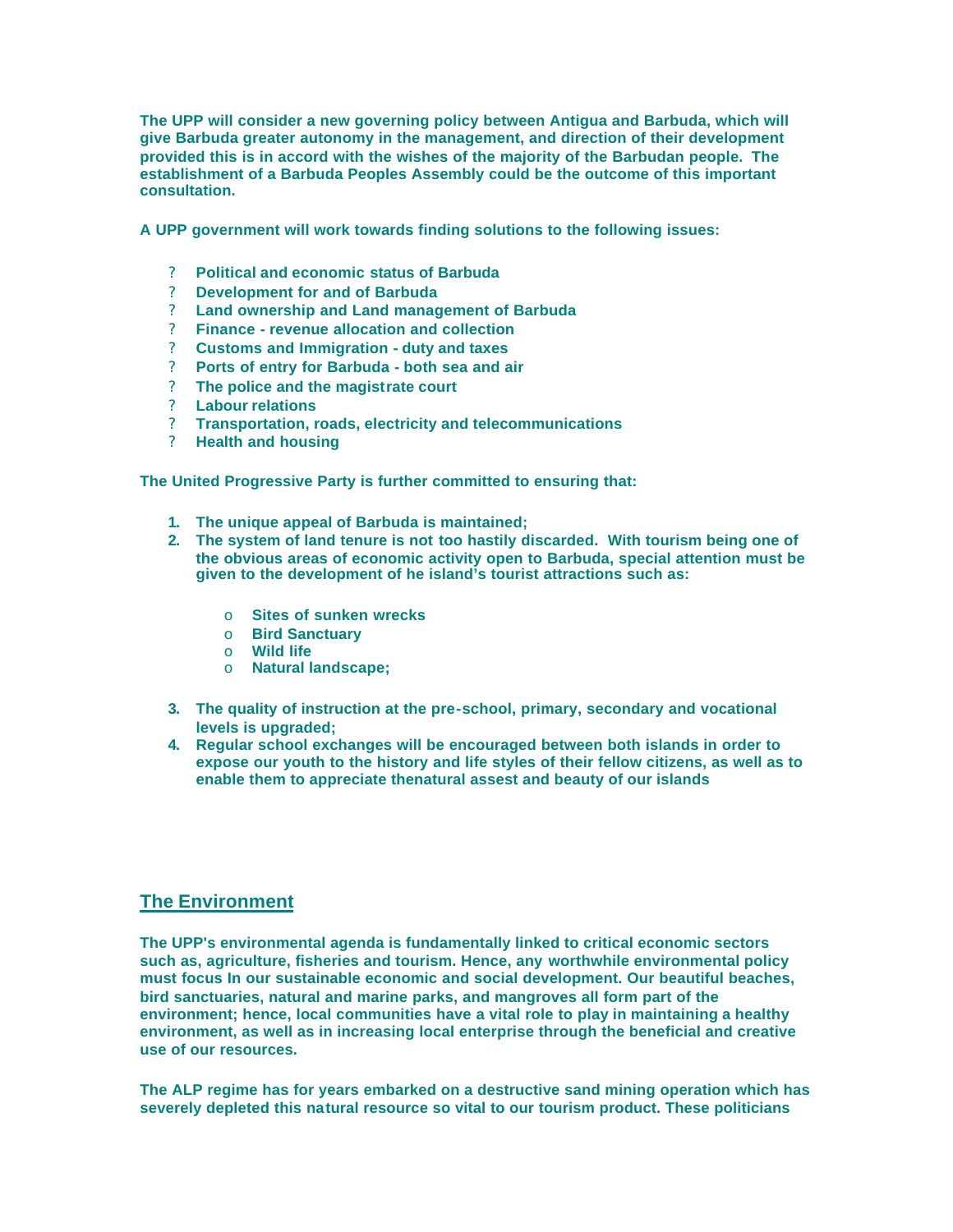**enter you into questionable business ventures with "foreign Investors" and under the guise of economic development, give unbridled permission to their "associates" to relentlessly plunder our beaches. As a result of these operations, the wealth of these politicians has increased substantially while the development of important facilities critical to the environment and important to the tourism industry, as well as the educational and recreational benefits to our people continue to be neglected. This results in the failure of the current administration to protect and preserve our natural and marine parks, botanical gardens and mangroves.** 

**We intend to inculcate sound environmental ethics in our people which will ensure that we appreciate the value of our environment. We will invest in a plan for the sustainable development of Antigua and Barbuda.** 

**A UPP government will:** 

- ? **Within the first year of coming to office, introduce comprehensive Environmental Protection Legislation;**
- ? **Create a National Park and a first-rate Eco-Tourist Site In the Guiana Island and North Sound Area;**
- ? **Liase with other regional governments to enact legislation to halt the trans-Caribbean shipment of nuclear and other hazardous waste in our waters;**
- ? **Enforce existing penalties for littering, other forms of illegal dumping and noise polluting;**
- ? **Create a series of managed marine and terrestrial parks throughout the country. Our Island will become better known for its beautiful parks and natural environs which will enable us to capitalise on the eco-tourism markets;**
- ? **Target aggressively the stay-over tourist Instead of concentrating excessive efforts on the low-spending day cruise passengers;**
- ? **Create in Barbuda, as a Millennial Project, one of the finest Marine Parks and Seaquariums as a stellar world attraction. Likewise a UPP Government will declare Codrington Lagoon's extensive mangrove forest and seven-mile barrier beach as a RAMSAR site (a wet land) of international attraction and importance;**
- ? **Develop a programme geared at the ecological restoration of Antigua and Barbuda by enhancing our natural, historical and cultural resources which will benefit future generations;**
- ? **Establish working relationships with the various community organisations throughout Antigua and Barbuda to develop and implement sustainable economic plans from our restored natural resources;**
- ? **Ensure that the staff of the Development Control Authority (DCA) are properly trained and possess the tools and equipment to develop an efficient and impartial system for development approval and assessments;**
- ? **Ensure that better communication and linkages exist between Ministries dealing with environmental and natural resources;**
- ? **Implement public environmental awareness programmes in the various villages and communities, as well as through use of the media, to educate and sensitise our people about pressing local, regional and international environmental issues;**
- ? **Ensure that all unoccupied residential and commercial plots of land are kept clean;**
- ? **Intensify efforts to educate the public about recycling and provide fiscal incentives to those who recycle;**
- ? **Improve the public transportation system and build parking facilities in St. John's to alleviate downtown congestion, as well as to improve the quality of our air;**
- ? **Encourage energy conservation and alternative use of renewable energy sources to relieve our over-dependence on imported fossil fuels;**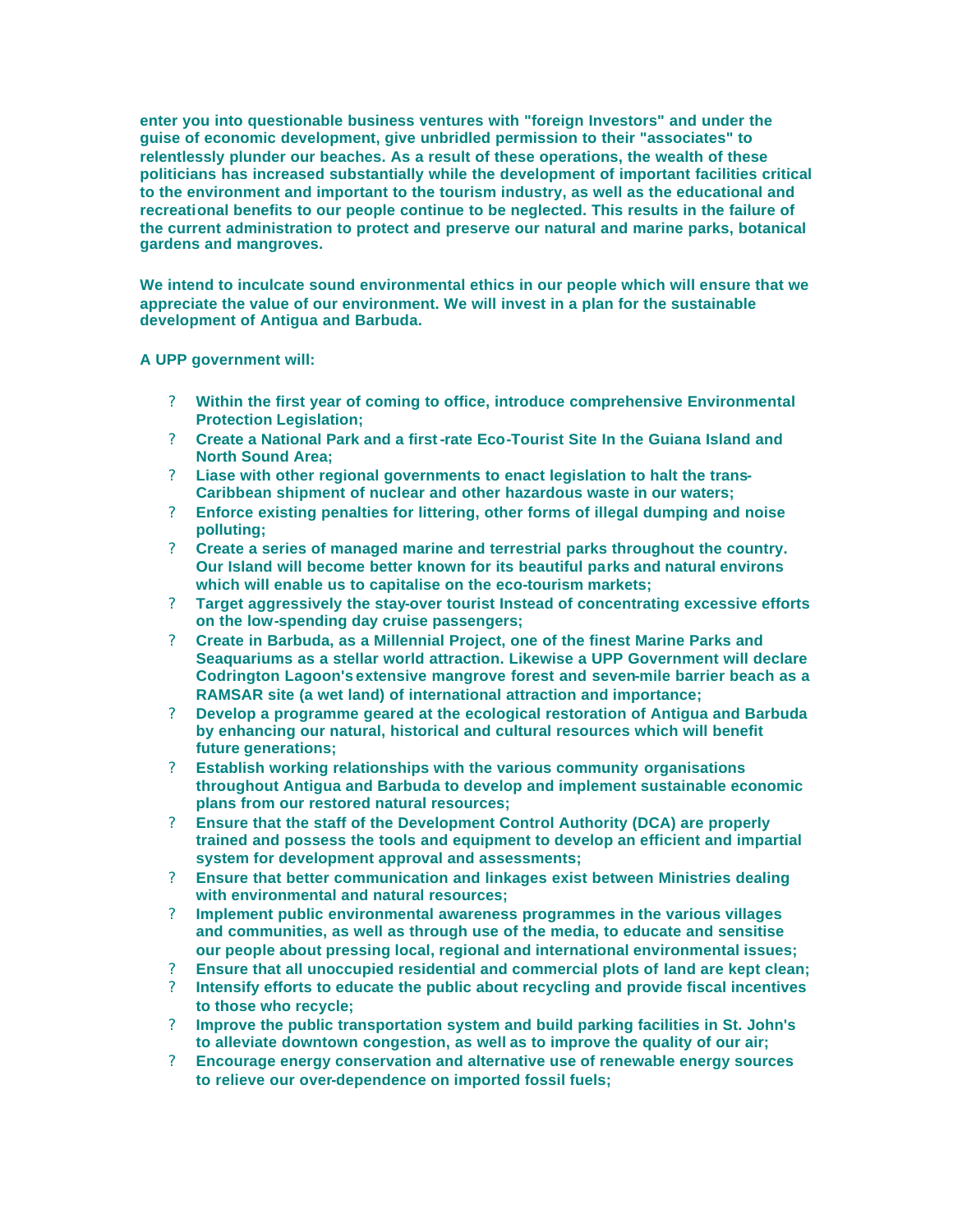? **Introduce environmental education in the school curriculum to sensitise our youth to global warming and the urgency of protecting our environment** 

## **Civil Service and Public Administration**

**The engine which powers the wheels of government in any progressive democracy is comprised of a highly-motivated, committed, respected and empowered Civil Service and/or Statutory Bodies. Production is at its optimum when these employees are given clear direction, adequate resources, effective and efficient processes and freedom from unwarranted interference by Politicians. One needs no microscope to see the present situation involving government employees, to realise how distant we are from this deal.** 

**An objective evaluation of the civil service would reveal the following:** 

- ? **Lack or respect for public servants by the administration, especially the police, teachers and nurses**
- ? **Grave shortage of suitable and adequate facilities**
- ? **Sub-standard working conditions**
- ? **Absence of vital equipment**
- ? **Lack of training and promotion opportunities**
- ? **Suppression of creative ideas**
- ? **Lack of self-worth and self-esteem as a group little or no consultation on important matters by leaders of government.**

**Government is the single largest employer in Antigua and Barbuda. The public purse supports approximately the thousand (10,000) workers: three thousand (3000) nonestablished, four thousand (4000) established, and three thousand (3000) from Statutory Bodies. There is a significant breakdown of order among these workers. Strikes, sit-ins, and sick-outs abound as a result of the appalling conditions referred to above. Consequently, many of these employees are merely biding their time until a better opportunity arises in the private sector or until retirement.**

**There is gross distrust of many civil servants by the ALP Government simply because decent and upstanding employees are unwilling partakers in the ALP's shenanigans. As a result, more than one thousand (1000) vacant positions within the civil service establishment division remain unfilled with little hope of qualified locals being hired to fill them. In addition, most civil servants are preoccupied with the uncertain future which awaits them after retirement. The UPP views this as intrinsically wrong and pledges to correct the anomalies and address the prevalent injustices within the government. We are confident that the services rendered to the public will improve dramatically after these corrective measures are put in place. Simultaneously, the high standards, efficiency and morale so vital to the civil service, will be restored.**

**A UPP government will therefore:**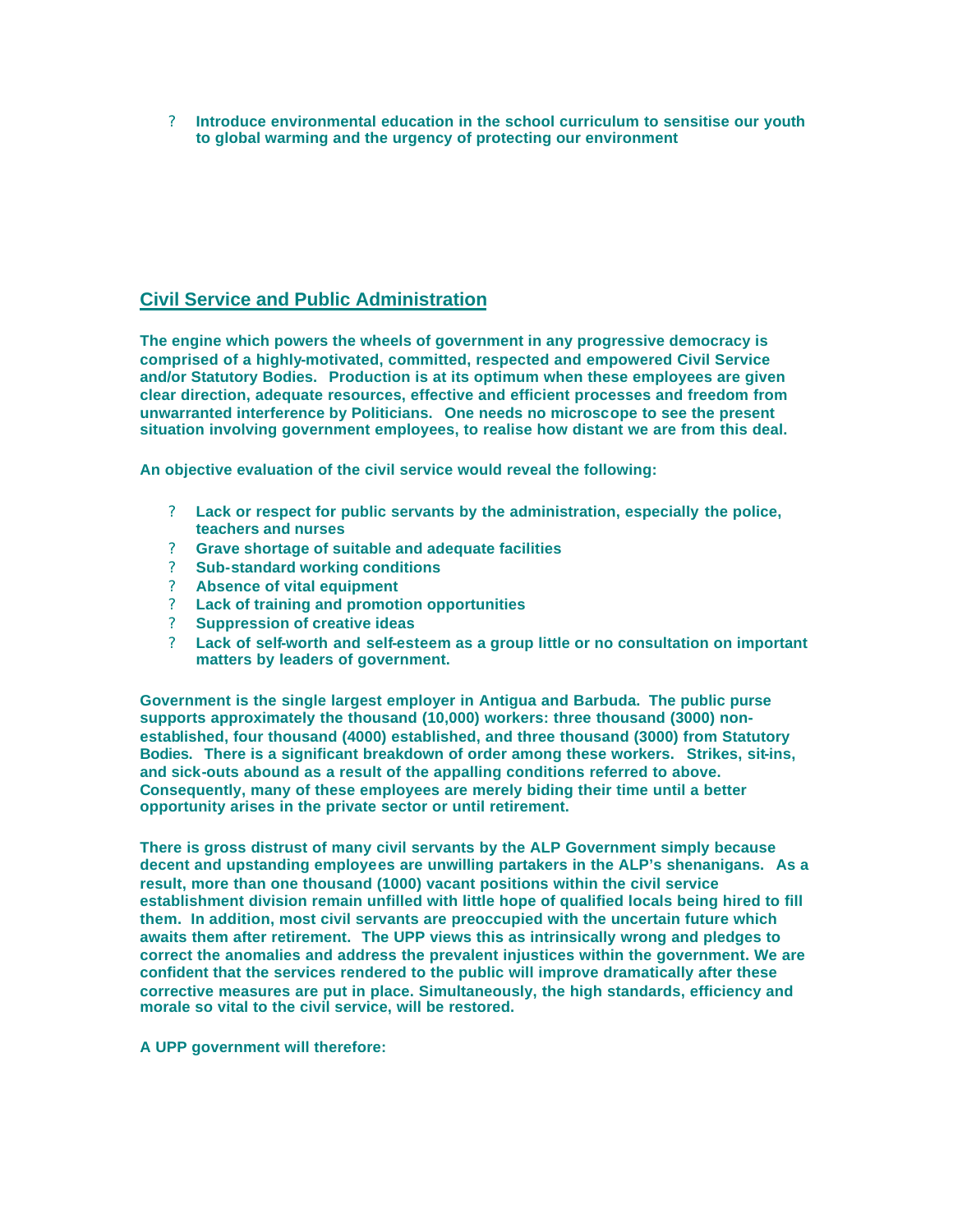- ? **Ensure that absolutely no one in the Civil Service (established or non-established) is victimised because of political or other affiliation or on any other grounds whatsoever;**
- ? **Ensure that persons serving in any decision-making capacity such as Public Service Commission and Police Service Commission are competent, ethical and possess integrity, and are prepared to fearlessly execute their functions in an impartial manner;**
- ? **Commission a study of the entire civil service with a view to achieving efficiency and productivity through restructuring and management re-engineering, with the ultimate goal being the unification of the civil service;**
- ? **Professionalise all aspects of the civil service by placing priority on human resource development with a principal focus on training, skills, management and service. Concurrently, the UPP will establish a certification system similar to that used in the teaching profession which will serve as one factor in determining eligibility for promotions, transfers and other appointments.**
- ? **Re-establish the appropriate functions of the National Tenders Board and staff it with persons who possess the requisite skills to satisfactorily meet the objectives of the Board;**
- ? **Consider and compare salaries in the private sector in determining salaries for civil servants with a view to increasing said salary levels;**
- ? **Ensure that retirees receive their gratuities in full upon retirement and guarantee that pensions are paid without delay;**
- ? **Provide further educational opportunities for career advancement for personnel in the army, police and other sectors who demonstrate serious interest and commitment in improving their skills especially in crucial areas which will enable their departments to function more efficiently and effectively, to better meet the needs of the Nation;**
- ? **Liaise with the School of Continuing Education at the University of the West Indies and other international universities to provide educational training, leading to the Certificate in Public Administration for eligible middle-management Public Servants;**
- ? **Provide assurances to Civil Servants that any person who resigns his/her position to participate in national political office on any party ticket, or as an independent candidate, will not lose his/her accrued benefits or any privilege or previous entitlement available prior to resignation. Further, any person who is unsuccessful in an election will, upon re-application, be either re-instated in the position provided it is still vacant or, be offered a position similar in duties to that which was previously held;**
- ? **Respect and honour court rulings (pay the teachers in whose favour the court ruled).**

## Public Works and Infrastructural Development

**The United Progressive Party believes that the general maintainace of our country has been seriously neglected. We intend to address this problem by immediately instituting a programme of preventative maintainace for all Government buildings and addressing long-standing issues of public health. At the same time, we intend to take an in-depth look at current and future infrastructural development in the country. We will hold town hall meetings to get the citizenry's feedback on where the country as a whole would infrastructural development to go.** 

### **A UPP government will:**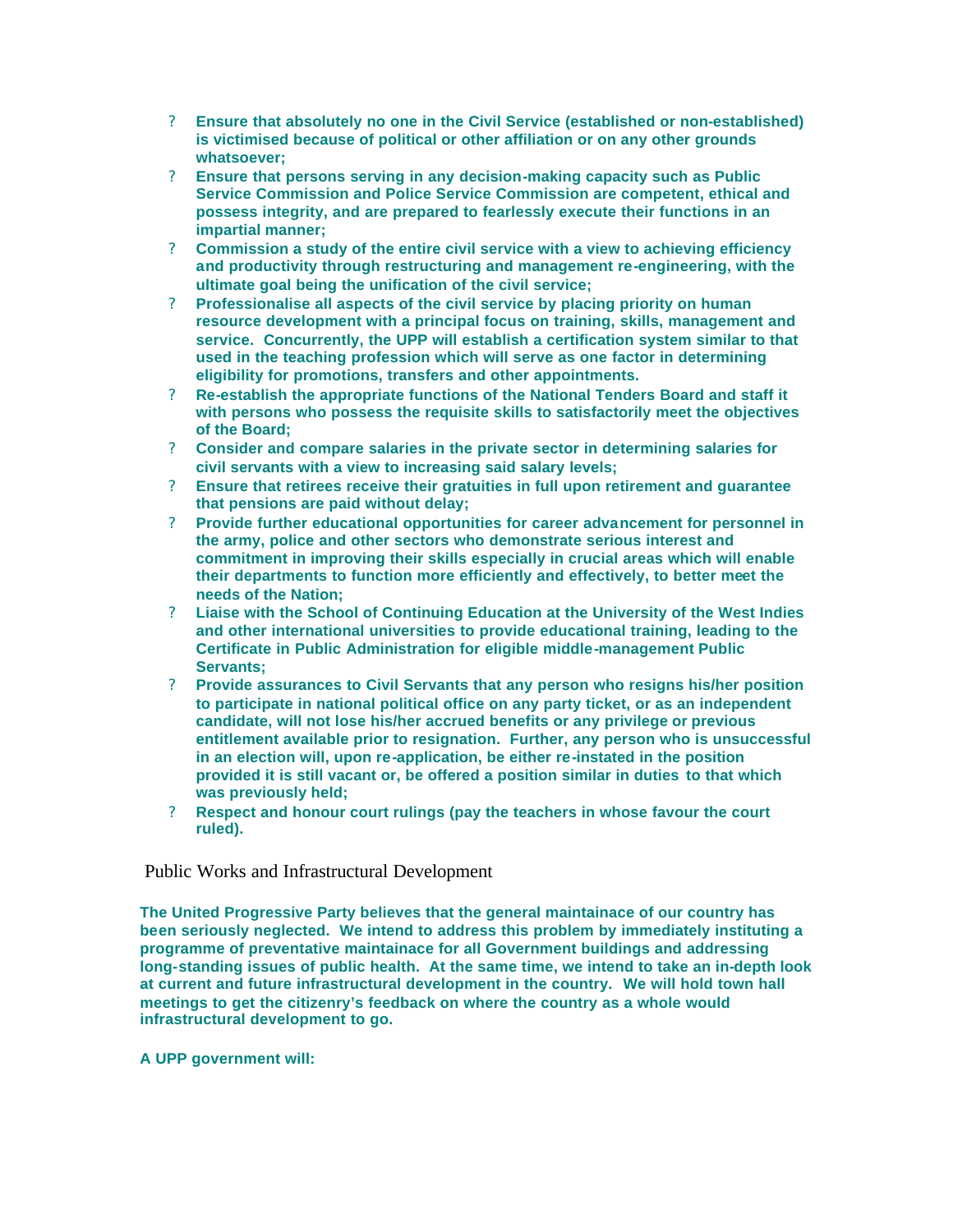- ? **Invest in preventative maintainace of all Government buildings and not let our public historical buildings fall apart due to lack of maintainace. Buildings must be safe and comfortable for employees;**
- ? **Rebuild the Old Public Library on High Street and restore pride and respect in the office of Governor General by restoring our highest National symbol – "Government House Property"**
- ? **Begin an overall re -assessment and reconstruction of our roads so that they can carry heavy loads and drain properly, as they should be lower than the adjacent houses;**
- ? **Cover the open drains in St. John's and make the city safe for pedestrians and aesthetically appealing and pleasing to the eye and other senses;**
- ? **Seek to introduce Proper Sewage facilities for St. John's with the goal of expanding the sewage service throughout the island, as funds become available;**
- ? **Review our current and planned Solid-Waste Management to include an emphasis on composting and re-using materials;**
- ? **Clean up the oil-laden drain west of Yorks village and create safe, scenic View Spots around the island for Antiguans and tourists alike;**
- ? **Solve the problem associated with the Gray's Farm gutter as a matter of priority;**
- ? **Incorporate current buses and dr5ivers into a unified, coordinated, reliable public bus/ transportation system, which will service all major routes around the country day and night;**
- ? **Implement the Organisation of American States (OAS) project calling for the creation of a pedestrian street area in St. John's and restore remaining historical buildings, which add to the tourist value of our city;**
- ? **Engage qualified engineers to examine and address the serious land and beach erosion taking place around the island;**
- ? **Conduct studies of sources of industrial pollutants and coastal pollutants and develop a pollution control strategy to minimise environmental damage;**
- ? **Erect guard rails at hazardous areas along the roads around the country.**

## Public Utilities - New Efficiencies Required

**Public Utilities in Antigua and Barbuda comprise of Water, Telephone & Electricity services. There has been much public discontent over exorbitant utility bills and unreliable and inefficient utility services, particularly water and electricity. The current administration has refused to allow the utilities to be administered as a fully functional statutory body, and have treated them as an arm of the Ministry of Public Utilities. This unwillingness has had the effect of limiting the scope for it to obtain the necessary operational and financial efficiencies that could be achieved had it been allowed to operate as a business. Consequently, Antiguans and Barbudans pay the highest rates for electricity in the entire Caricom region. This not only has the effect of being a disincentive to investment in the industrial, manufacturing and service sectors, but it also has the inflationary knock-on effect of increasing the cost of other basic goods and services. Again, due to poor management, the physical state of the Public Utilities infrastructure is in a constant state of disrepair, as proper installation and maintainace standards are not adhere to, leading to excessive rework and cost escalation.** 

### **A UPP Government will:**

- ? **Re-establish the APUA as a fully functional Statutory Corporation, equipping the APUA Board with the necessary Managerial and Operational Autonomy, to enable it to provide adequate, reliable and affordable services to its customer;**
- ? **Remove the protection that APUA enjoys from prosecution under the Consumer protection act;**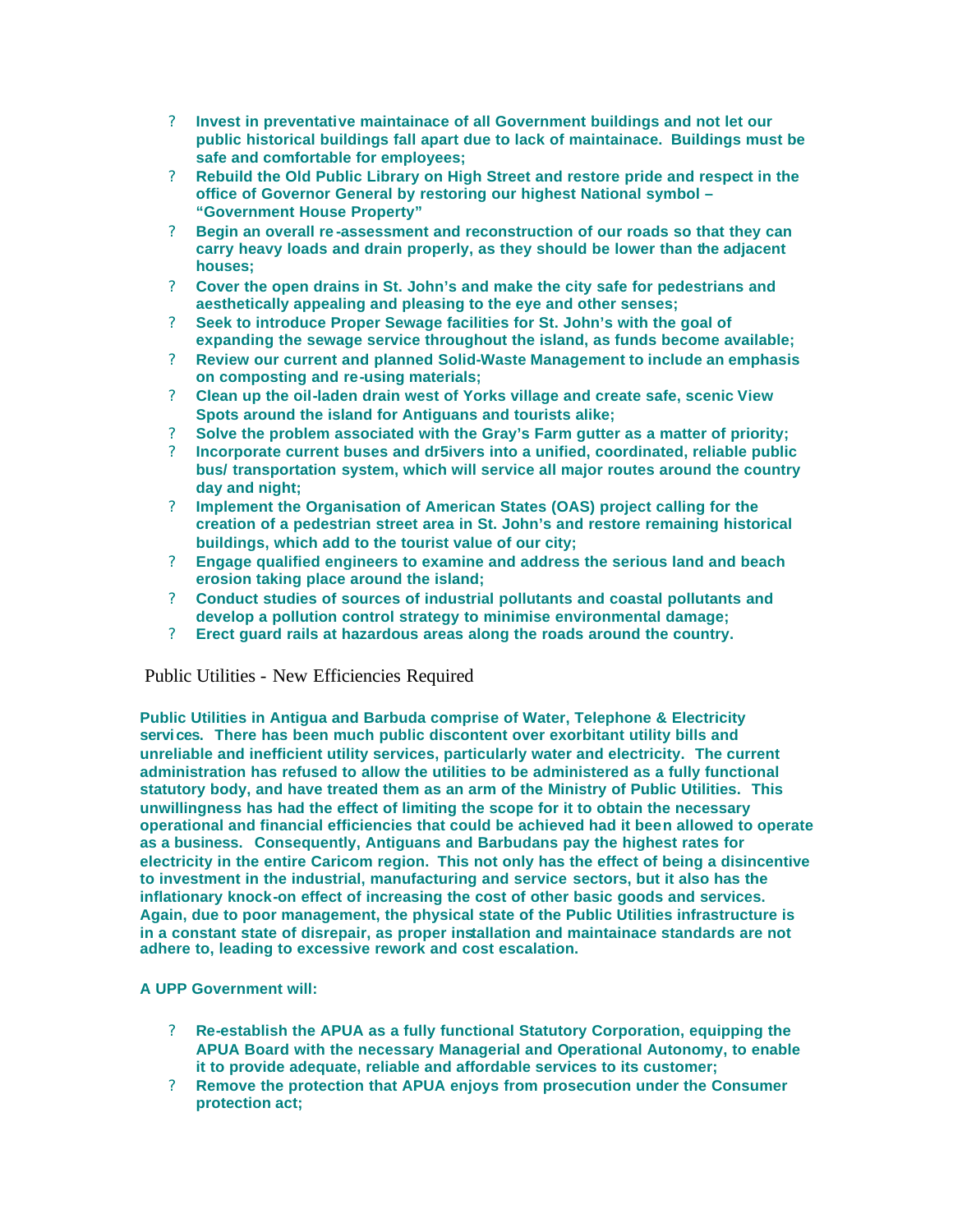- ? **Establish a Public Utilities Commission, to regulate, redefine and strengthen objectives and strategies of the APUA Board & Management;**
- ? **Enact a Water Resource Bill to rationalise water distribution, to protect watersheds and to establish and monitor purification standards;**
- ? **Protect and rehabilitate key watershed areas around the country;**
- ? **Improve natural water collection by restoring and repairing Potworks, Collins, Wallings and other major dams in the country;**
- ? **Implement a programme of Quality Management throughout the entire organisation of APUA leading to ISO 9000 certification;**
- ? **Institute a joint-productivity working group between APUA & Public Works to coordinate toe efforts between these two agencies of the Government;**
- ? **Open APUA to shareholding by the Nationals of Antigua and Barbuda.**

**Benefits of the UPP Plan of Action;** 

- ? **Lower cost of service to domestic consumers and Business Customers;**
- ? **Lower cost of service will have a positive effect on the investment climate;**
- ? **Minimise the inflationary effect of spiralling utility costs;**
- ? **Improved management of utilities will lead to more-reliable and efficient service and expansion of public utility networks into new residential areas will significantly reduce the cost of obtaining new service by new homeowners;**
- ? **Implementation of Quality Management Systems will enable the Utilities to improve cost control and quality management**

## **Telecommunications & Transportation**

**The telecommunications industry in Antigua and Barbuda is dominated on the local front by the Telephone Division of the Antigua Public Utilities Authority, and on the international front by Cable & Wireless (W.I.) Ltd. Both of these entities enjoys a monopoly on the provision of service in their respective spheres. Several other local and foreign entities compete on a range of value -added telecommunication services, including Paging, Mobile Telephony, Two-Way Radios and various other end-user telecommunication equipment. Another entity, Cable Television enjoys a monopoly on the provision of cable television transmission and distribution to homes and busine sses.** 

**The current administration entered into agreement with Cable & Wireless (W.I.) Ltd. In 1988 to extend its monopoly licence for twenty-five (25) years maturing in 2012. Businesses have complained bitterly that the guarantee of this licence and the continued mismanagement at APUA has forced them to pay too high a cost for telecommunication services.** 

**It is accepted economic principle, that in the age of Information Technology, Telecommunications is considered a necessary component of business growth and development. It is further established that the Business Community continues to see the prices for telecommunication services charged by both APUA telephones and Cable & Wireless (W.I.) Ltd. as usurious and limiting to their growth, development and competiveness.** 

**During the last five (5) years, the emergence of technological advancement challenged the monopoly of Cable & Wireless (W.I.) Ltd. with the introduction of call-back operator services that allowed business and residents to bypass Cable & Wireless (W.I.) Ltd. and**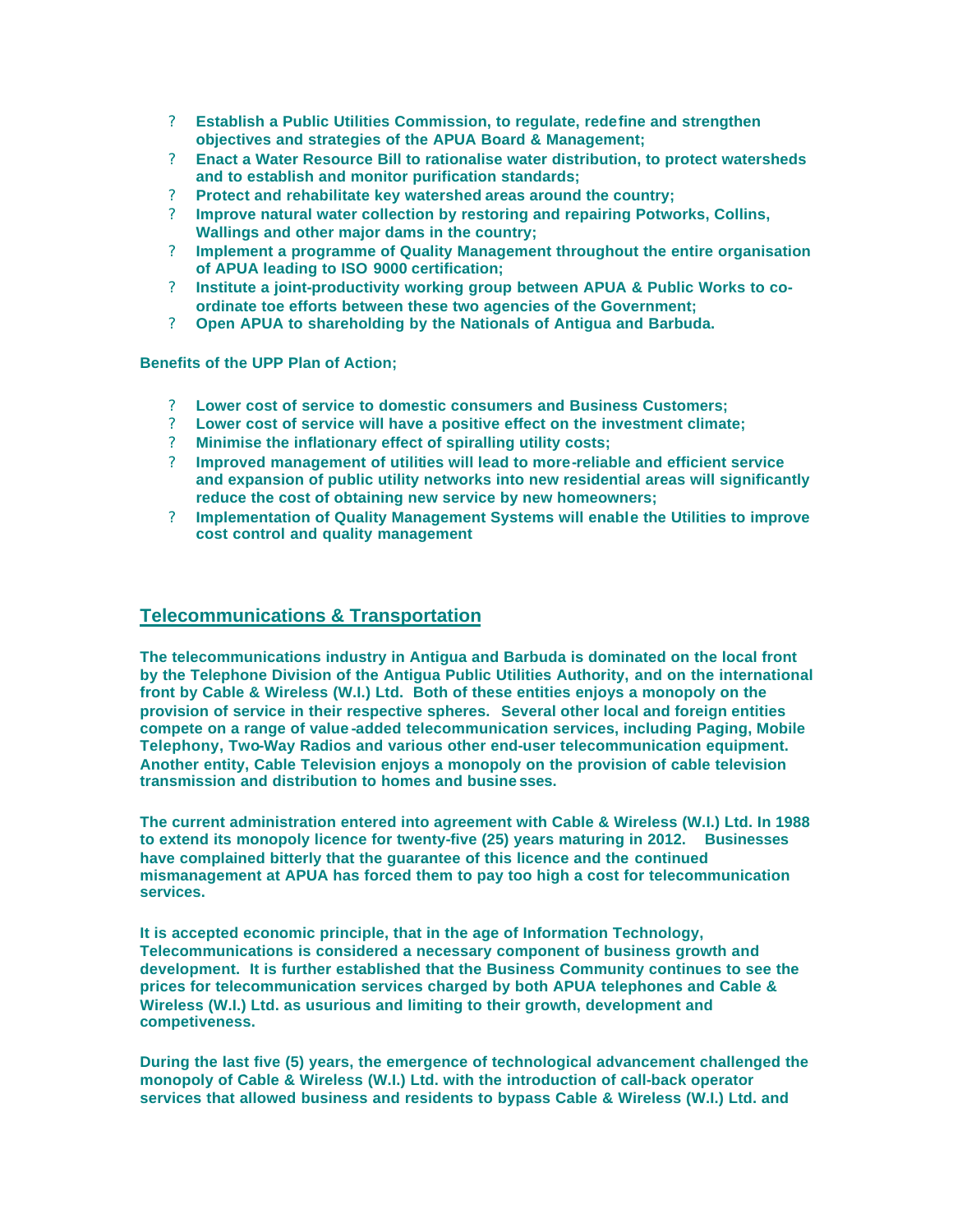**save as much as 30% on international calls. Cable & Wireless (W.I.) Ltd. quickly lobbied the government to outlaw these operations in Antigua even though it is a provider of similar services in both the USA and Europe.** 

**Cable & Wireless (W.I.) Ltd position is that it is paying an unfair rate for the delivery of calls to domestic subscribers over APUA's telephone network and as such is recommending a rate rebalancing study and a revision of its interconnect agreement. It contends that if such an agreement were to materialise that it would be able to pass on greater savings to the consumers.** 

**Meanwhile, regulation of Cable & Wireless's operations in Antigua is clearly undefined and seems to exist at the whims of the Minister of Telecommunications. The current difficulties experience by a mobile telecommunication operator (Airtel Ltd. (is a case in point. Cable & Wireless (W.I.) Ltd. seemed to have been allowed to define its own interconnect agreement with Airtel Ltd. the result of which has ensured that its sister Company Cable & Wireless Caribbean Cellular was allowed to maintain extortionate prices for delivery of international calls over Cable & Wireless (W.I.) Ltd. network. This position also ensured that Airtel has to pass on its fair costs to the consumer. By contrast the Airtel Position was that instead of it charging a mark-up on the international calls that it be allowed to share in the net revenues with Cable & Wireless.** 

**Regionally, both at Caricom and OECS level, Telecommunications Ministers are moving to harmonise legislation and policy with respect to the way it negotiates with Cable & Wireless. The policies are guided by the principle that telecommunications is in effect a national resource and as such nationals should benefit not only at the level of world-class service but also in the area of the profits to be derived there from.** 

**Upon assuming Office, a UPP Government will conduct an extensive review of the entire telecommunications industry and infrastructure. The review will take into account the policies adapted at Regional and Sub-regional levels. The historical role, plated by Cable & Wireless at bringing advancement in technology into the Caribbean as well as its continuing investment in the telecommunication infrastructure will also inform the review. The guiding principle of this review therefore is to reform the industry in a manner that allows for local investment and participation, and the minimisation or elimination of monopolistic tendencies by any player in the industry.** 

#### **Therefore the UPP will:**

- ? **Regulate, redefine and strengthen objectives and strategies of the APUA Board & Management and Cable & Wireless;**
- ? **Open all local value-added service to competition and regulation;**
- ? **Enable public subscription to equity in the Utilities (including local and international);**
- ? **Engage Cable & Wireless (W.I.) Ltd. in discussion and negotiation about the revised regulatory and economic framework under which the industry will be managed.**

#### Transportation

**The UPP is committed to ensuring safe, efficient and reliable public transportation to the citizens of Antigua and Barbuda. We are also committed to local entrepreneurship and will therefore seek to ensure that local bus and taxi drivers derive the maximum benefits from this sector.**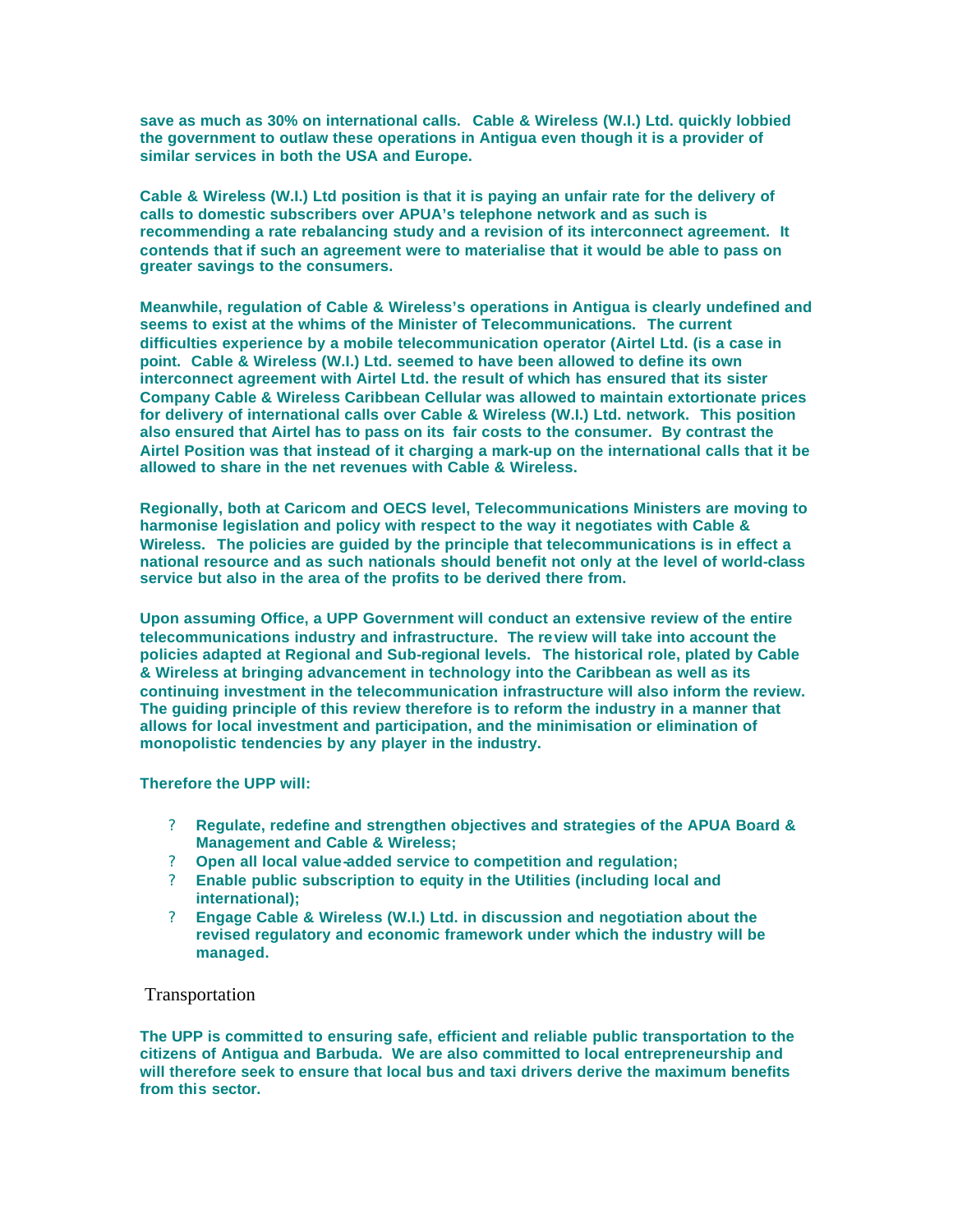**The UPP's plans for the transportation sector include the following:** 

- ? **The establishment of a National Transportation Commission, which will work alongside established transportation associations, to manage and monitor various transportation issues such as: fares, routes, timetables, the ticket system, incentives, rules and guidelines;**
- ? **An immediate revision of established routes to ensure that even remote villages have regular and reasonably-priced bus service;**
- ? **A reorganisation and modernisation of the East and West Bus stations to improve traffic circulation, and to provide seating, rain shelters, and sanitary facilities;**
- ? **The establishment of proper bus stops with seating and shelters in various communities;**
- ? **Duty-free concessions on replacement parts for local public transportation vehicles;**
- ? **Reduction of bus owners licenses and fees;**
- ? **Greater provision of transportation to and from school for our children;**
- ? **A reduction in the price of petrol;**
- ? **A sustained Road Maintainace Programme;**
- ? **Addressing the traffic and parking crisis in the city.**

## **Foreign Policy**

**Antigua and Barbuda, like other "small states", possesses neither the military might nor the economic clout to enable us to foist our views on, or to manipulate or to influence international politics, issues or view points. In addition we are lacking in natural resources or a strategic position to give us any advantage over any other nation. Hence, if we are to make even the slightest impression on global matters, it is imperative that we develop a highly-skilled human resource base. We must pool our efforts with other small states with the same interests as ours. We must foster and invest in a more-efficient, productive and professional diplomatic service. Thereafter, we must cultivate and develop strong bonds with foreign powers who are not only sympathetic to our goals and disadvantages, but whose political, economic and military convictions are closely aligned with ours.**

**It is every country's interest, particularly a small state like Antigua and Barbuda's not only to demonstrate that its foreign policy is an extension of its domestic agenda but it must function as if it is. For us, this means an aggressive trade policy, a diverse investment plan for economic development, loans, aid or gra nts from respected lending institutions and governments, the exchanging and sharing of technology and technical information and a sound and workable plan for infrastructural development. The UPP Administration's foreign policy addresses all of the foregoing.**

**The increasing emergence of trading blocks in North America and Europe mandates that Antigua and Barbuda's foreign policy agenda be revamped. There is greater urgency now more than ever before, for us to inform economic partnerships with our sister islands within the region to ensure that the technocratic advice we receive is sound and practical in our case. We must ensure that our diplomats are a force to be reckoned with when they negotiate with others at the bargaining tables of the World Trade Organisation or other international bodies. The UPP envisions working closely with other OECS and CARICOM countries to source the best advice while minimising our foreign policy costs. By adopting this approach, the UPP will affect a drastic departure from what Antigua and Barbuda's foreign policy has degenerated into " airy-fairy platitudes " and change to what**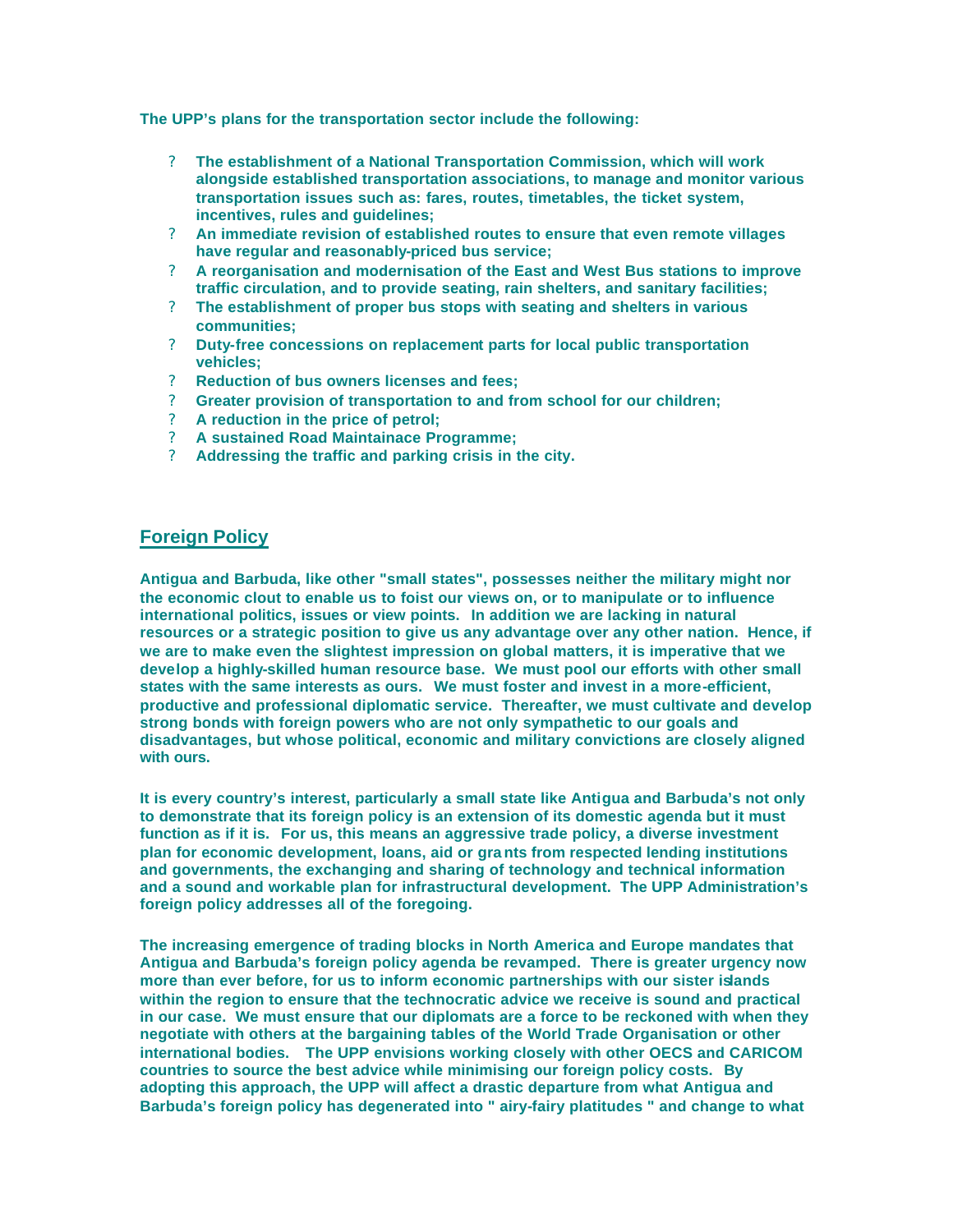**we consider to be fulfilling the real and urgent needs of the people of Antigua and Barbuda.**

**A UPP Government will therefore:**

- ? **Broaden marketing and investment efforts in our overseas offices and increase our focus on traditional as well as non-traditional strategies to secure a market for our goods and services. We intend to take advantage of regional and international banking and insurance opportunities and those available in the Informatics Industry;**
- ? **Lobby for more concrete and firm commitment from the United States of America for Caribbean gods and services particularly with Caribbean exports like bananas,**  and at the same time use signatory status vis-à-vis the Shiprider Agreement as a **trump card, before committing ourselves to renewing it;**
- ? **Embark on a more-aggressive campaign to develop new business opportunities and target niche markets;**
- ? **Increase our visibility in our London, Washington and Toronto and other overseas offices to strengthen bonds with our nationals residing abroad while seeking to utilise the expertise and assistance which our people are able to offer. We will also create an incentive package aimed at attracting and maintaining returning nationals to participate in our country's development;**
- ? **Develop a workable plan geared towards the economic, political and social integration of the Caribbean and strengthen CARICOM and Association of Caribbean States.**

## **Social Policy**

### **EDUCATION**

**The United Progressive Party believes that a sound educational foundation will prepare our young people for the challenges of the new millennium as well as, equip them with the social skills needed for a successful life. Our educational system must be sufficiently supported s o that we can produce top graduates who are well-rounded and fit to enter the workforce. Given that the work environment is continually changing and is becoming more technologically dependent, it is vital that our children receive the quality of education which ensures that they possess the proper skills, attitude and aptitude to meet the multiplicity of challenges in the workforce.**

**In Antigua and Barbuda, many people find that they are excluded from upper-end employment opportunities because they are not "skilled" in a particular field. While some may possess "hands-on" experience, they lack the requisite "certificate" to supplement their practical training, and hence, still find themselves excluded from career opportunities. A significant number of ambitious and self-motivated young people are realising that the unavailability of adequate finances or scholarship opportunities presents a perpetual hurdle to their educational advancement and career options. Therefore, they are yet again unable to take advantage of meaningful employment opportunities. Under the ALP regime, politicians have prioritised enriching themselves rather than investing in our youth. We are of the view that these problems must be addressed immediately.**

**A fundamental problem within our educational system is the over crowding in our schools. If our classrooms are overcrowded then it naturally follows that our children will**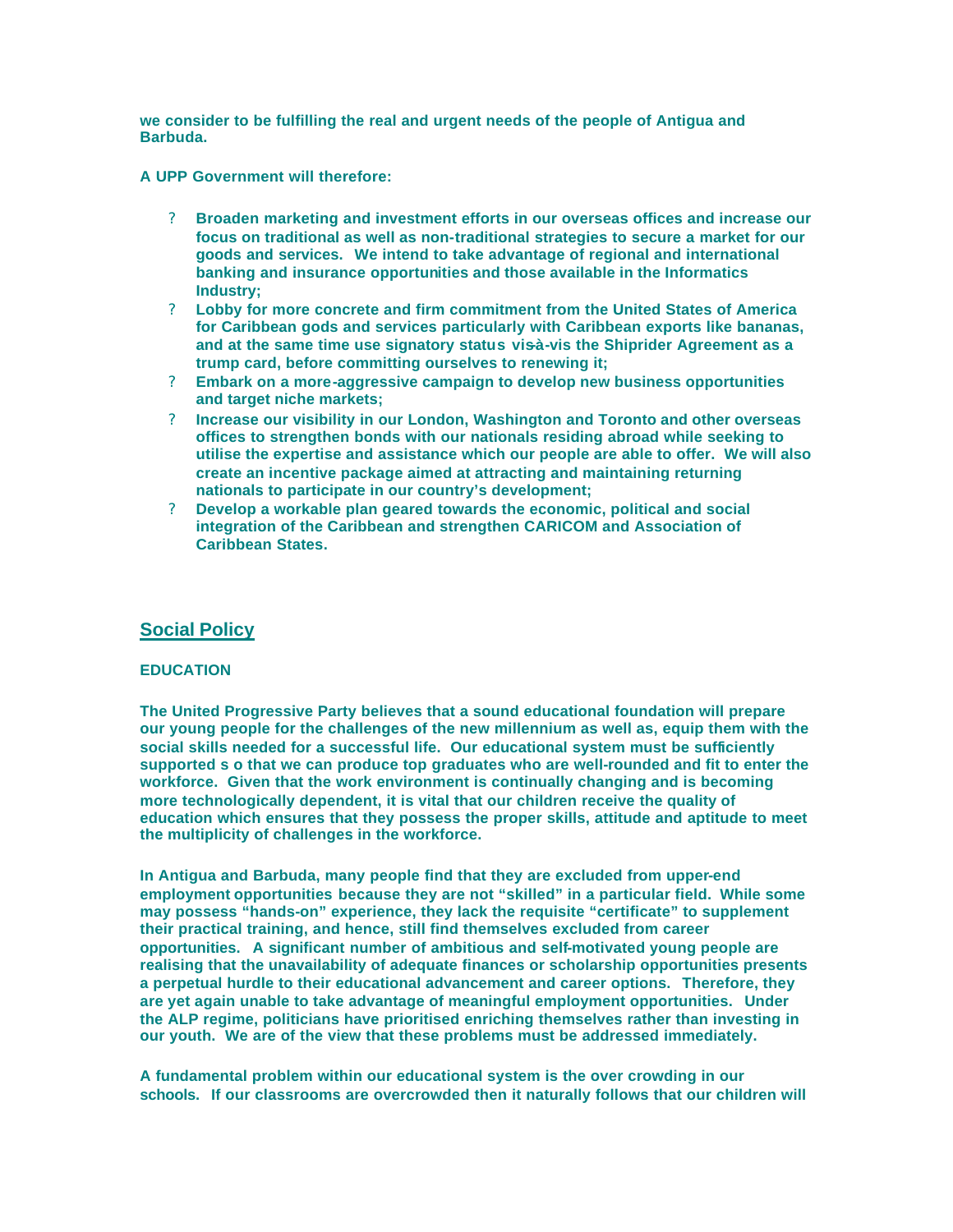**suffer. It is impossible for any teacher to effectively impart knowledge to a classroom of more than twenty-five (25) to thirty (30) students. History and experience have proven that those students who fall behind will rarely, if ever, recover, since the opportunities for individualised attention are lost where teachers are hard pressed to complete the term's syllabus.**

**Another fundamental problem facing our students, and hence is a bar to their educational development, is the absence of critical support facilities and personnel. Correcting the current situation of inadequately-equipped school and public libraries, science apparatus and equipment, guidance counsellors, and in-school nurses, is crucial to ensuring that our children receive the best educational and social preparation for the real world. In absence of these critical necessities, our graduates will not be able to compete with their peers at regional and international tertiary institutions. Presently, at many regional or international institutions many of our students find that their first assignments often require use of the computer. Yet sadly, our students find themselves in a situation where they have never been exposed to computers much less, completed an assignment on one! It is imperative that we prepare our students for the twenty-first century by exposing them to the tools and equipment which have now become the norm! Computer Science must become part of the curriculum in both our primary and secondary schools with the relevant programmes developed to ensure effectiveness in this area.**

**There is a host of other problems which plague our educational system. For example, many tools, equipment and apparatus in our schools are in a dilapidated state and desperately in need of repair. In most instances, maintainace is not a priority and, hence when equipment breaks down, it often remains in its state of disrepair for months or even years before it is repaired. Rarely, if ever, does the Ministry of Education ensure that a temporary replacement is found; again, teachers and students are forced to function in an environment where necessary and vital equipment and apparatus are absent.**

**Another example is the sanitation system in our public schools which desperately requires attention. The toilet facilities in many of our schools remain non-functional thereby forcing teachers and students to 'borrow' these facilities from nearby business places or homes. This state of affairs is disgraceful and intolerable!**

**However, the biggest problem facing education involves the greatest and most valued asset to that system – our Teachers. Currently, the teaching profession is besieged by high rates of staff turn over, low morale amongst Teachers and a general sense of lack of worth to the communities that they serve. Additionally, while Teachers perform one of the more responsible public functions – that of educating our youth – they are at the same time inadequately compensated or rewarded for their efforts, thereby mitigating their efforts to provide for themselves and their families' material and economic wants. Moreover, the environment in which Teachers are required to work is unsuitable both in terms of creature comforts and facilities.**

**The UPP remains convinced that these problems and challenges can be solved and eradicated by proper planning and effective and efficient implementation. The clarion call has sounded for us to prepare our students for the advent of a new era. If we are to meet the challenges of the 21st century, we must deliver modern methods of education in contemporary facilities.**

**We will, as a UPP Government, concentrate on the following:** 

? **Creating a more comfortable environment for teachers and students to function within;**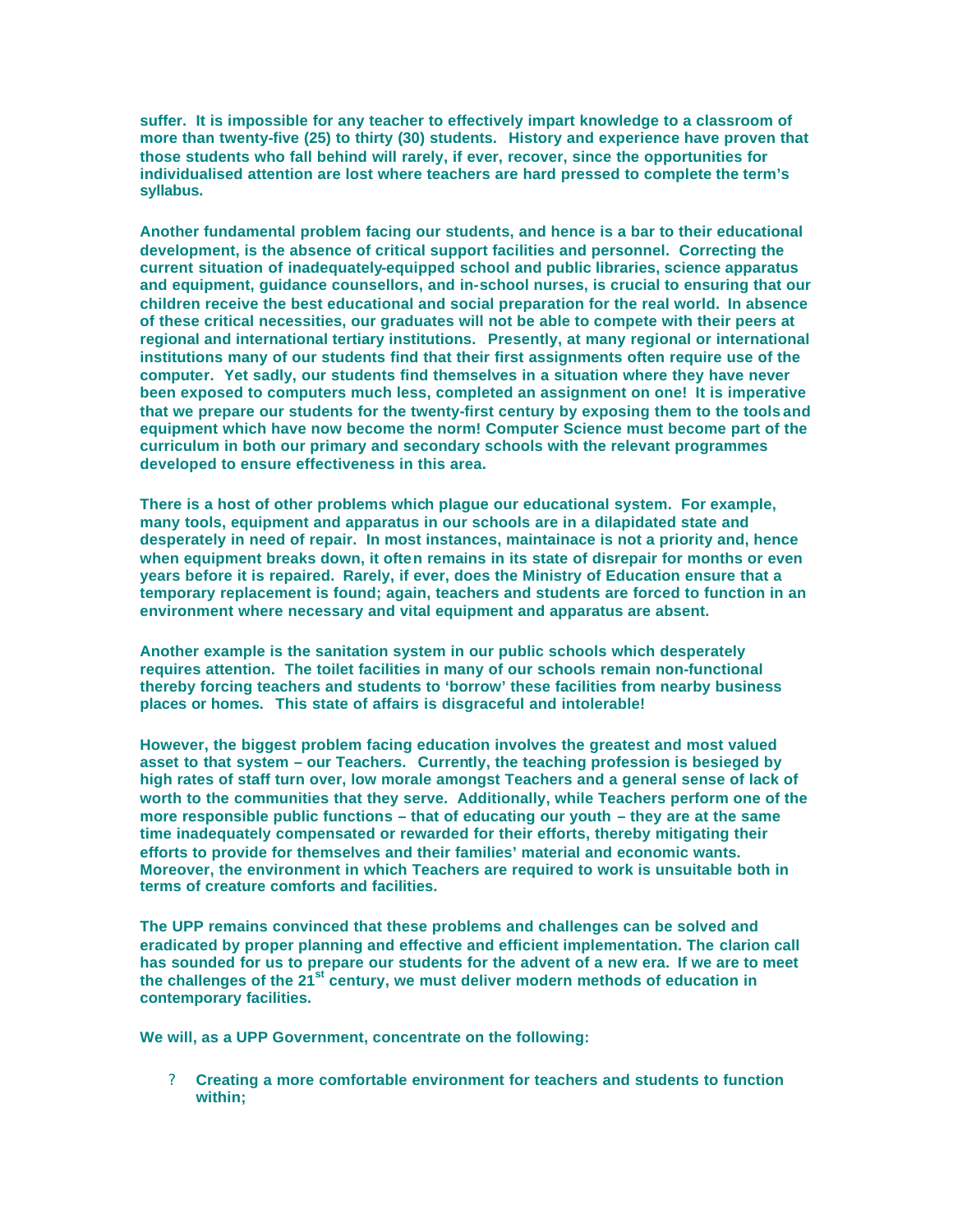- ? **Attracting more of our qualified young people to the profession, thereby increasing the number of classes while simultaneously reducing classroom sizes to between twenty-five (25) and thirty (30);**
- ? **Establishing a Teachers' Service Commission which will recognise the role and responsibility of Teachers as specialised public servants requiring a separate programme of benefits and remuneration commensurate with their worth and value to society;**
- ? **Upgrading and modernising the Teacher Training Facility at an improved Antigua State College. The curriculum will incorporate modern audio-visual and multimedia tools as well as, distant - learning options into the training;**
- ? **Improving Teachers' morale by strengthening their technical knowledge. Concurrently, there will be an increased emphasis on guidance and career counselling for our youth;**
- ? **Establishing an optional after-school homework, sports and cultural activity programme coordinated and administered by our school boards;**
- ? **Providing continuing-education opportunities to our Teachers to ensure a high quality of instruction in our schools;**
- ? **Pursuing a policy which will expose all children to at least secondary education; this would mean an evaluation of the eleven – plus examinations;**
- ? **Providing on-going testing for students with learning disabilities;**
- ? **Modernising facilities and upgrading course requirements at the Antigua State College to that of a Community College offering certificates, diplomas and associated degrees;**
- ? **Developing a National Career Agency (NCA) within the Ministry of Education to orient students toward future career opportunities;**
- ? **Improving Antigua and Barbuda's CXC and Cambridge GCE and A' Level results by twenty percent (20%) within three (3) years;**
- ? **Honouring our financial commitments to the University of the West Indies;**
- ? **Introducing foreign language training at the primary school level.**
- ? **Providing a basic curriculum for all students centred on English, Mathematics, Business, Science, Computer Skills, Vocational Education, Life Skills and ethics, Music and the performing Arts;**
- ? **Introducing National Early Childhood Care and Early Educational Programmes;**
- ? **Increasing the number of national scholarships for the tertiary education available to our graduates, based on our assesses manpower needs;**
- ? **Relocating the National Public Library from its currently cramped quarters and modernising that facilities;**
- ? **Introducing a career and social guidance counselling programme in our schools under the auspices of the NCA;**
- ? **Introducing Regional School Boards compromised of a wide cross section of educators, parents and community leaders to administer schools at the local level;**
- ? **Ensuring greater access to our people for university education; a UPP government will work towards the establishment of a university campus of U.W.I. or an independent university.**

## **Women & Youths**

**The UPP is committed to a policy of total inclusion of women - not tokenism, but a programme aimed at giving women their just recognition. We realize that there are significant numbers of educated, astute, enterprising, competent, and experienced women**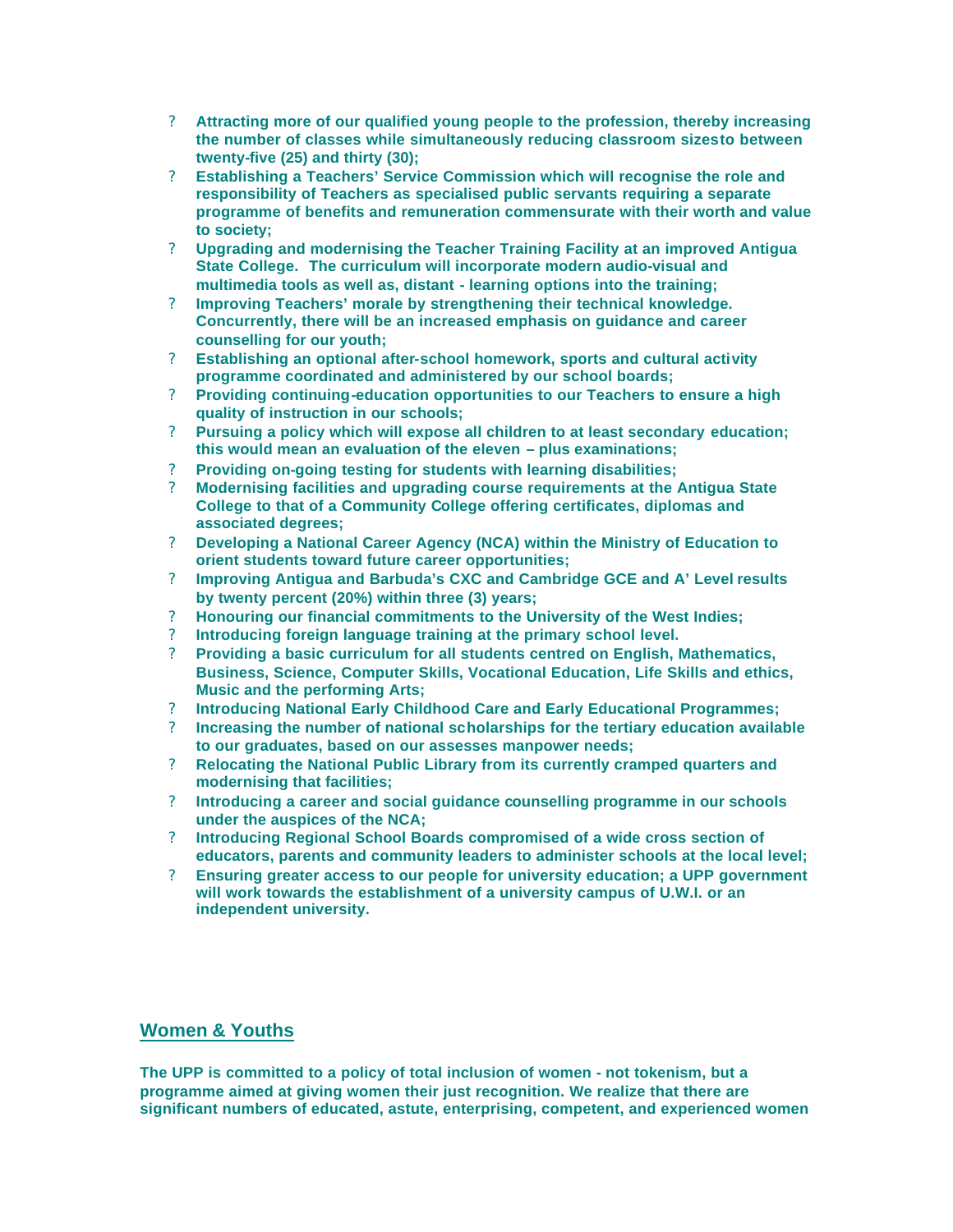**whose talents and resourcefulness have been untapped and side-stepped. Therefore, the UPP is resolved to fully utilising their talents in our quest to re-build our society where discrimination, violence and oppression, against and of women, is a creature of the past. Likewise, the UPP is committed to a nation where females are given equal educational, technical, vocational and technological opportunities, which have historically been reserved, for males.** 

### **A UPP Government will:**

- ? **Ensure, that on the Boards of all governmental, statutory and other public bodies, women are given an equal chance at filling the available positions. This approach will not be "a quota system" but a measure aimed at addressing and reversing the historical discrimination and exclusion of women at this level;**
- ? **Establish a Women's Commission, the purpose of which is to identify and assess the obstacles faced by women in participating in government and to propose recommendations aimed at reversing this impediment;**
- ? **Create programmes, which will develop and train women in aspects of economic self-sufficiency to ensure that their economic participation in our nation's development is meaningful;**
- ? **Enlist the Women's Development Bureau (formerly the Women's Desk) to research, develop and implement an approach geared towards eradicating gender inequality and discrimination in schools, training centres, community organisations and the workplace;**
- ? **Educate women and men about the realities and cycle of domestic violence and the devastating psychological effects such behaviour has on the victim, abuser, and especially the children.**
- ? **Reduce incidences of domestic violence by imposing severe fines and/or custodial sentences on the abuser. These penalties have deterrence as their principal goal;**
- ? **Establish a cadre of trained social workers who will be attached to our schools, clinics and community centres to investigate and report the incidence of child abuse, the goal being to curb this epidemic which is consuming our nation and devastating our children; Introduce legislation aimed at eradicating sexual harassment in the workplace. Concurrently, mandate that all public and private sector employees, especially those in senior positions, attend "info" sessions, the focus of which will be to educate both men and women as to all aspects of this intolerable conduct. These sessions will "liberate" women from this widespread iniquity, which continues to be perpetuated in all corners of our nation and which too, must become a creature of the past;**
- ? **Create an independent governmental body, which will collect and disburse child maintenance payments to women in a confidential and dignified manner. Further, where a pattern of delinquency in payments can be demonstrated, we will authorise (by legislation) employers to deduct court-mandated payments from delinquent fathers' salaries/wages. This measure will guarantee that children are adequately and regularly maintained. Simultaneously, it will abate the humiliation and embarrassment many women encounter in their efforts to receive/collect same;**
- ? **Implement a continuing education programme, which targets young girls who have been forced to terminate their primary or secondary education because of Increased family responsibility or teenage pregnancy. This programme will ensure that these girls receive formal education, technical or vocational training, thereby, equipping them with the skills needed to provide for themselves and their families and to participate in nation building even at a community level;**
- ? **Assess the impact of social security assistance for low-income women as head of homes.**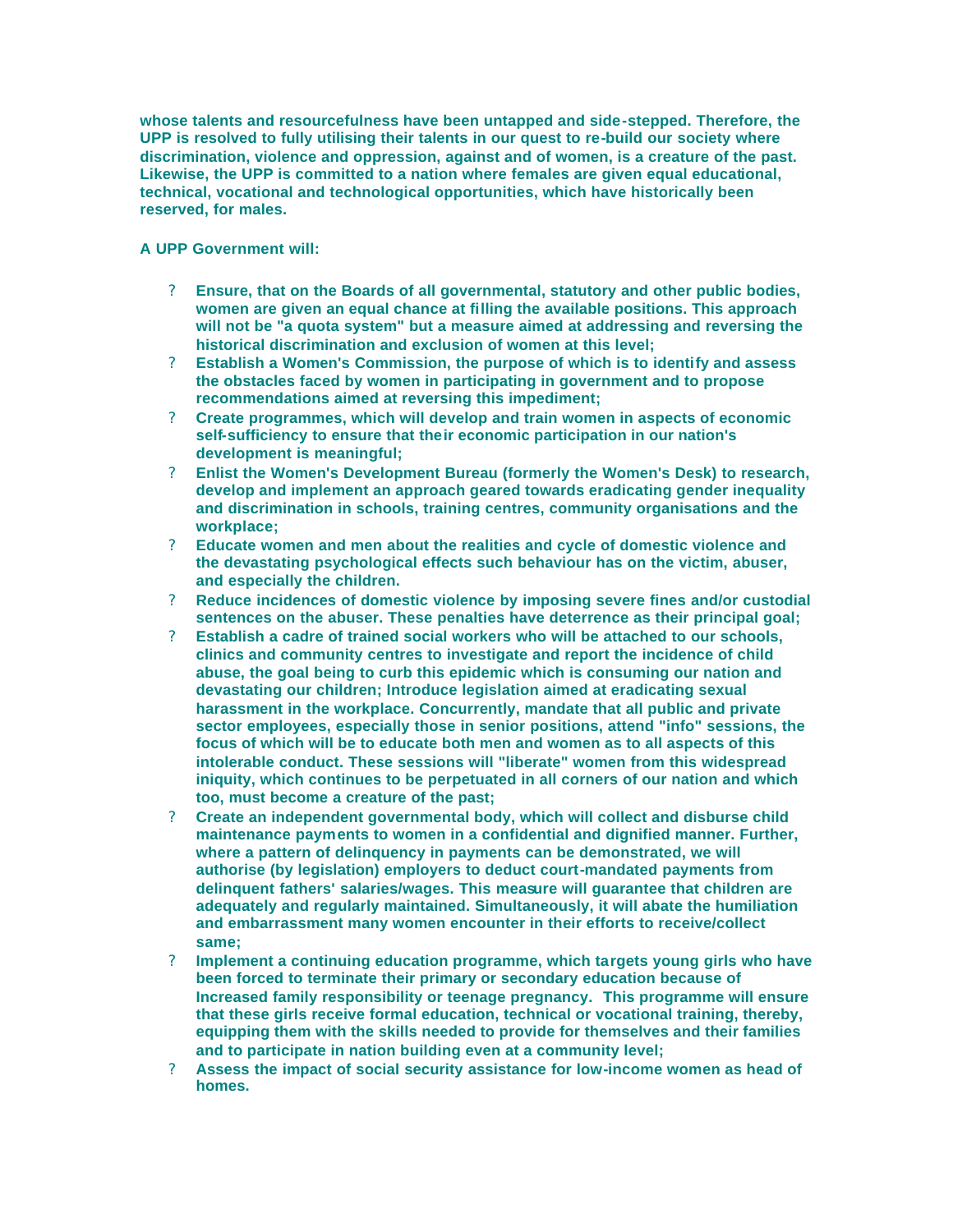#### Youth

**Today many of our youths have become lost and disenfranchised. In general, two (2) broad areas are responsible for the state of affairs;**

- **1. denial of opportunities for the youth to effectively participate in the social, political and economic development of their societies and;**
- **2. lack of effective leadership to provide the necessary direction and installation of positive values.**

**The problems that emanates from this crisis are many and varied. However, the major ones are manifested in high rate of school drop-outs, particularly amongst boys in the upper forms of secondary schools, teenage pregnancy, illicit drug use, semi-literacy, escalating crime involving dangerous weapons and worsening brain drain. In spite of throwing money at the problem, the ruling Administration has failed to come to grips with these challenges and as a consequence, a situation that has already reached alarming proportions is becoming worse by the minute. Young people are leaving school with no hope of finding meaningful employment or being employed at all. Many of our youth already have dependents before they graduate and lack the necessary skills to join the workforce. We have reached a point where children are having children and fail to recognise the role they play as citizens in community and nation building. The UPP intends to engage the youth meaningfully, and with enthusiasm, in the development of themselves and society at one and the same time. This philosophy will guide and inform our plans and initiatives that we shall implement upon assuming the reigns of government. People, the world over, and more so the youth are becoming increasingly concerned about the environment and the violation of planet earth, to the point where it is a matter of the highest concern, whether the earth will be able to sustain life into the 21st century. A UPP Government will therefore place Antigua and Barbuda at the forefront of world youth by giving them the primary role in the maintainace and development of our environment.**

**Whatever-else may be a contributing factor, experts worldwide agree that the prime reason for drug use among youth is boredom. Currently, our society offers youth very little to engage their time and creative energies (with which they are abundantly endowed), and to relive this boredom, Youth from all classes of society find the dangerous and forbidding world of substance abuse exciting. A cultural thrust to regenerate society is therefore crucial and vital. Without the cultural rebirth of society, the boredom will continue and the social, economic and political health of the nation will be imperiled.**

**The situation regarding the ever increasing army of unskilled and under-educated youth entering the workforce is compounded by the current Administration's failure to develop effective programmes for remedial, vocational and continuing education. In addition, where the youth have made the best of the opportunities in the education system, the current Administration has refused to adhere to the provisions of the labour code which provides avenues for the training and development of skill to fill any area of expertise in the economy. Instead, the youth are witnessing a steady increase in the numbers of expatriate labour brought into island without the necessary legal provisions of the appointment of an understudy. In addition, the ruling Administration's policy of allowing the massive infusion of skilled and semi-skill nationals from other Caribbean countries, while not having surplus employment to provide them, has ensured that opportunities for gainful employment and upward mobility are denied the youth as well.**

**A UPP government will create and develop programmes to better educate and instill sound values in our young people. We will not only make adult education more accessible, we**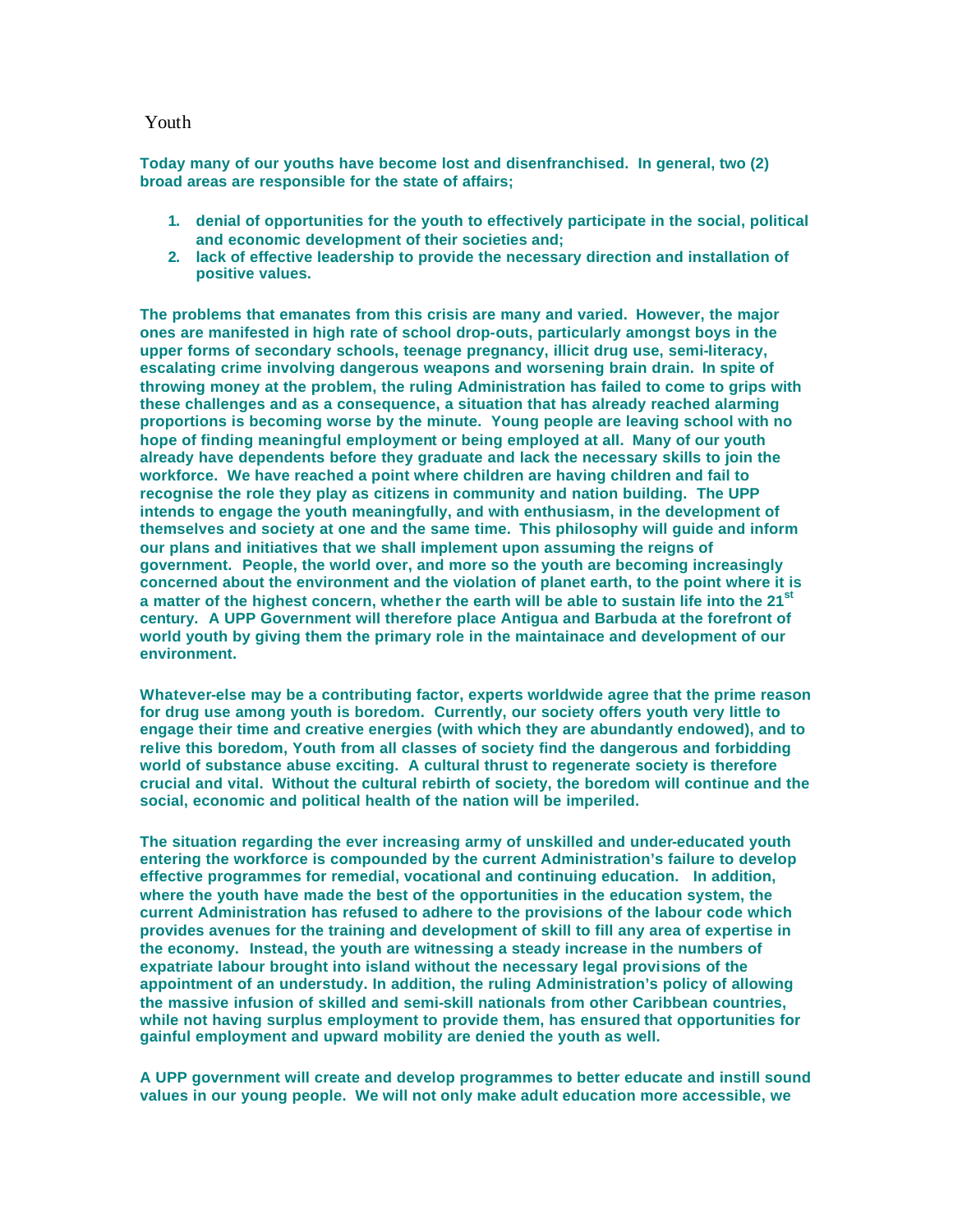**will develop national and community programmes which successfully address this seriously undermined sector. We are committed to involving our youth in the development of our nation. We must invest in our youth – they are the future in whom we place our hope.**

**In this regard, the UPP is committed to:**

- ? **Establishing a National Youth Corps which alongside other NGO's develop a plan for the protection of the environment and the regeneration of the cultural thrust of the society;**
- ? **Establishing two (2) special projects principally to be managed by the youth of Antigua and Barbuda viz:** 
	- **1. A Grand National Park, an exceptional land-and-sea eco-tourist site in the Guiana Island and North Sound Areas.**
	- **2. A National Millennium Project, a Garden Park, with areas for kindergarten activity, youth activity and seniors right up to the very old;**
- ? **Providing more scholarship opportunities at the tertiary level for nationals. Deserving candidates for these scholarships will upon completion, be guaranteed gainful employment with further opportunities for personal development and a chance to contribute to the social, economic and political development of their country;**
- ? **Seeking to organise rehabilitation programmes for young drug users in the main, and invite youth to participate with experts in the evaluation of these programmes;**
- ? **Seeking to develop a Savings & Loans Association for Youth, through which, and upon completing training programmes, they may initiate enterprises or receive loans for advanced training within or without the Caribbean, in their chosen pursuits;**
- ? **Introducing family-life education in the school curriculum and ensure that a strong component of this subject addresses self-esteem issues along with focusing on the multiplicity of responsibilities involved in parenting;**
- ? **Ensuring that the current school curriculum adequately prepares our youth for the workplace and societal demands;**
- ? **Establishing programmes which target delinquent youth, in order to better understand the reasons behind truancy, teen pregnancy and teen crime;**
- ? **Creating a 24-hpour confidential youth hotline where young people in need or in crisis can call in to discuss their concerns, problems or challenges, as well as address any embarrassing questions or situations they maybe encountering;**
- ? **Introducing community programmes which specifically address and educate our youth about the ramifications of teen pregnancy , sexually transmitted disease especially AIDS, drug abuse and crime;**
- ? **Upgrading the Antigua State College so that our students can easily transfer their credits to regional and international colleges and universities;**
- ? **Creating a Technical and Vocational Training College;**
- ? **Providing our young people with skills and training necessary to become independent business people;**
- ? **Developing a National Youth Council, fully national in character, through which theses key programmes outlined above and other self-determined programmes will be executed. Equally important, through the National Youth Council, Antigua & Barbudan Youth will relate to Regional and International Youth organisations. The National Youth Council will be instructed to make its position known on key national questions, and also its own concerns, through discussion and decision, in the public media;**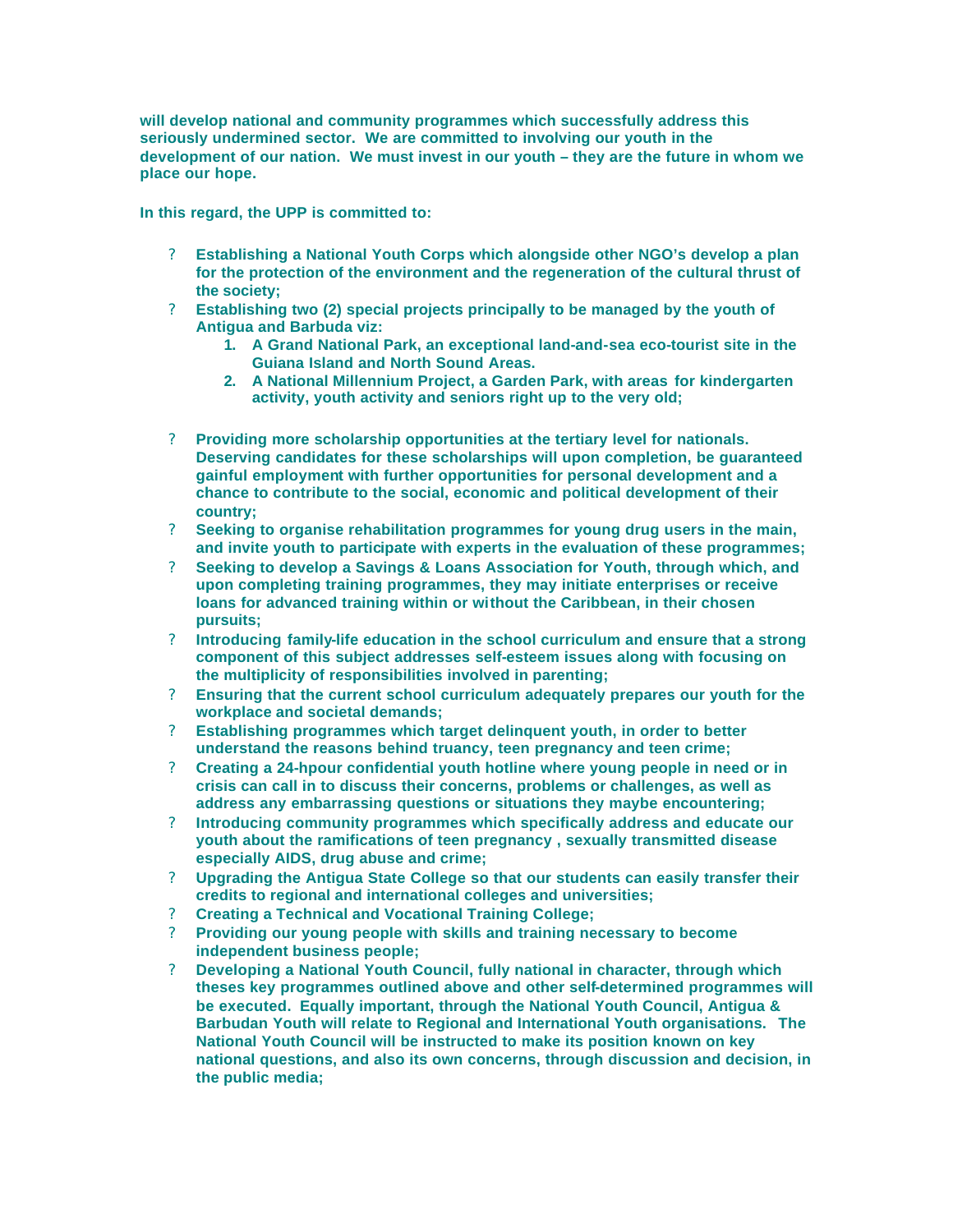? **Empower the youths to have a meaningful stake in their country through cooperative ventures and land procurement for economic and personal purposes.** 

Children and Senior Citizens

**Our retired citizens possess a wealth of experience and knowledge. The UPP intends to call upon these individuals to play a part in the development of our nation. What is needed is a system that gives the elderly hope and some purpose in life, instead of shelving them away. Our programmes will link the children and the elderly, to develop in our youth, a sense of involvement from an early age in healthy occupations such as Sports, Art, Music, Community activities and the Church. Our programmes will also help develop in our youth the will-power and character building which come from good parental supervision. The youth will also learn what is expected of them in terms of respect and caring for the elderly.** 

**Many of the senior members of society are employed in the private sector where no pension schemes are in place for these persons when they retie. In Antigua and Barbuda, most people are employed in small businesses that are unable to take advantage of the type of pension plans offered to large businesses. The social security scheme was meant to fill this imbalance. However, as history has shown, many retired persons find themselves unable to collect monthly allowances because of the mismanagement of that scheme. The ALP regime has borrowed or pilfered in excess of one hundred (100) million dollars from social security funds which rightly belong to the people of this nation.**

**The present government has failed to contribute to the social security fund as required by law although every month it takes the customary deductions from its employees' wages and salaries. Additionally, retired civil servants are denied a pension or encounter extreme hardships in recievingg this entitlement. These individuals therefore find themselves in a situation where many have become unwilling pawns in the political game called patronage. Their ability to receive a monthly stipend is directly dependent on their unwavering allegiance to the ALP.**

**The UPP believs that this type of conduct is patently wrong and disgraceful!**

**A UPP administration is dedicated to correcting this appaling situation by:**

- ? **De-politicing and simplifying the procedures to provide a monthly pension for needy individuals over sixty (60) years of age, who have not contributed to the Sopcial Security;**
- ? **Developing a programme within the Ministry of Labour to remove the anxiety and fear of retirement with inadequate pensions, minimal savings and a long life ahead of poverty, isolation, dependency and poor health;**
- ? **Policing small businesses and other private sector employers, to ensure that they contribute to the scheme;**
- ? **Harnessing the knowledge and energy of our senior citizens to combat the drug scourge raging among young people;**
- ? **Developing programmes through the Ministry of Labour which encourage senior citizens to become involved with the Youth in the Socail Services, Local Government, community clubs and various organisations;**
- ? **Developing a modern geriatric ward at Holberton Hospital;**
- ? **Developing accreditation standards for senior care facilities within the country;**
- ? **Will provide tangible support to the handicapped and the physically impaired in our society through their representative organisations and Community Councils. The idea is to make them useful and active members of society.**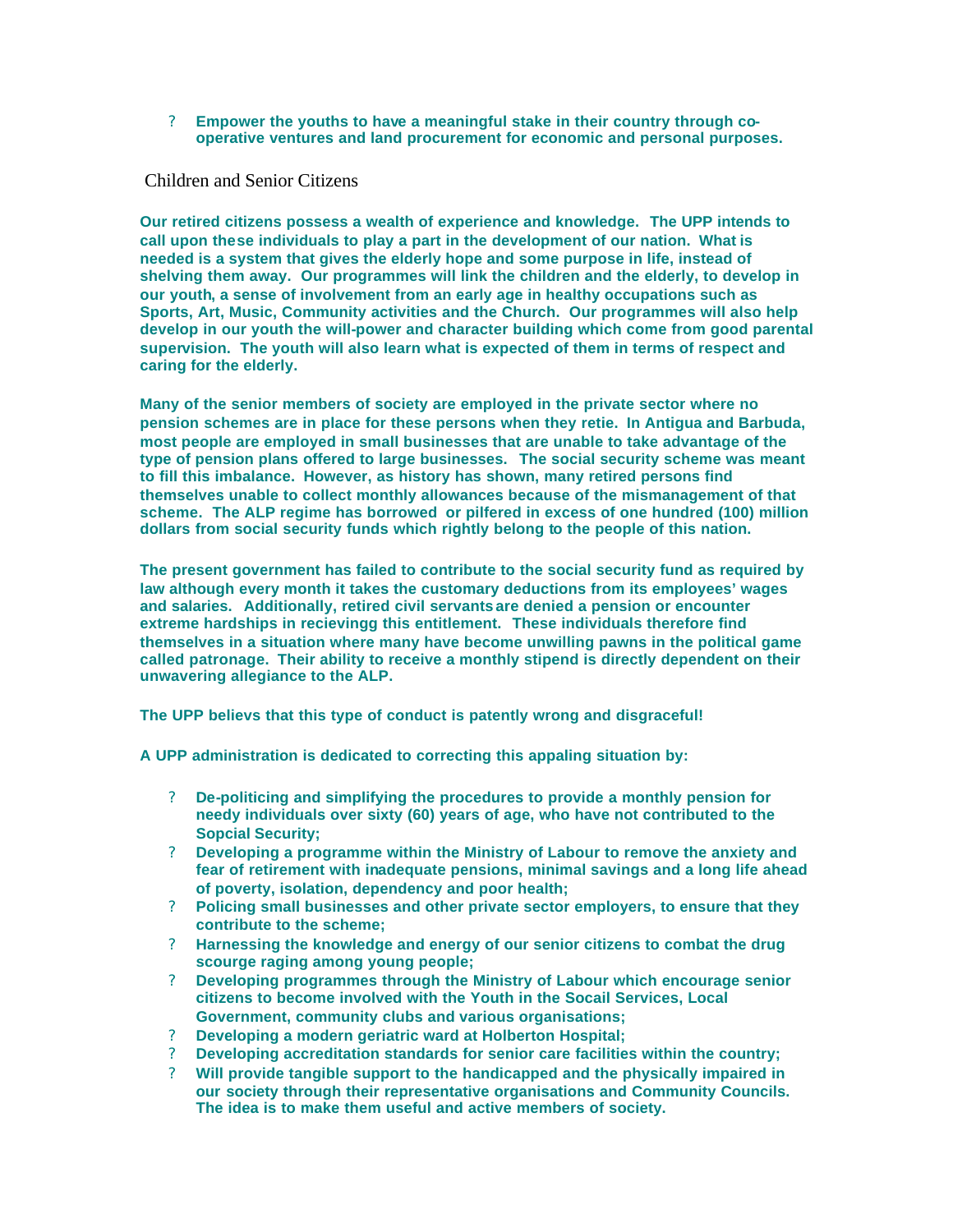## **The Homeless**

**While exact causes of homelessness have yet to be identified, the UPP is committed to caring for the homeless and addressing the social problems which result in this grave situation. Whether the origins stem from drug use, mental illness or simply poverty, the UPP feels that we must be our brother's keeper.** 

**We will therefore:** 

- ? **Engage a commission to study and examine the problem of homelessness in Antigua and Barbuda with specific focus on the causes and social effects on our society;**
- ? **Construct low-income housing complexes in villages and communities to house the homeless;**
- ? **Provide subventions for agencies that assist in caring for the homeless;**
- ? **Modernize and upgrade the Fiennes Institute and staff the institution with persons formally trained in health and elderly care;**
- ? **Develop community shelters for those who have been abandoned and neglected by their families;**
- ? **Provide on-going mental and psychological counseling for such displaced persons;**
- ? **Collaborate with Community Councils to ensure that care for the aged and homeless is community based.**

Community Councils – The Road to Genuine Empowerment.

**Currently, power is centralized, in the hands of a few persons in our society. Those persons are the elected officials and a "selected" number of "party-faithful". In short, government possesses too much power. The government has created a system whereby we are forced to go to parliamentarians for even the most basic entitlements viz electricity posts, pipelines, telephones, roads, sewage disposal facilities and drains. The end result of this system of dependency is the vile and base practices of patronage which the ALP has mastered and abused. Politicians therefore use this power to penalize and victimize those constituents who hold adverse views to that of the ALP. Voters are coerced into supporting the ALP out of fear or gratitude for personal favours granted by politicians rather than for what is in th best interest of the country.** 

**This type of power must be decentralsied. The UPP believes that the best way to crush patronage and the ills of such a system is by the introduction of elected Community Councils. Good democratic governance originates from the bottom and percolates upwards. These Councils will liaise with Parliamentary Representatives to prepare annual programmes for constituency development. As an independent nation, it is imperative that we, as individuals, accept greater responsibility to guide our future development.** 

## **A UPP Government will:**

- ? **Enact legislation that re-introduces the concept of elected Community Councils;**
- ? **Develop constituency works as proposed by the Community Councils;**
- ? **Ensure impartial representation of all constituents;**
- ? **Allow Community Councils to execute their programmes;**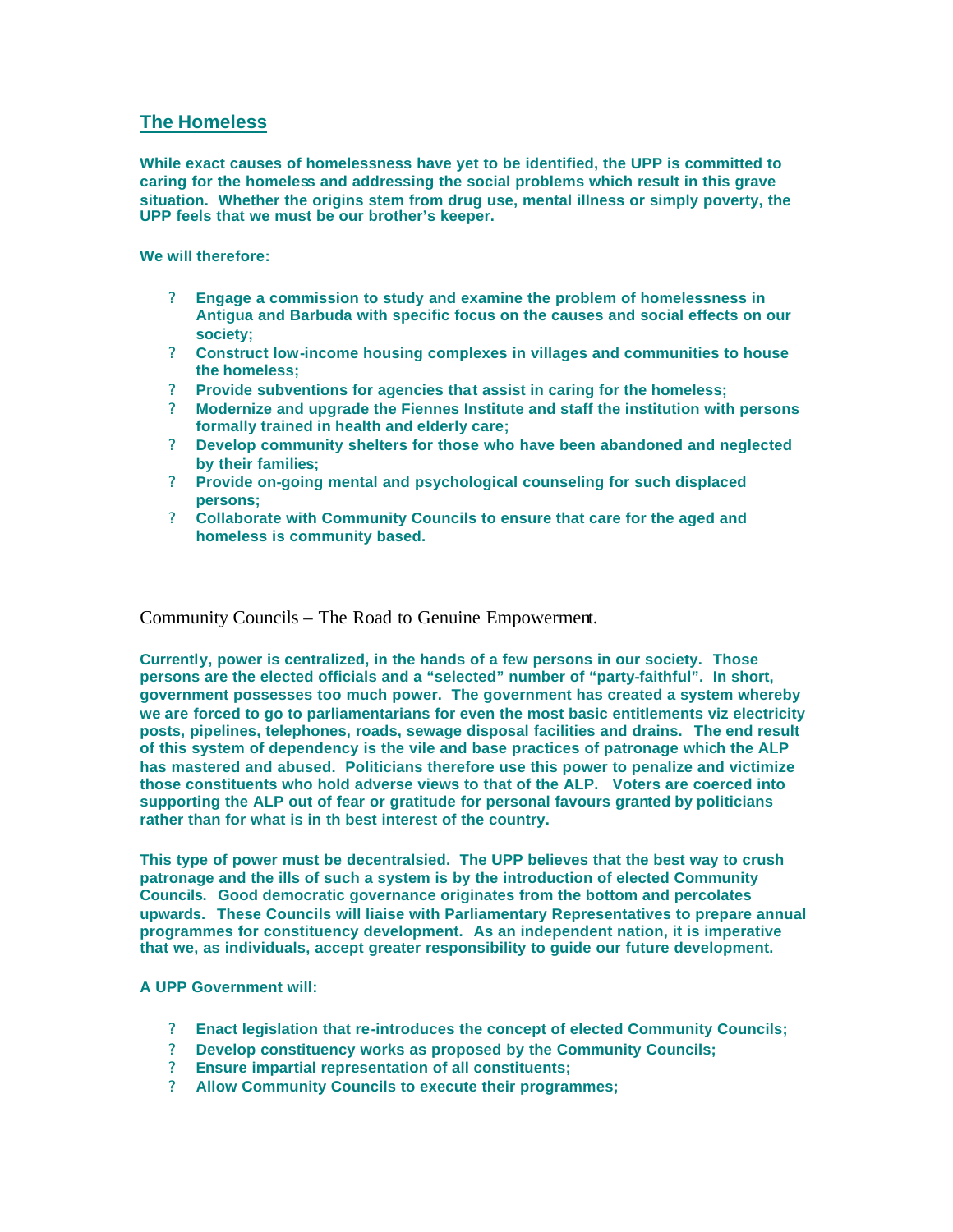- ? **Charge Community Councils with the responsibility of providing adequate sanitation, health care, building codes, day care, elderly care and social and economic programs in their areas;**
- ? **Ensure that Community Councils play a key role in creating programmes aimed at reducing crime. Annual detailed reports on the success of these programmes will have to be presented;**
- ? **Liaise with the National Parks Authority, the Environmental Youth Corps and other NGO's to ensure that recreational facilities and beaches are well maintained;**
- ? **Liaise with School Boards to ensure that there are systems in place to link schools with community and community with schools;**
- ? **Multi-purpose Centres will established throughout the country, designed, built and equipped to serve as Emergency Shelters/Centres in additional to accommodating social, cultural and other community activities.**

## **Land & Housing**

**The housing situation in Antigua has reached crisis proportions. Affordable housing with adequate services, infrastructure and facilities are rare. A Land Use Policy is critically important as the choice agricultural lands are being given away for residential use and wetland areas are developed without regard for environmental consequences. A UPP government is committed to ending this outrage.** 

**We will therefore:** 

- ? **Eliminate ghettos in urban and rural areas. To this end, we will implement a housing programme in each Parish, aimed at providing where feasible, a total of three hundred (300) houses per year in the six (6) parishes;**
- ? **Reorganise the Housing Authority so that it has to liaise with the Community Councils in providing housing on a most-needy basis to the applicants;**
- ? **Develop and implement a Housing Scheme in accordance with our Land Use Policy for middle-income earners, especially public servants, established and nonestablished, and pensioners. The key to our Housing Programme is the creation of a consortium comprised of government, banks, contractors, and insurance companies which will form a Housing Trust to provide funding to facilitate construction on a systematic basis;**
- ? **Establish a Rent Board which will regulate and arbitrate rental rates and issues;**
- ? **Ensure that existing and new housing subdivisions are developed with drainage, roads, electricity, telephone and water services;**
- ? **Facilitate the establishment of Building Societies in which young people plan for their future homes;**
- ? **Encourage banks and insurance companies to further develop mortgage financing;**
- ? **Promote community self-help programmes whereby communities assist with home repairs and maintainace through a planned approach by community councils;**

**Strengthen the National Organisation of Disaster Service and provide it with the material support to effectively discharge its functions in times of disasters and national emergencies. Relief in times of disaster must be totally depoliticised**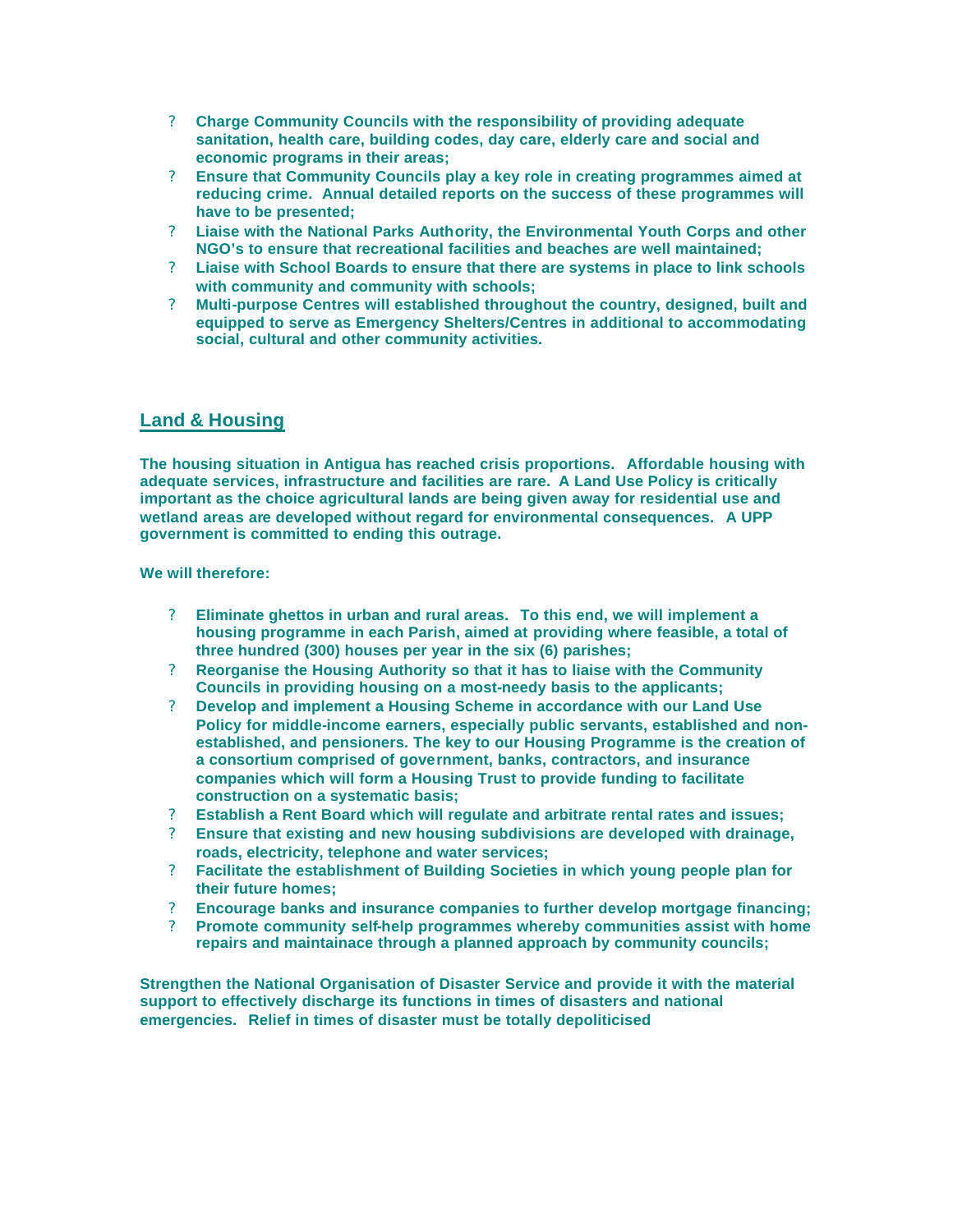## **Rastafarianism**

**The UPP is committed to working closely with the Rastafarian movement in Antigua and Barbuda. We will give them the utmost deserving respect and cooperation. In examining the complexity and diversity of our multi-ethnic, multi-cultural, multi-religious developing society, it is clear that the Rastafarian Movement in Antigua and Barbuda comprises a significant segment of our society and wields great attraction, influence and controversy. Because of the stereotypical views held by a large segment of our society about Rastas, an increasing number of young people are treated like social outcasts on account of their beliefs. These individuals are turning to the movement in order to seek acceptance within that community. The tenets of the movement coupled with lack of appreciation for ad understanding of the issues surrounding Rastafarianism often leads to conflict between the state and members of the movement and their followers have and continue to encounter 'run-ins' with the law and are being incarcerated at an alarmingly high rate as a result of practices associated with their religious observances.** 

**The Antigua and Barbuda Constitution upholds religious freedom as a fundamental right. The Rastafarian's position is that Rastafarianism is an African religious founded on the tenets of Christian teachings and the Bible. Hence, it ought to take its rightful place in our society alongside other religions with due respect being accorded to their ceremonies and sacramental rites.**

**An ongoing debate continues between the wider society and the movement concerning the "status" of ganja or cannabis sativa as the sacred herb of the movement and the Rastafarians "entitlement" to use it in religious rites and for medicinal purposes. We will encourage the continuation of this debate with a view towards decriminalization.**

**The UPP respects the fervent spiritual beliefs which Rastafari espouse towards nature. This harmonious relationship is evidenced by the concentrated efforts, time and energy which Rastafaris devote to agriculture and animal husbandry. We will work with the movement to assist them in overcoming the challenges which they will encounter in their agricultural pursuits by evaluating their needs alongside our comprehensive agricultural policy which is particularly geared towards farmers and livestock owners.**

**In keeping with our commitment to the Rastafarian Community , A UPP Government will:**

- ? **Assist in building learning centres for conferences, workshops, cultural activities and recreation;**
- ? **Provide land for agricultural purposes with the requisite government assistance and concessions;**
- ? **Maintain communication between agricultural extension officers and farmers within the movement.**

## **Law & Order**

**Violence, crime and related criminal activity have reached crisis proportions in Antigua and Barbuda. The ALP regime's failure to combat this epidemic is evident from the drastic and steady increase in crime over the last four years. The repeated occurrences of aggravated assaults, rape, drug use, incest, murder, burglary, domestic violence and robbery as well as the proliferation of possession of unlicensed firearms have become commonplace in a once peaceful and orderly society, every day, the newspaper tell the**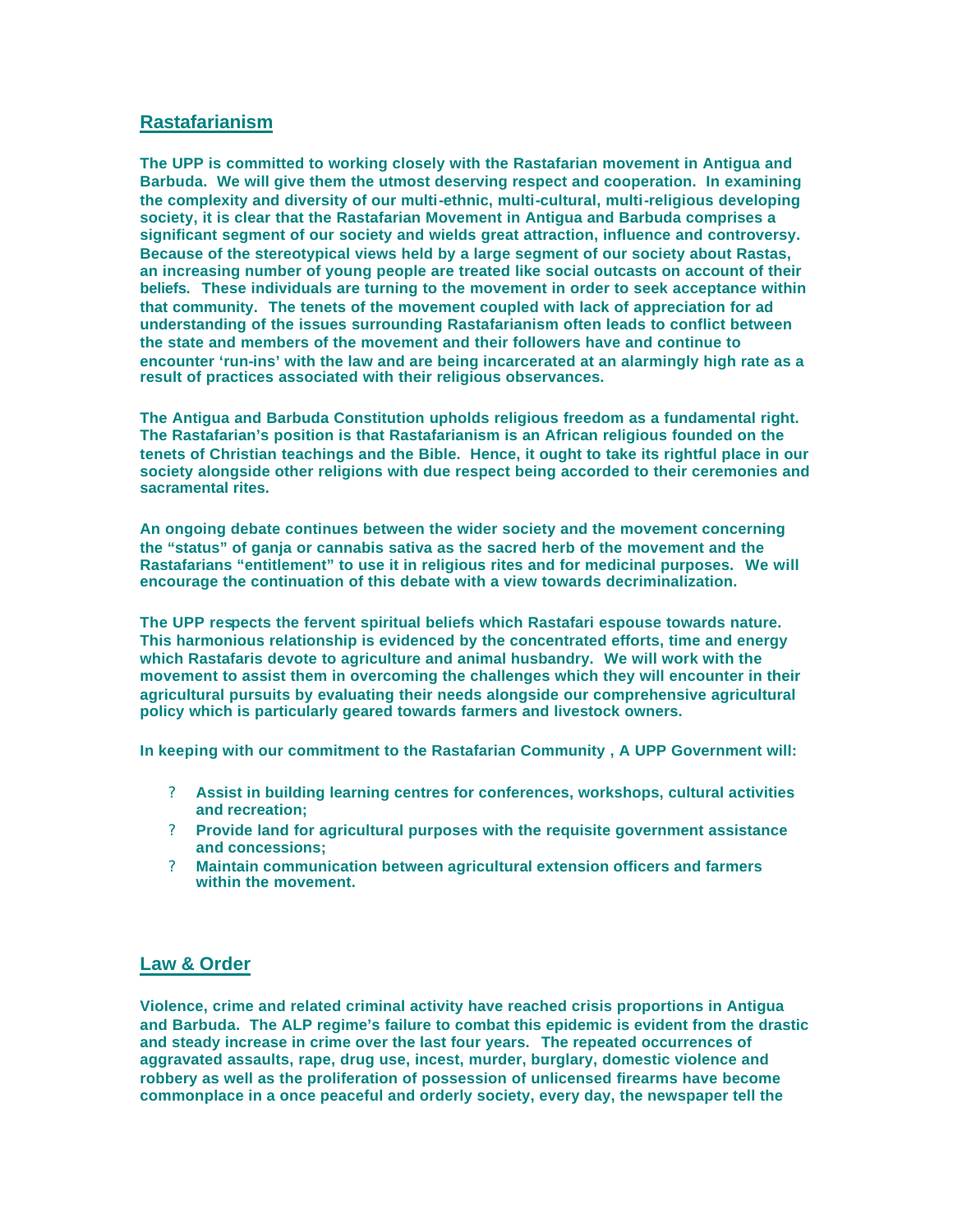**sordid tale of the rapid deterioration of the fabric of our society. The UPP will pursue and implement a zero-crime-tolerance policy. We intend to be relentless in our efforts to reduce crime, improve our judicial system and empower our police.** 

#### **THE POLICE**

**The Police are not to be blamed for the increase in crime in our country. The UPP recognises, appreciates and applauds the outstanding work undertaken by them in combating crime. Yet we sympathise with their position. For well over twenty-four (24) years, our police men and women have been forced to function in an environment which mandates that they fight crime without the proper tools, equipment and machinery to effectively execute their duties. It is undisputed that criminals possess and operate with far more sophisticated weapons than the police currently possess. A situation now exists where the police find themselves playing "catch-up" with these criminals since they lack modern crime fighting and prevention methods and tools.** 

**The UPP remains committed to eradicating the plague of drug trafficking and domestic violence, as well as the proliferation in the numbers of persons who possess unlicensed firearm. We believe that once social conditions are improved, economic opportunities made available and family values restored, crime will be significantly reduced.**

#### **We will:**

- ? **Provide adequate insurance coverage to Officers for injury in the line of duty;**
- ? **Generally improve the physical working environment in which our Officers currently function;**
- ? **Completely computerise our Police Force to establish better linkages between Department and Stations, thereby significantly increasing efficiency;**
- ? **Upgrade the conditions and terms of service and remuneration packages of our Police;**
- ? **Establish new promotion requirements and disciplinary guidelines for our Officers;**
- ? **Increase community policing by placing more Officers on foot patrol so that our citizens feel more secure in their homes;**
- ? **Establish a committee to investigate the feasibility of constructing additional police stations in villages and communities;**
- ? **Establish a Crime Prevention Task Force charged with the responsibility of determining and assessing the root causes for the increase in crime;**
- ? **Provide on0going training opportunities for our officers at regional and international Police Training Centres in areas such as forensic technology;**
- ? **Provide better training and contemporary weapon o our Officers in their efforts to combat crime and apprehend criminals;**
- ? **Establish a computerized system linking police departments, courts and immigration;**
- ? **Provide the police force with an adequate telecommunication network with mobile two-way functionality to assist in crime prevention;**
- ? **Develop a scholarship programme for police officers to get university degrees in law, criminology etc.**

#### **THE JUDICIARY**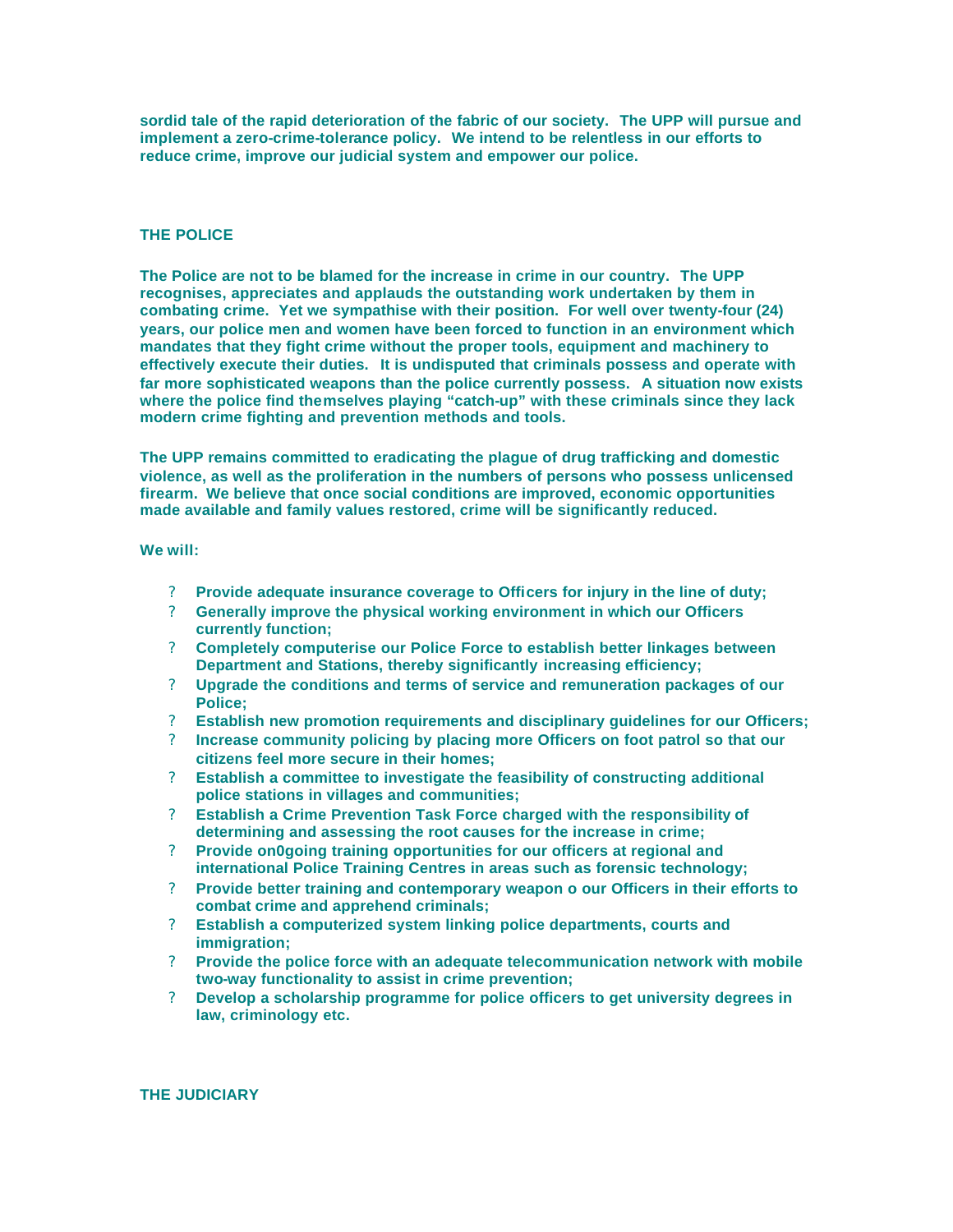**The environment in and conditions under which our Judges, Magistrates, Police, Lawyers and court personnel operate are desperately in need of renovation. The UPP is of the view that if our Courts are to be viewed as the pinnacles of justice and as such places to be respected and revered, and if these officers of the law are to execute their duties and functions efficiently and effectively, then the environment in which they operate must be suitable both in terms of infrastructure and modern technology, to meet the challenges of the millennium. We are committed to improving and upgrading the facilities in which our court personnel function.** 

**The UPP is committed to:**

- ? **Computerising our entire judicial system in order to deliver better services to the public and to ease the backlog of cases which clog the system and give the perceived perception of inefficiency;**
- ? **Ensuring that every courtroom is staffed with a fully-trained stenographer to replace the archaic system which currently exists;**
- ? **Providing computer training for court clerks to assist judges, magistrates, the police and practitioners and court staff;**
- ? **Enact legislation to allow for alternatives to incarceration viz non-custodial punishments such as community-based work**
- ? **Implementing a scheme to compensate victims of violent crimes.**

### **THE PENAL SYSTEM**

**The current penal system is another law-related area in desperate need to reform. There is a perception of an imbalance in the types of punishment meted out to convicted offenders and, hence many people have lost faith and confidence in our judicial system. For example, an individual convicted of larceny is incarcerated for months at a time irrespective of the quality or value of the goods stolen whereas, an individual convicted of a domestic violence related offence is merely fined or at worse, reprimanded. Invariably, many young persons, especially men, find themselves serving time for minor offences and have their reputations tarnished and future opportunities hampered. We are of the view that our laws must be amended to create new non-custodial sentencing options viz community service as a form of punishment.**

**Further, the high incidence of repeat offenders bespeaks the inability of the system to fulfill its rehabilitative function. In Antigua and Barbuda, we incarcerate our convicts, we do not rehabilitate them. The UPP is of the view that in any progressive democratic society, one of the principal functions of the law is to rehabilitate those whose behaviour fails to conform to society's mores, thereby making their transition back into mainstream society, relatively smooth.**

**Any effective rehabilitation exercise must have a wide variety of in-prison skills and vocational training programmes to enable release prisoners to function in the society. These individuals will be able to use their acquired skills to become more self-sufficient and productive members of society.**

#### **We will therefore:**

? **Subject to legal obligation, terminate forth with the services of the Amalgamated Security Services (ASS) and restore the management of the prison to local authority;**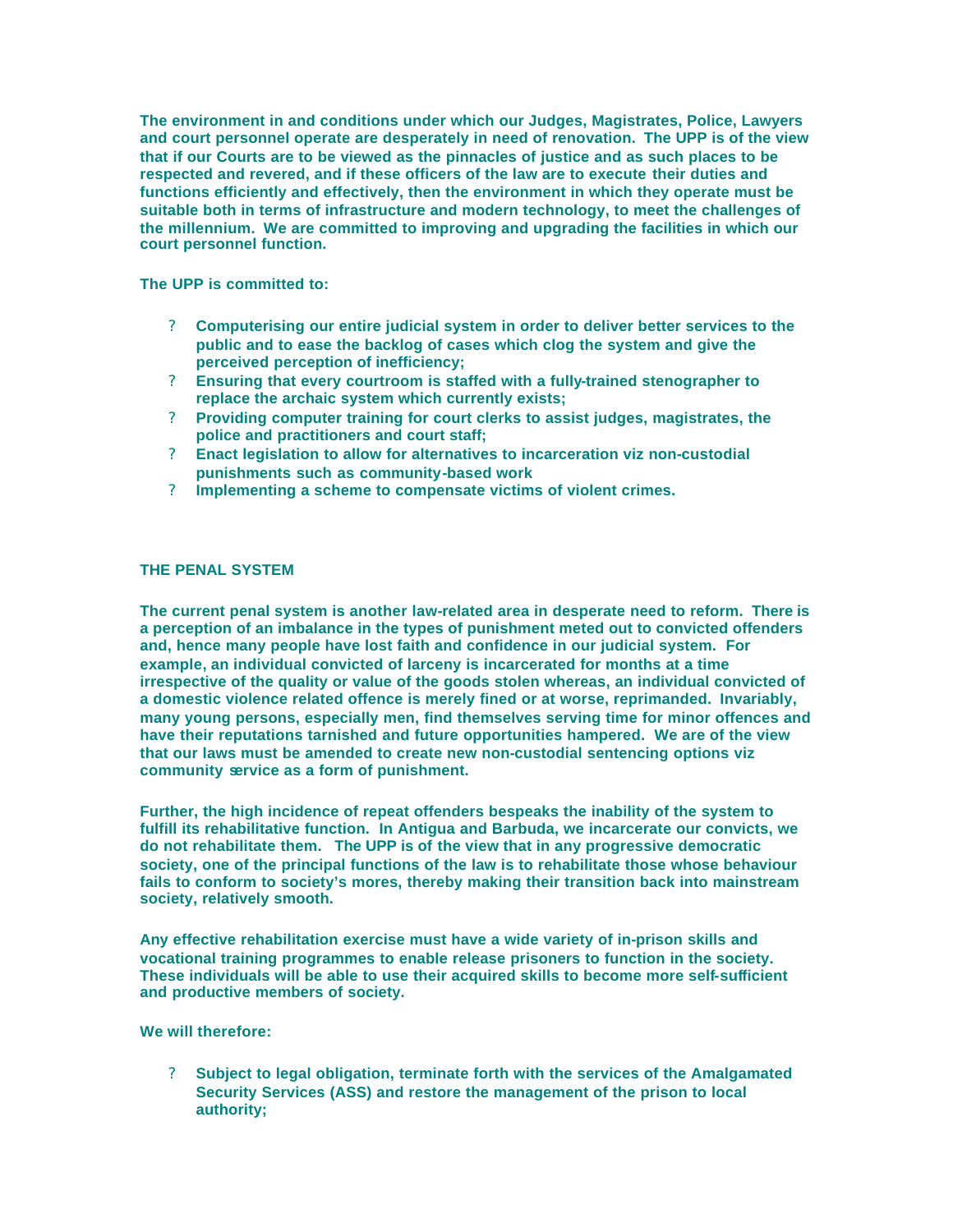- ? **Enact legislation to reform the penal system and include probation options;**
- ? **Establish an independent Advisory Board to manage and administer the prison;**
- ? **Install a modern security system to increase security at the prison;**
- ? **Intensify training for our Prison officers and provide continuous training at regional and international institutions for them;**
- ? **Renovate the prison so that it is in keeping with International Human Rights standards;**
- ? **Enact new guidelines for promotion and discipline of Prison Officers;**
- ? **Conduct adult-education programmes in the prison;**
- ? **Re-introduce prison farms;**
- ? **Introduce and anti-drug education programme in the prison;**
- ? **Embark on a vocational and skill-training programme within the prison and enlist the assistance of the private sector to provide funding for these programmes;**
- ? **Establish a programme with public and private-sector employers in which prisoners who have nearly completed their prison sentences or who are on probation will be employed part-time in order to provide the discipline and training required when they are reintegrated into the society;**
- ? **Equip our police with modern and sophisticated equipment to enable them to better fight crime and apprehend criminals;**
- ? **Construct a Prison/Correctional Institution at a new site to be determined.**

## **Constitutional Reform**

**A Constitutional Review will be a priority for a UPP Government. One area that will be addressed is the restriction imposed by the Constitution on Ministers of Religion from being appointed to the Senate. This restriction is unnecessary and counter-productive in this modern era. The UPP will also look at the composition and appointment of Senators with the view of reforming the existing system and to make the Senate a more meaningful institution.** 

**The UPP will see to the establishment of an Electoral and Boundaries Commission to independently oversee, control and conduct elections and establish boundaries in Antigua and Barbuda. A stoppage will be put to the existing system where the government of the day literally controls and dictates the entire electoral process. The UPP is committed to that change.** 

**Another aspect of review must be focused on Parliament. Parliament has been reduced to a farce and rubber stamp in many instances under the present regime. We do not have a parliamentary democracy in Antigua and Barbuda. What we seem to have is a Parliamentary Dictatorship, where the governing party is able to use and misuse the standing orders to marginalise the Opposition and to bring the whole Parliamentary System into disrepute. Reform is absolutely necessary in this area and the UPP is committed to implement said reform.** 

**Therefore, after wide consultations with the people of Antigua and Barbuda, their views and concerns on these and other matters will be acted upon by the UPP Government.** 

**The UPP will also:**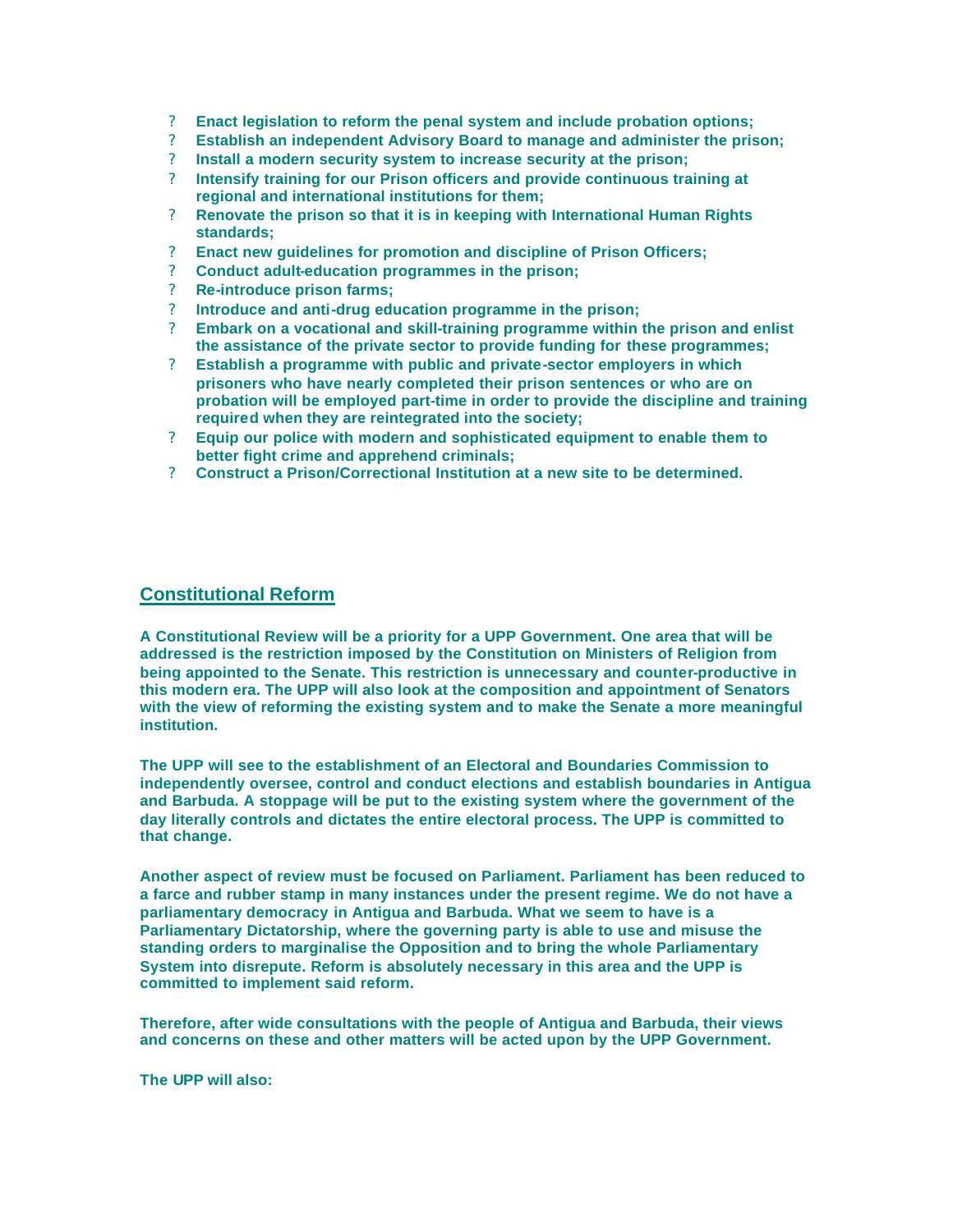- ? **Revamp the existing standing orders and rules of Parliament to make them more democratic and in keeping with the multi-party approach to governance;**
- ? **Insist that the House of Representatives convenes regular sittings of the House at least twice per month.**

## **The Media**

### **UPP's Assessment of Current Situation**

**One of the fundamental features of any democratic society is its adherence to the principle that freedom of speech is an inalienable right that each member of society should enjoy. A generally accepted mechanism for guaranteeing free speech is the presence of an independent mass media including the print and electronic media. An independent media also plays the role of an external check and balance to the operations of elected government representatives by its ability to illuminate the actions of these individuals and giving voice to other interest groups to counter potentially authoritarian tendencies. In this respect an independent and impartial media plays an important role in the effective functioning of a democratic society.** 

**In Antigua & Barbuda, the ruling party has maintained a virtual monopoly over the electronic media for the past twenty-two (22) years. It has maintained its monopoly primarily to enable it to silence dissenting voices and to spread its own propaganda, and to ensure its hegemony over political thought, to the extent that Antiguans and Barbudans are denied the opportunity of hearing opposing points of view in the comforts of their own homes. The result of this policy has led to serious mismanagement and underdevelopment of the publicly-owned media, and perpetuated a virtual decline in standards of media broadcasting in Antigua as a whole. Due to poor administration these institutions (private and public) have been dependent on various forms of government subsidy including waiver of payments to the APUA for utility services. Another negative effect of the government's policy is that it has restricted the opportunities of other enterprises from entering and participating in a potentially lucrative market. Moreover, the control over the electronic media has resulted in unnecessary and unwarranted censorship in music, drama and other forms of artistic expression, which could eventually stifle and suppress their growth possibilities.** 

## **UPP Objectives**

**Within the first year of assuming Office, the UPP Administration will undertake a comprehensive review of the mass media with a view towards deregulating the electronic media, thereby allowing other entities to participate in the industry. Moreover, to ensure a healthy and ethical environment in which the media will operate we will see to the establishment of a Media Commission made up of members from the press, the clergy, the private sector, the artists, the trade unions and youth organisations. The primary role of the commission will be to establish and supervise the operating guidelines and code of conduct for the industry. Such an administration we believe will lead to impartial and unbiased reporting and treatment of important events. To further the concept of transparency in government, we will also seek to establish the ABBS media service as a statutory corporation with its own Board of Management, equipping same with the necessary managerial and operational autonomy, to enable it to provide professional and uplifting programming in line with what is required of a developing nation.**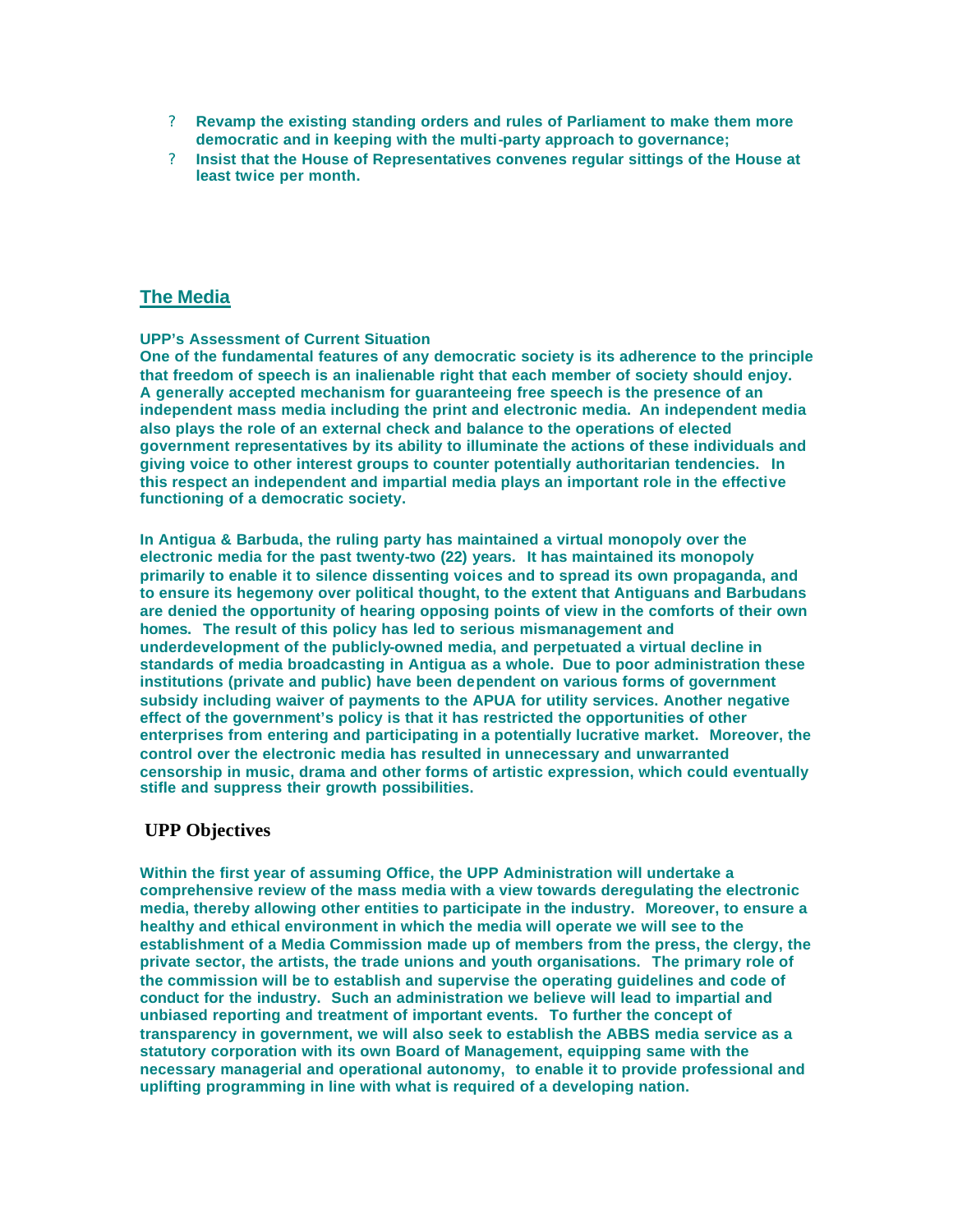**Separately, the Government Information Service (GIS) will be required to develop its own capability to develop and disseminate information and education to the public on the various government programmes and initiatives.**

**We will:**

- ? **Deregulate the electronic media to allow other private enterprises to set up and operate other Television and/or Radio Stations;**
- ? **Establish a media commission to establish and supervise the operating guidelines and code of conduct for the industry;**
- ? **Foster through the establishment of the media commission, the concept of free, fair and responsible exchanges of information and ideas;**

**Establish the Antigua and Barbuda Broadcasting Service as a Public Corporation with a board of management equipped with the relevant managerial and operational autonomy.**

## **Health**

**Antiguans and Barbudans are primarily concerned with quality of health care provided by the Holberton Hospital. Another major concern for our citizens, including nurses and medical practitioners, is the administration of the institution.**

**The quality of care rendered at Holberton Hospital is cause for concern since the institution has in recent times, been faced with scandal and crisis after crisis. Many are of the view that mediocrity is the norm and professionalism an ideal of the past. Consequently, many Antiguans and Barbudans find themselves refusing medical care at home, choosing instead to seek medical attention in other regional institutions and the USA. This "forced choice" raises questions about the affordability of health care in these institutions and medical centres, since these costs are not covered under our Medical Benefits Scheme.**

**Throughout our Communities, there is a consensus that if we are serious as a nation about meeting the challenges of the millennium, then the services offered and rendered at Community Health Centres must be modernised and upgraded. Moreover, these clinics must operate on a 24-hour basis with on-call physicians to relieve the congestion borne by the staff at the hospital, as well as to prevent patients in need of immediate care from having to drive for miles to get attention.**

**The government has ignored and neglected the requests, suggestions and advice from Administration of the Holberton Hospital. It is quite common and indeed the norm, that the hospital is without supplies, medicine and equipment and is unable to render quality and satisfactory services to patients. More serious, is the frequent breakdown of equipment at the institution through lack of, or poor servicing, of this equipment. For example, it is quite common that patients requiring X-rays to assist doctors in diagnosing their illnesses are unable to receive that service because the institution has no X-ray film. The same is true for patients requiring EKG's. That is, the machine used to administer this test is often without the paper on which the results are recorded.**

**The UPP believes that access to quality health care is a basic and fundamental right.**

**A UPP administration will:**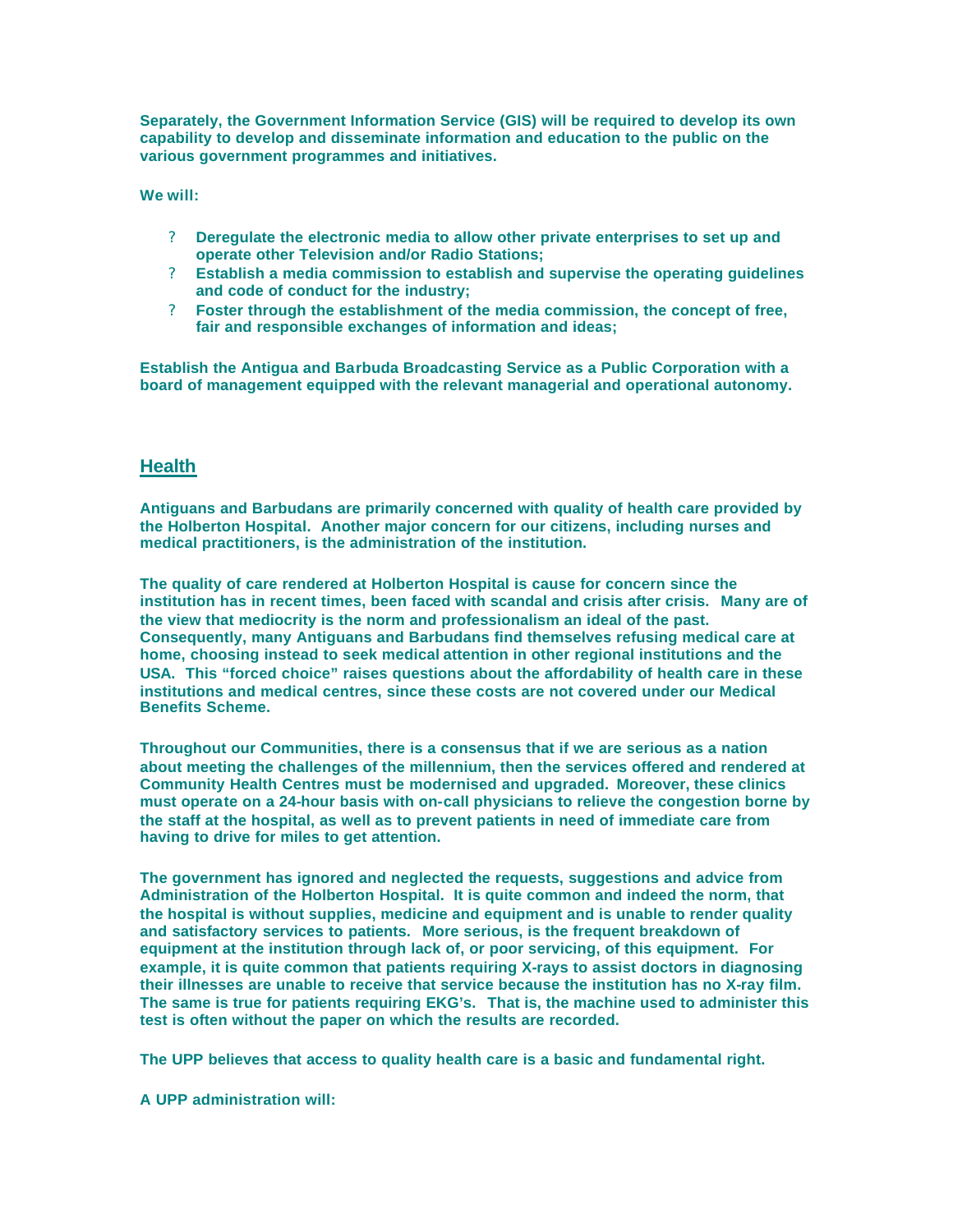- ? **Improve the level of services offered at the hospital by improving the management structure, processes and skills;**
- ? **Use the recently enacted "Antigua and Barbuda Hospitals Board Act 1998" to full effect and create a Medical Board which deals with general complaints and investigate allegations of negligence;**
- ? **Ensure that all medical practitioners possess basic English skills and are able to communicate effectively with patients;**
- ? **Ensure that all medical practitioners possess medical degrees from recognised universities;**
- ? **Establish proper professional medical guidelines for all persons at the institution;**
- ? **Ensure that the hospital is equipped with the most modern equipment and professionally-trained staff to operate them;**
- ? **Improve and overhaul the maintainace department and ensure that equipment is regularly serviced and maintained;**
- ? **Improve the efficiency of the service at the casualty department;**
- ? **Ensure that the support staff at the casualty department receive on-going training and courses in emergency-room care;**
- ? **Maintain a cadre of professionally-trained emergency medical technicians who will provide efficient and reliable ambulance service;**
- ? **Ensure that the support staff viz. nurses, technicians, pharmacologists receive ongoing instruction in human relations so that they will be perceived as caring, efficient and dependable at all times;**
- ? **Improve the out-patient services department by encouraging more reliance on community health centres;**
- ? **Ensure that all practicing physicians are able to access and treat their patients at the hospital. Guidelines will be established to ensure that the transition occurs with minimal conflict;**
- ? **Review salaries of all medical personnel and support staff;**
- ? **Introduce a system of voluntary service whereby retired nurses will continue to provide health care on an out-patient basis in the community health centres and in the maternity and paediatric wards;**
- ? **Actively promote the idea of a Leeward Island Medical Pool whose skills will be available to citizens of the region in order to provide the very best medical care to our citizens as well as those of neighbouring islands. This will broaden the Specialist skill available;**
- ? **Establish four (4) adequately staffed polyclinics situated in strategically important areas in the country. This will ensure that adequate out-patient care is available to residents, thereby relieving the need to go to the main hospital. These clinics will provide preventive, primary and where necessary specialist care, and will operate on a 24 hour basis;**
- ? **Develop a national programme for the rehabilitation of drug addicts, alcohol abusers and their families;**
- ? **Work towards the establishment of a National Health Insurance Scheme during our first term of office guaranteeing full health care ad services to all the people;**
- ? **Place great emphasis on environmental hygiene, as well as on a new Health Promotion and Disease Prevention Unit, charged with the responsibility of national health education;**
- ? **Develop with corresponding links in each community, a National Epidemiological Control Unit to monitor and control transmissible diseases;**
- ? **Develop a highly-competent authority charged with the responsibility for collection analysis and annual presentation of Health Statistics;**
- ? **Set up a special Accident Unit at the General Hospital and introduce Breathalysers to reduce and minimise drunk-driving, a virtual plague in this country;**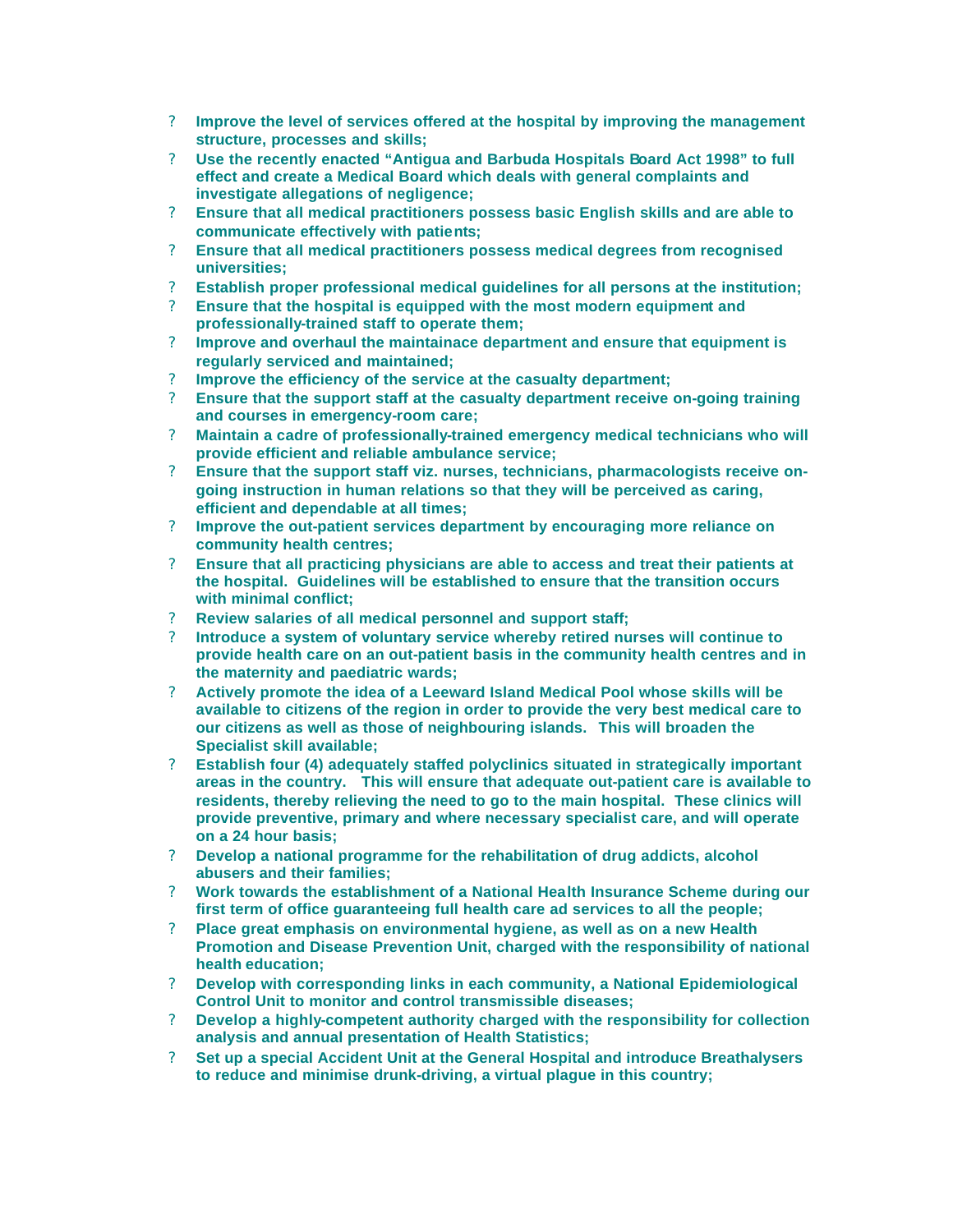- ? **Enhance the level of Psychiatric services at both the Mental Hospital and in the Communities;**
- ? **Establish dental care and related health services strategically placed in the communities.**

**Health-for-all and All-for Health will be the watchwords of society under a UPP Government.** 

## **Culture & The Arts**

### **Culture**

**The UPP pledges to restore meaning to our cultural identity in Antigua and Barbuda. Nineteen years after Independence we are still struggling to define our cultural identity. Unfortunately, many people in Antigua and Barbuda recognise neither our national symbol nor name of our past or present heroes. We are continually bombarded with foreign icons and symbols, ways of life and heroes especially those from the USA which are revered and admired. This fact naturally begs the question of how have these foreign cultural symbols contributed to the enrichment of the lives of Antiguans and Barbudans**

**To combat this cultural penetration, A UPP administration will therefore:** 

- ? **Aim to host CARIFESTA in Antigua and Barbuda and set about creating the infrastructure to do so. Preparatory to this, and as a medium-term goal, we will seek to host a rich variety of Caribbean cultural activities from across the entire region. The quality of life of Antiguans and Barbudans will be uplifted and their national and regional identity honed and deepened by this new cultural thrust;**
- ? **Encourage the formation of an Arts and Cultural Institute to assist artists, promote and stage well-organised national and international shows, and to develop training programmes in a variety of cultural activities;**
- ? **Provide scholarships to talented young people committed to careers in the Arts for training in visual, plastic and performing arts. Host workshops for those artists at home, instructed by regionally recognised instructors;**
- ? **Introduce music, dance, photography, film, ceramics, etc. in the school curriculum;**
- ? **Establish a committee to scout for talented individuals and provide exposure and development to them. We will also seek extended assistance through our diplomatic relations to provide opportunities for research and development of the creative abilities of talented individuals;**
- ? **Liase with the business community to establish a fund which will assist in the promotion of performance;**
- ? **Establish a Performing Arts Centre and a National Convention Centre to be used by national groups and associations;**
- ? **Institute a National Arts, Crafts and Exhibition Council, which will organise choral competitions in each community with emphasis on drama, talent shows, craft shows, painting and sculpture. The ultimate goal is the staging of a National Cultural Festival;**
- ? **Re-organise Carnival. Carnival will be put on a community basis, with communities participating in every sphere and at every level of the festival. The UPP will actually assist communities to present troupes and groups and floats. By second year, we expect to have a special street parade of community floats;**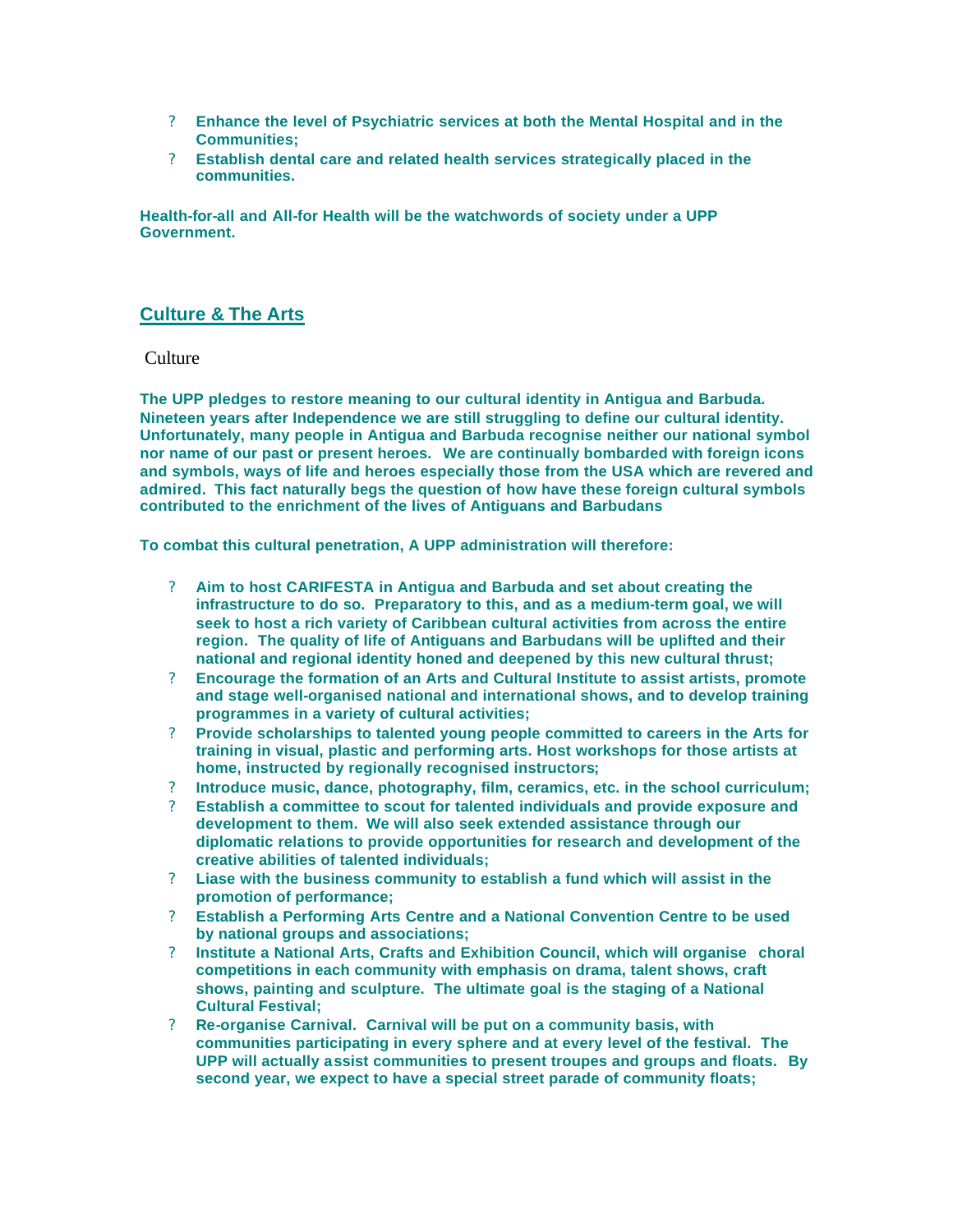- ? **Revive the steelband art form, by training composers, arrangers, pan markers and tuners, while the steelband will be fully incorporated into the musical programme of schools. In all this, the UPP will work closely with the National Steelband and Pan Players Association to achieve the above and other self-determined objectives;**
- ? **Establish a National Cultural Foundation to Develop, co-ordinate, manage and execute all national events.**

### The Arts

**Artists are concerned that their works are often pirated without them receiving just compensation. This piracy has resulted in a decrease in productivity and professionalism within the arts. Here in Antigua and Barbuda there are virtually no fora available or adequate venues for artistic performances, productions and exhibitions. There is a shortage of opportunity for training and education in virtually all artistic disciplines. Artists are not encouraged to display their creative talents. This is perhaps most evident with the local broadcast media. The UPP recognizes that freedom of expression means, at a minimum, the ability to express one's views through various media. It also realises that by stifling the creative expression of our artists, we hamper our national development.** 

**The government and the Bird family have kept a tight control over broadcast media for the past twenty-fie (25) years. Together they have refused to allow other Antiguan and Barbudan entrepreneurial groups to establish their own media stations, which has resulted in irreparable harm to artists to realise their full potential in their respective artistic industries.** 

#### **A UPP Government will therefore:**

- ? **Introduce comprehensive copyright legislation with severe penalties aimed at deterring piracy, ensuring that writers and producers are fairly and justly compensated for their works;**
- ? **Encourage integration of the arts at a regional level so that our artists can pool their resources and engage in artistic productions such as motion picture production, music, dance, etc.;**
- ? **Promote the establishment of private radio and television houses and encourage use for the development of professionalism in the performing arts;**
- ? **Actively encourage the development of a performing arts society to encourage professionalism in the performing arts;**
- ? **Commence a series of cultural workshops whereby well-established and internationally renowned artists and teachers will be contracted to teach their skills to locals;**
- ? **Establish annual competitions and festivals to promote singing, storytelling, dance, drama and a wide range or artistic expressions;**
- ? **Establish and Art Gallery which will exhibit and feature a permanent collection of works by local artists;**
- ? **Restore the annual horticultural show an encourage the rehabilitation of the horticultural society;**
- ? **Restore the Botanical Gardens.**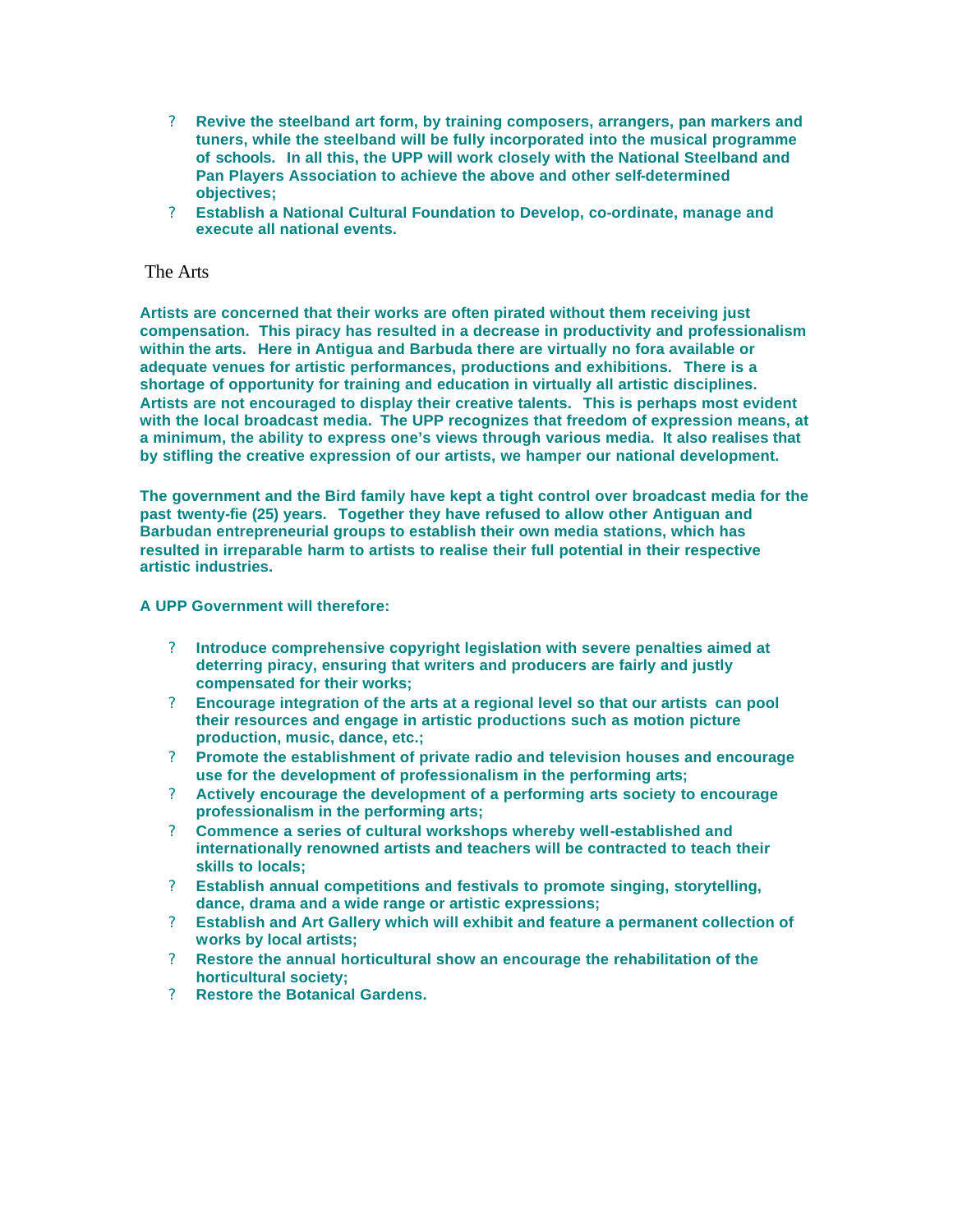## **Sports**

**The UPP regards sports as one of the best means to inculcate life's true values in a valueless age. Values such as dedication, commitment, fair-play, mutual trust and respect, the pursuit of happiness and above all, co-operation with others, are characteristics which we believe every person in our society ought to possess and emulate.**

**Antigua and Barbuda is fortunate that many of our citizens are athletically talented individuals. Yet, the ALP government has failed to ensure that many of these persons receive professional exposure. Fortunately for these athletes, financial assistance from the private sector coupled with their own perseverance has allowed many of them to gain international acclaim. Dr. Vivian Richards, Andy Roberts, Maurice Hope, Brian Matthews, Richie Richardson, Heather Samuel, and Curtley Ambrose have through their respective sports, demonstrated their exceptional talents and have made Antigua and Barbuda known throughout the world. By comparison, the annual Antigua Sailing Week is the only other sporting regatta which has provided publicity for Antigua and Barbuda in the sporting world. The UPP pledges through an increased emphasis on sports, as well as the professional development of our athletes, to keep our country known and respected in the sporting world.**

**The UPP recognises the endeavours and accomplishments of the staff at the sports department in organising and implementing their sports programme. However, their efforts have, and are being seriously undermined by the unavailability of facilities and resources, but mostly, by the ALP' blatant lack of support for their programmes. The ALP has always treated sports as a political football which they exploit at election time by building or renovating sports complexes, notably basketball, in the various communities in order to improve their Party's image thereby hoping to muster support from the electorate.**

**The UPP pledge to place significant emphasis on sports and the professional development of our athletes. With the continued support of the private sector; we will invest in the manpower, resources and facilities to implement our blueprint for the future development of sports. We regard sports as another avenue for citizens to promote a healthy lifestyle. We will encourage all persons, particularly the youth and women, to become involved in sports programmes. Most importantly, we perceive the development of sports on national, regional and international levels as a positive and viable alternative to the dangerous drug culture which has infiltrated our nation and is crippling families and communities.**

**Upon assuming office the UPP will:** 

- ? **Develop a sports programme which will meet the needs of our nation;**
- ? **Establish a national sport plan which focuses on creating a National Sports and Recreational Department, a National Sports, Physical and Recreational Council, a National Sports Development Center and Community Sports Committees. A central Sports Secretariat will facilitate the smooth running of all sporting association and institutions;**
- ? **Re-introduce inter-schools competitions;**
- ? **Ensure that all recognise major national sports have their own headquarters and are fully equipped with modern playing fields. This will help in the development of our Sports Tourism mix and will be a collaborative effort with the private sector;**
- ? **Ensure that no sports person will be hindered fro representing the Nation. Legislation will be passed if need be, to guarantee sports persons that they will not be hindered nor lose other opportunities in representing the Nation in their particular sport. It is full time that our sports persons are given the time and the**